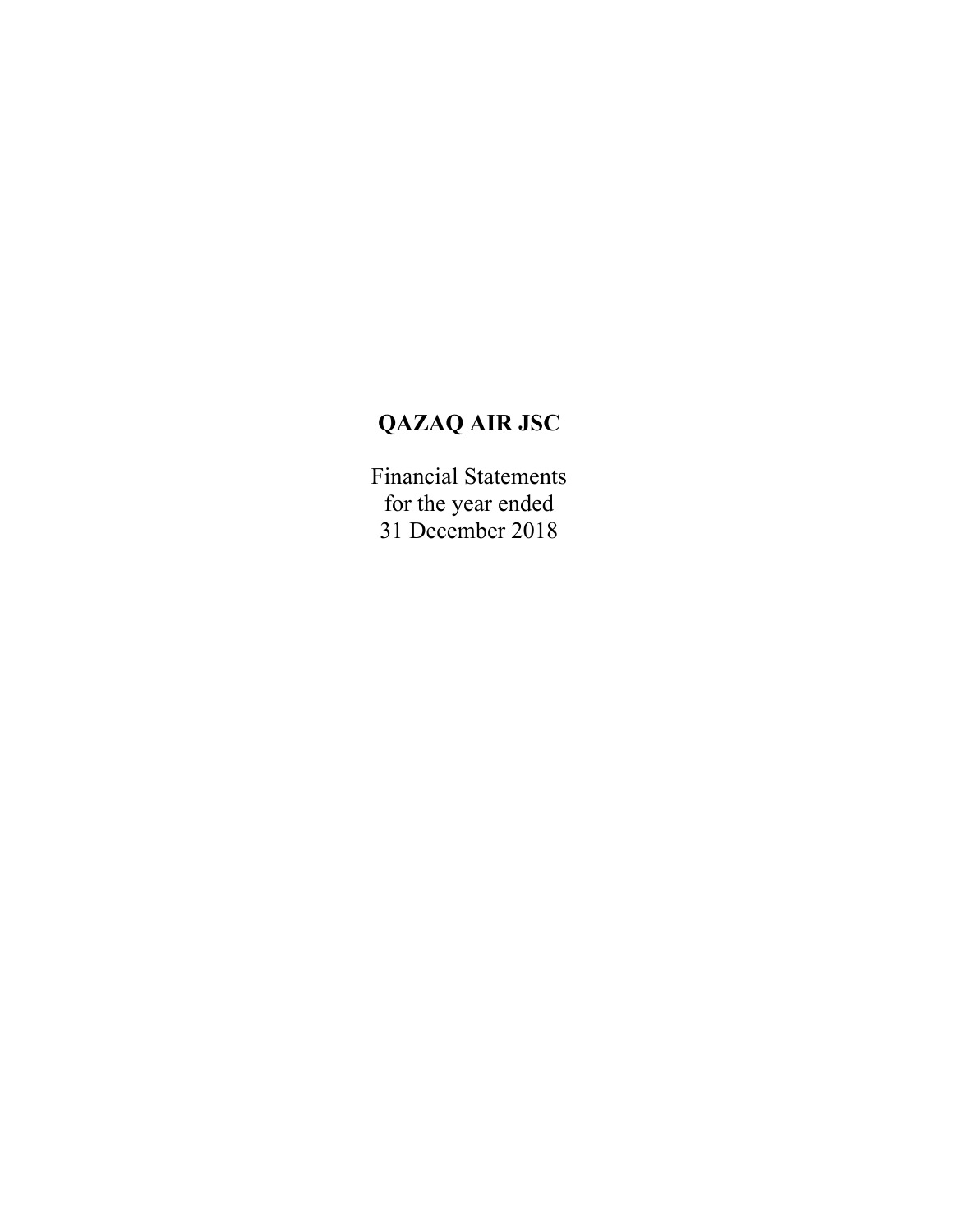# **Contents**

| Independent Auditors' Report                               |           |
|------------------------------------------------------------|-----------|
| <b>Statement of Financial Position</b>                     | 6         |
| Statement of Profit or Loss and Other Comprehensive Income |           |
| Statement of Changes in Equity                             | 8.        |
| <b>Statement of Cash Flows</b>                             |           |
| Notes to the Financial Statements                          | $10 - 41$ |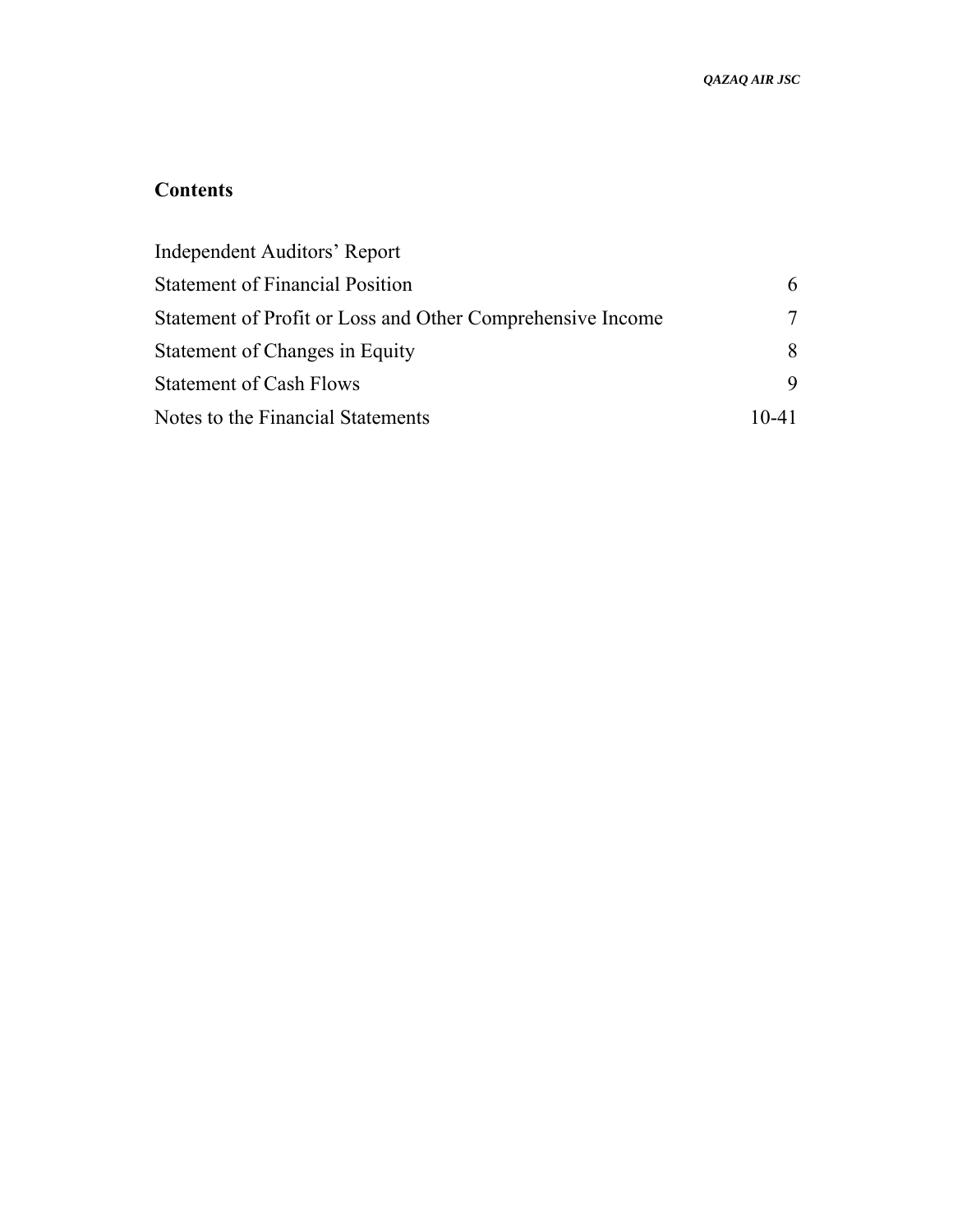

«КПМГ Аудит» жауапкершілігі шектеулі серіктестік Қазақстан 050051 Алматы, Достық д-лы 180, Тел./факс 8 (727) 298-08-98, 298-07-08 KPMG Audit LLC 050051 Almaty, Kazakhstan 180 Dostyk Avenue, E-mail: company@kpmg.kz

### **Independent Auditors' Report**

To the Board of Directors and Management of QAZAQ AIR JSC

#### *Opinion*

We have audited the financial statements of QAZAQ AIR JSC (the "Company"), which comprise the statement of financial position as at 31 December 2018, the statements of profit or loss and other comprehensive income, changes in equity and cash flows for the year then ended, and notes, comprising significant accounting policies and other explanatory information.

In our opinion, the accompanying financial statements present fairly, in all material respects, the financial position of the Company as at 31 December 2018, and its financial performance and its cash flows for the year then ended in accordance with International Financial Reporting Standards (IFRS).

#### *Basis for Opinion*

We conducted our audit in accordance with International Standards on Auditing (ISAs). Our responsibilities under those standards are further described in the *Auditors' Responsibilities for the Audit of the Financial Statements* section of our report. We are independent of the Company in accordance with the International Ethics Standards Board for Accountants' *Code of Ethics for Professional Accountants* (IESBA Code) together with the ethical requirements that are relevant to our audit of the financial statements in the Republic of Kazakhstan, and we have fulfilled our other ethical responsibilities in accordance with these requirements and the IESBA Code. We believe that the audit evidence we have obtained is sufficient and appropriate to provide a basis for our opinion.

### *Responsibilities of Management and Those Charged with Governance for the Financial Statements*

Management is responsible for the preparation and fair presentation of the financial statements in accordance with IFRS, and for such internal control as management determines is necessary to enable the preparation of financial statements that are free from material misstatement, whether due to fraud or error.

In preparing the financial statements, management is responsible for assessing the Company's ability to continue as a going concern, disclosing, as applicable, matters related to going concern and using the going concern basis of accounting unless management either intends to liquidate the Company or to cease operations, or has no realistic alternative but to do so.

Those charged with governance are responsible for overseeing the Company's financial reporting process.

KPMG Audit LLC, a company incorporated under the Laws of the Republic of Kazakhstan, a member firm of the KPMG network of independent member firms<br>affiliated with KPMG International Cooperative ("KPMG International"), a Sw

<sup>«</sup>КПМГ Аудит» ЖШС, Қазақстанда тіркелген; Швейцария заңнамасы бойынша тіркелген KPMG International Cooperative ("KPMG International") .<br>астығына кіретін KPMG тәуелсіз фирмалар желісінің мүшес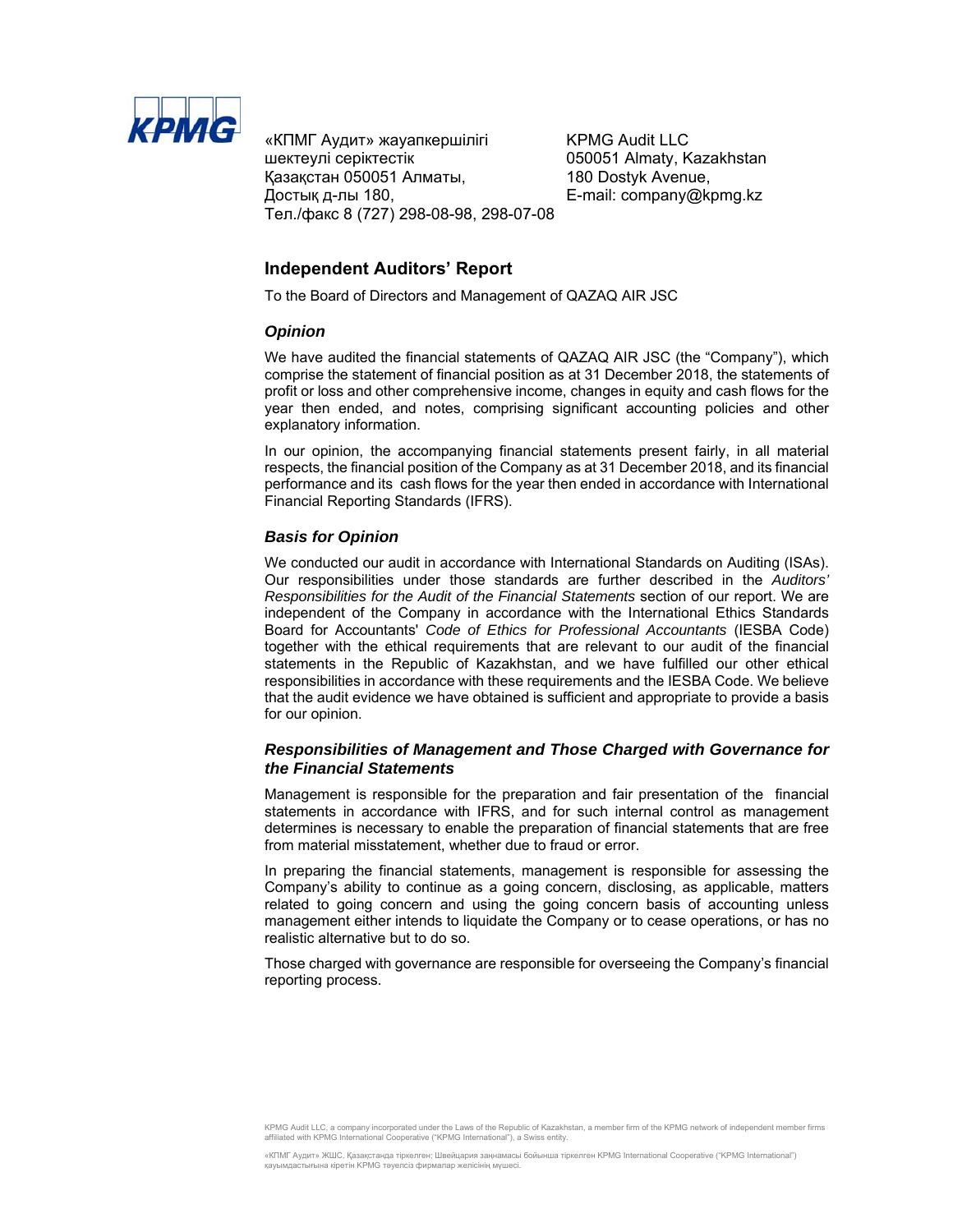

*QAZAQ AIR JSC Independent Auditors' Report Page 2* 

### *Auditors' Responsibilities for the Audit of the Financial Statements*

Our objectives are to obtain reasonable assurance about whether the financial statements as a whole are free from material misstatement, whether due to fraud or error, and to issue an auditors' report that includes our opinion. Reasonable assurance is a high level of assurance, but is not a guarantee that an audit conducted in accordance with ISAs will always detect a material misstatement when it exists. Misstatements can arise from fraud or error and are considered material if, individually or in the aggregate, they could reasonably be expected to influence the economic decisions of users taken on the basis of these financial statements.

As part of an audit in accordance with ISAs, we exercise professional judgment and maintain professional scepticism throughout the audit. We also:

- Identify and assess the risks of material misstatement of the financial statements, whether due to fraud or error, design and perform audit procedures responsive to those risks, and obtain audit evidence that is sufficient and appropriate to provide a basis for our opinion. The risk of not detecting a material misstatement resulting from fraud is higher than for one resulting from error, as fraud may involve collusion, forgery, intentional omissions, misrepresentations, or the override of internal control.
- Obtain an understanding of internal control relevant to the audit in order to design audit procedures that are appropriate in the circumstances, but not for the purpose of expressing an opinion on the effectiveness of the Company's internal control.
- Evaluate the appropriateness of accounting policies used and the reasonableness of accounting estimates and related disclosures made by management.
- Conclude on the appropriateness of management's use of the going concern basis of accounting and, based on the audit evidence obtained, whether a material uncertainty exists related to events or conditions that may cast significant doubt on the Company's ability to continue as a going concern. If we conclude that a material uncertainty exists, we are required to draw attention in our auditors' report to the related disclosures in the financial statements or, if such disclosures are inadequate, to modify our opinion. Our conclusions are based on the audit evidence obtained up to the date of our auditors' report. However, future events or conditions may cause the Company to cease to continue as a going concern.
- Evaluate the overall presentation, structure and content of the financial statements, including the disclosures, and whether the financial statements represent the underlying transactions and events in a manner that achieves fair presentation.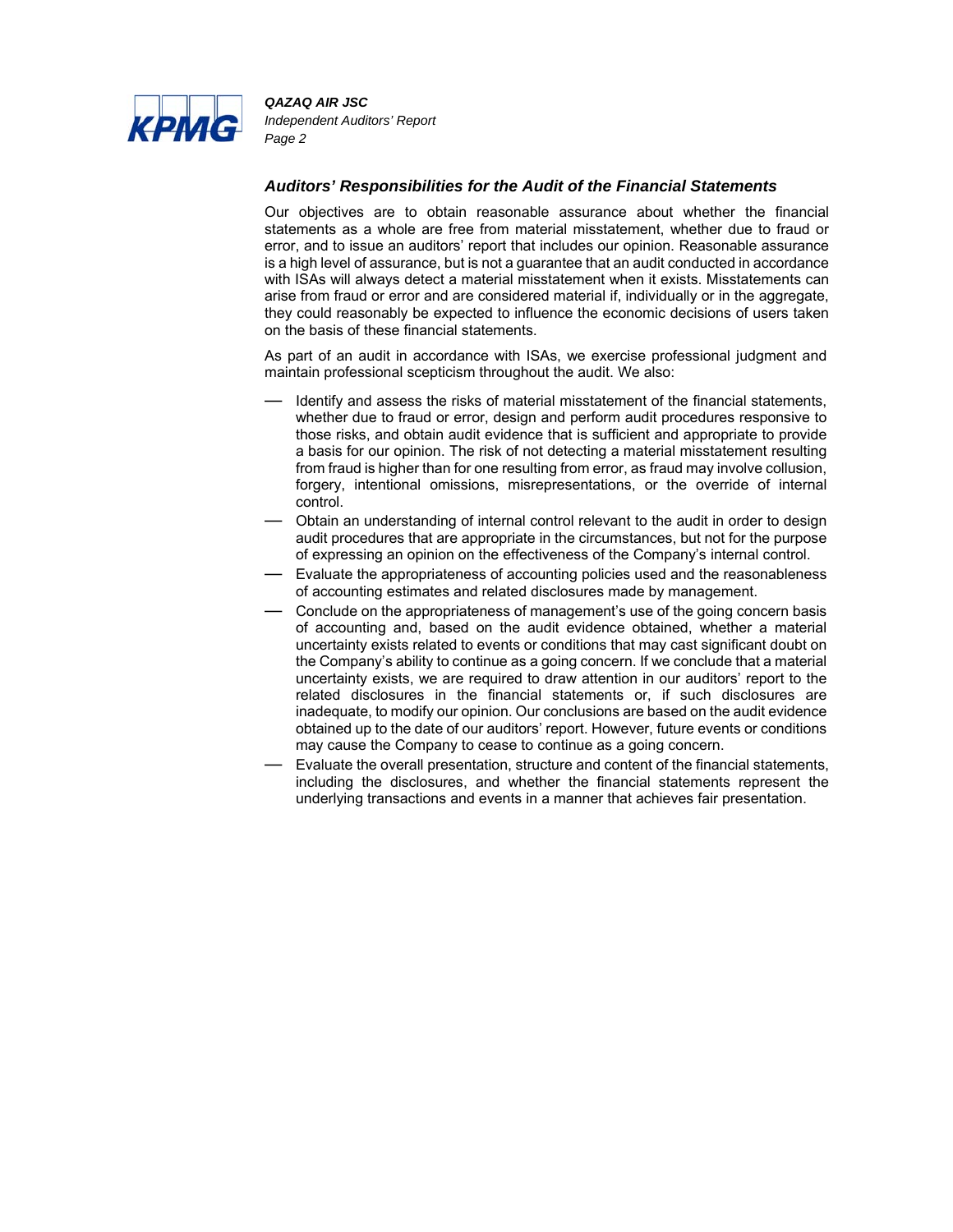

**QAZAQ AIR JSC** Independent Auditors' Report Page 3

We communicate with those charged with governance regarding, among other matters, the planned scope and timing of the audit and significant audit findings, including any significant deficiencies in internal control that we identify during our audit.

The engagement partner on the audit resulting in this independent auditors' report is:



### **KPMG Audit LLC**

State Licence to conduct audit #0000021 dated 6 December 2006 issued by the Ministry of Finance of the Republic of Kazakhstan



6 March 2019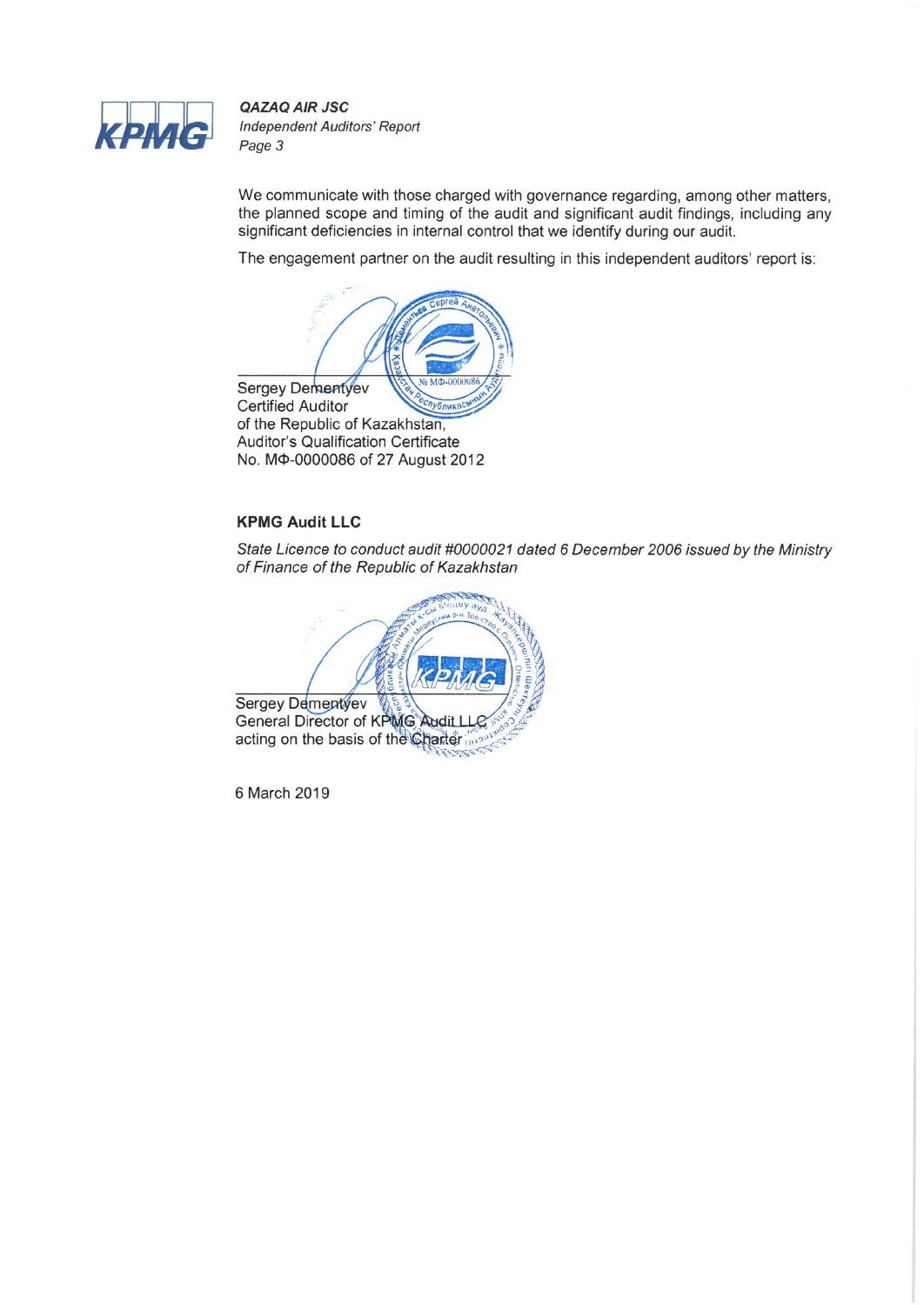#### *QAZAQ AIR JSC Statement of Financial Position for the year ended 31 December 2018*

| '000 KZT                            | <b>Note</b> | 31 December<br>2018 | 31 December<br>$2017*$ |
|-------------------------------------|-------------|---------------------|------------------------|
| <b>Assets</b>                       |             |                     |                        |
| Property, plant and equipment       | 9           | 81,344              | 84,248                 |
| Intangible assets                   |             | 26,574              | 34,945                 |
| Guarantee deposits                  | 13          | 459,493             | 541,303                |
| Prepayments and deferrals           | 10          | 3,049,165           | 3,081,889              |
| Restricted cash                     |             | 1,480               | 6,480                  |
| <b>Non-current assets</b>           |             | 3,618,056           | 3,748,865              |
|                                     |             |                     |                        |
| Inventories                         | 11          | 547,131             | 140,636                |
| Trade and other receivables         | 12          | 243,672             | 29,845                 |
| Prepayments and deferrals           | 10          | 503,714             | 426,344                |
| Guarantee deposits                  | 13          | 63,716              |                        |
| Restricted cash                     |             | 10,000              |                        |
| Cash and cash equivalents           | 14          | 1,197,967           | 3,164,087              |
| <b>Current assets</b>               |             | 2,566,200           | 3,760,912              |
| <b>Total assets</b>                 |             | 6,184,256           | 7,509,777              |
|                                     |             |                     |                        |
| <b>Equity</b>                       | 15          |                     |                        |
| Share capital                       |             | 120,000             | 120,000                |
| <b>Accumulated losses</b>           |             | (4,370,342)         | (13, 426, 984)         |
| <b>Total equity</b>                 |             | (4,250,342)         | (13,306,984)           |
| <b>Liabilities</b>                  |             |                     |                        |
| Loan from the Parent Company        | 16          | 5,166,475           |                        |
| Provisions                          | 19          | 868,368             | 171,400                |
| Deferred tax liabilities            | 8           | 7,113               |                        |
| <b>Non-current liabilities</b>      |             | 6,041,956           | 171,400                |
|                                     |             |                     |                        |
| <b>Liabilities</b>                  |             |                     |                        |
| Loan from the Parent Company        | 16          | 2,673,253           | 19,855,516             |
| Trade and other payables            | 17          | 1,183,009           | 378,644                |
| Other taxes payable                 | 18          | 189,903             | 130,603                |
| Deferred income                     |             | 253,863             | 149,581                |
| Advances received                   |             | 92,614              | 79,585                 |
| Provisions                          | 19          |                     | 51,432                 |
| <b>Current liabilities</b>          |             | 4,392,642           | 20,645,361             |
| <b>Total liabilities</b>            |             | 10,434,598          | 20,816,761             |
| <b>Total equity and liabilities</b> |             | 6,184,256           | 7,509,777              |

\* The Company has initially applied IFRS 9 and IFRS 15 at 1 January 2018. Under the transition methods chosen, comparative information is not restated (see Note 25(a)).

The statement of financial position is to be read in conjunction with the notes to, and forming part of, the financial statements set out on pages 10 to 41.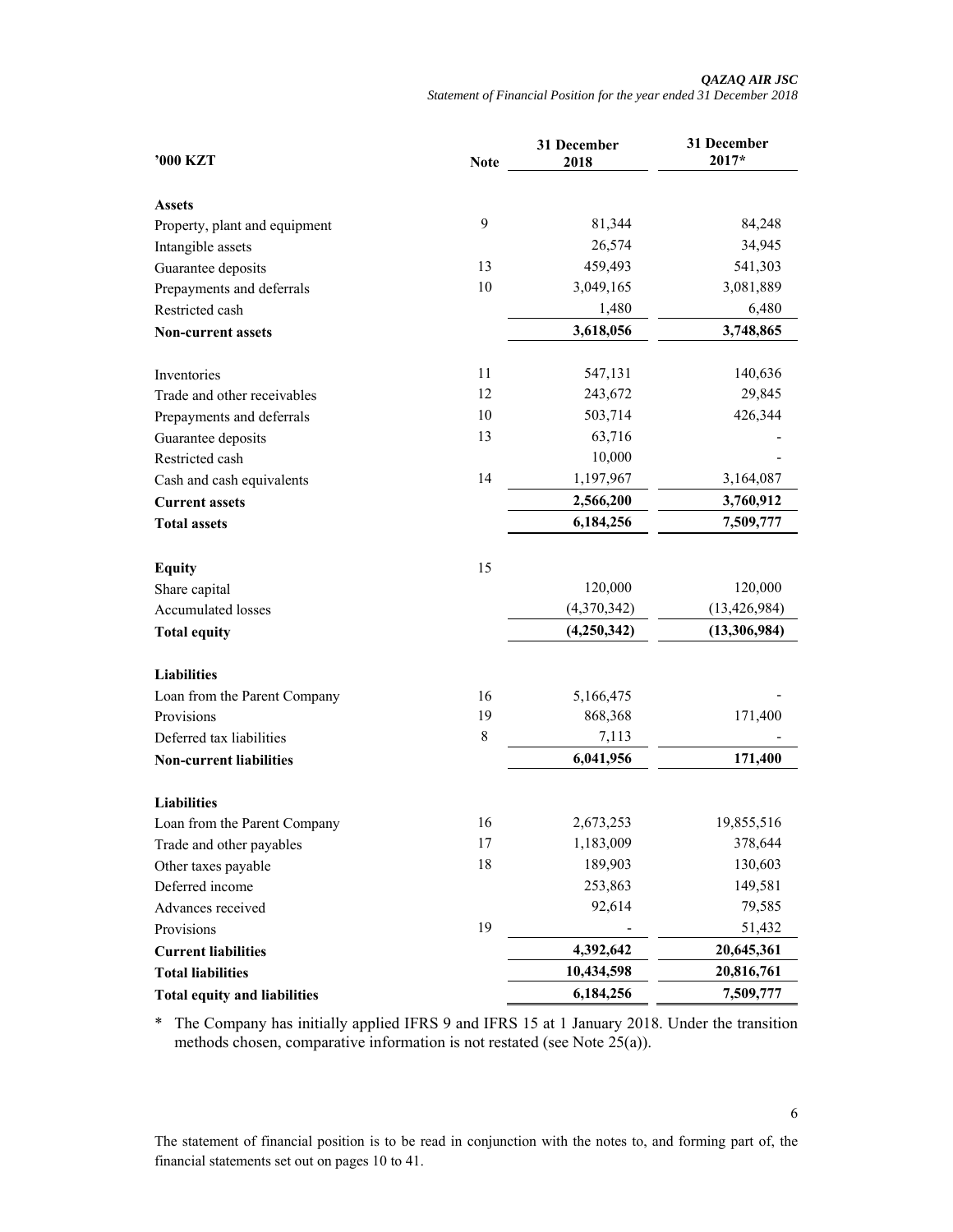|                                                                                                | <i><b>QAZAQ AIR JSC</b></i> |
|------------------------------------------------------------------------------------------------|-----------------------------|
| Statement of Profit or Loss and Other Comprehensive Income for the year ended 31 December 2018 |                             |

| '000 KZT                                       | <b>Note</b> | 2018          | 2017*          |
|------------------------------------------------|-------------|---------------|----------------|
| Revenue                                        |             |               |                |
| Passenger revenue                              | 5           | 5,640,844     | 4,141,746      |
| Other revenue                                  | 5           | 12,701        | 86,062         |
| <b>Total revenue</b>                           |             | 5,653,545     | 4,227,808      |
| <b>Operating expenses</b>                      |             |               |                |
| Aircraft operating lease costs                 | 6           | (3,507,951)   | (3,836,667)    |
| Engineering and maintenance                    | 6           | (2,949,893)   | (1,325,058)    |
| Fuel                                           |             | (1,889,283)   | (1,412,612)    |
| Employee costs                                 | 6           | (1,562,040)   | (1,377,908)    |
| Provided staff costs                           | 6           | (1,098,719)   | (955, 699)     |
| Handling, landing fees and route charges       | 6           | (737, 693)    | (603,962)      |
| Passenger service                              | 6           | (448, 751)    | (338,771)      |
| Insurance                                      |             | (225, 145)    | (171, 819)     |
| Transport, accommodation and subsistence costs |             | (213,503)     | (154, 552)     |
| Training cost                                  |             | (205, 248)    | (187, 839)     |
| Property lease cost                            |             | (199, 196)    | (173, 054)     |
| Information technology                         |             | (187, 465)    | (157, 494)     |
| Selling costs                                  |             | (143, 230)    | (101, 277)     |
| Consultancy, legal and professional fees       |             | (118, 495)    | (112, 572)     |
| Depreciation and amortisation                  |             | (32, 355)     | (33, 146)      |
| Aircraft licenses                              |             | (25, 196)     | (18, 490)      |
| Other                                          |             | (223, 118)    | (263, 818)     |
| <b>Total operating expenses</b>                |             | (13,767,281)  | (11, 224, 738) |
| <b>Operating loss</b>                          |             | (8, 113, 736) | (6,996,930)    |
| Finance income                                 | 7           | 153,383       | 194,488        |
| Finance costs                                  | 7           | (3,145,265)   | (2,103,637)    |
| Other income and expense                       |             | 22,614        | 6,767          |
| Foreign exchange gain/(loss), net              |             | 118,902       | (5, 723)       |
| Loss before tax                                |             | (10,964,102)  | (8,905,035)    |
| Income tax benefit                             | 8           | 4,011,258     | 986,361        |
| Loss for the year                              |             | (6,952,844)   | (7,918,674)    |

\* The Company has initially applied IFRS 9 and IFRS 15 at 1 January 2018. Under the transition methods chosen, comparative information is not restated (see Note 25(a)).

These financial statements were approved by management on 6 March 2019 and were signed on its behalf by:

*Acting Chief Executive Officer Chief Accountant*

Adel Dauletbek Aigul Zhussupova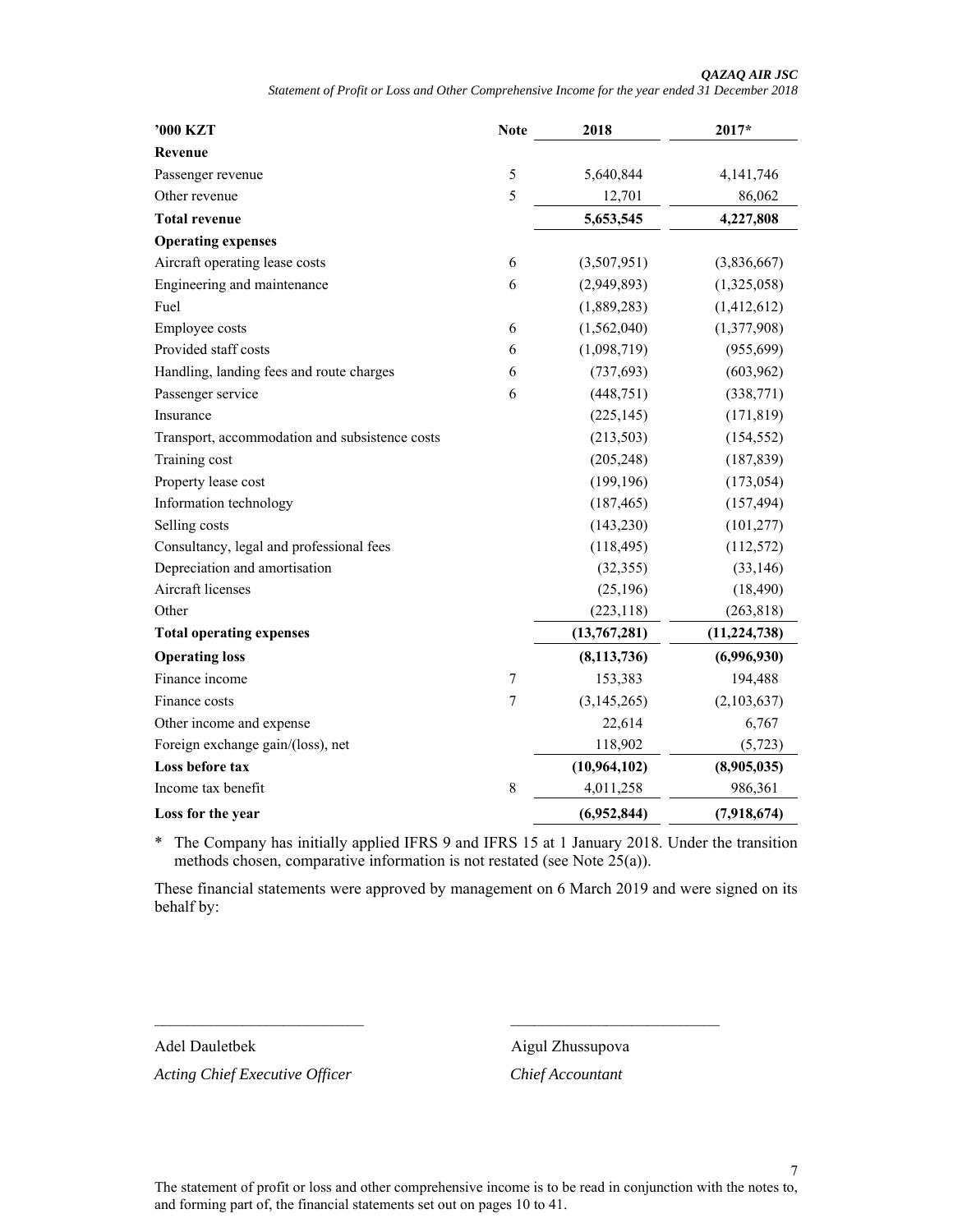| '000 KZT                                                                                    | <b>Share</b><br>capital | Accumulated<br>losses | <b>Total</b><br>equity |
|---------------------------------------------------------------------------------------------|-------------------------|-----------------------|------------------------|
| Balance at 1 January 2017                                                                   | 120,000                 | (9, 558, 120)         | (9, 438, 120)          |
| <b>Total comprehensive loss</b>                                                             |                         |                       |                        |
| Loss and total comprehensive income for the year                                            |                         | (7,918,674)           | (7,918,674)            |
| <b>Transactions with owners of the Company</b>                                              |                         |                       |                        |
| Recognition of discount on the loan provided by the<br>Parent Company, net of tax (Note 16) |                         | 4,049,810             | 4,049,810              |
| <b>Total transactions with owners of the Company</b>                                        |                         | 4,049,810             | 4,049,810              |
| <b>Balance at 31 December 2017</b>                                                          | 120,000                 | (13, 426, 984)        | (13,306,984)           |
| Balance at 1 January 2018                                                                   | 120,000                 | (13, 426, 984)        | (13,306,984)           |
| Adjustment on initial application of IFRS 9*                                                |                         | (153,966)             | (153,966)              |
| <b>Adjusted balance at 1 January 2018</b>                                                   | 120,000                 | (13,580,950)          | (13,460,950)           |
| <b>Total comprehensive loss</b>                                                             |                         |                       |                        |
| Loss and total comprehensive income for the year                                            |                         | (6,952,844)           | (6,952,844)            |
| <b>Transactions with owners of the Company</b>                                              |                         |                       |                        |
| Recognition of discount on the loan provided by the<br>Parent Company, net of tax (Note 16) |                         | 16, 163, 452          | 16, 163, 452           |
| <b>Total transactions with owners of the Company</b>                                        |                         | 16, 163, 452          | 16, 163, 452           |
| <b>Balance at 31 December 2018</b>                                                          | 120,000                 | (4,370,342)           | (4,250,342)            |

\* The Company has initially applied IFRS 9 and IFRS 15 at 1 January 2018. Under the transition methods chosen, comparative information is not restated (see Note 25(a)).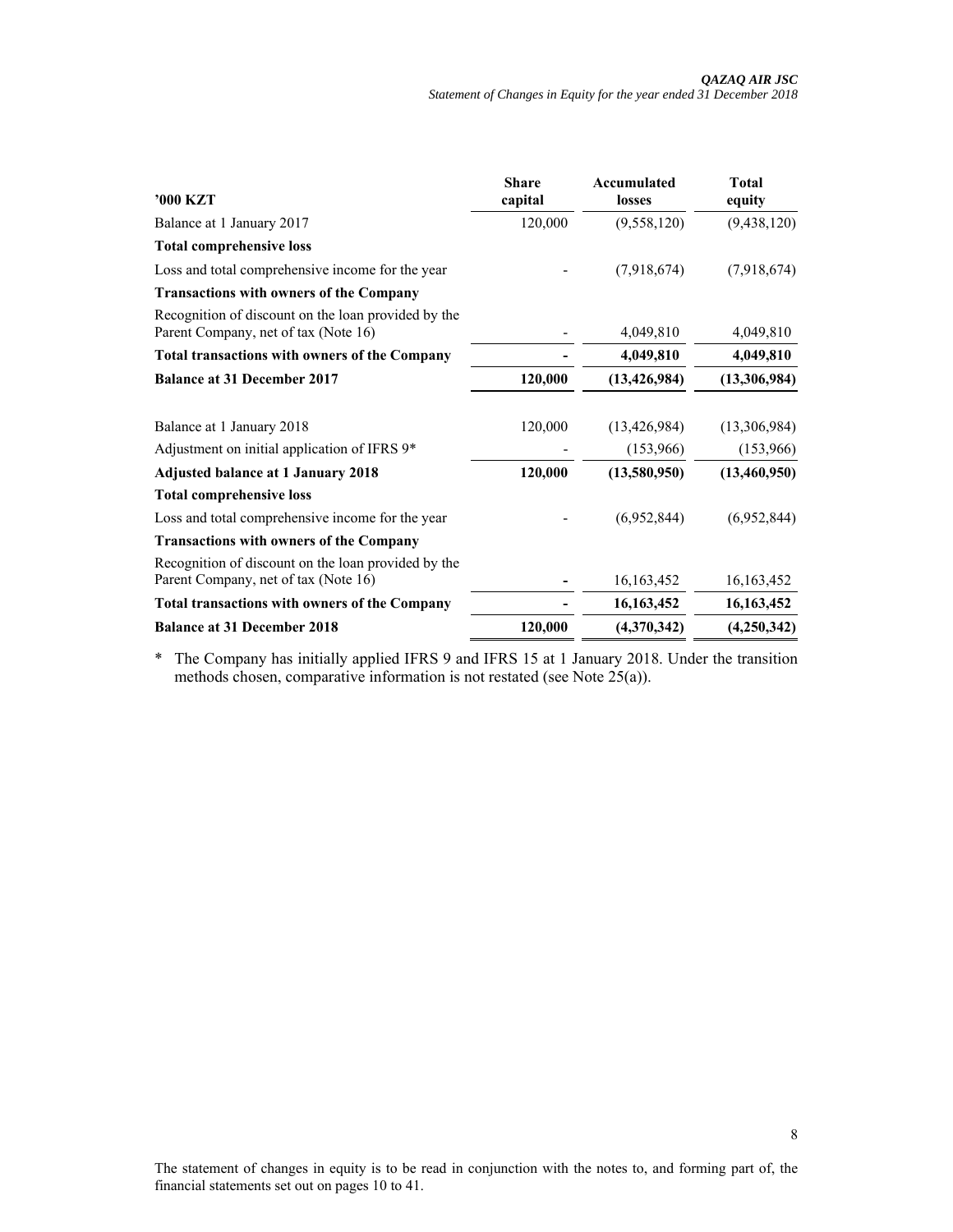| '000 KZT                                              | 2018           | 2017*       |
|-------------------------------------------------------|----------------|-------------|
| Cash flows from operating activities                  |                |             |
| Cash receipts from customers                          | 6,272,269      | 4,770,884   |
| Cash paid to suppliers                                | (10, 867, 284) | (9,776,773) |
| Cash paid to employees                                | (1,279,913)    | (1,100,556) |
| Cash paid for other taxes                             | (1,336,008)    | (988, 598)  |
| Other payments                                        | (5,000)        | (5,000)     |
| Cash flows used in operations before interest and tax | (7,215,936)    | (7,100,043) |
| Interest received, net of tax                         | 116,193        | 158,847     |
| Net cash used in operating activities                 | (7,099,743)    | (6,941,196) |
| <b>Cash flows from investing activities</b>           |                |             |
| Proceeds from sales of property, plant, and equipment | 48             |             |
| Purchase of property, plant, and equipment            | (20, 374)      | (23,219)    |
| Purchase of intangible assets                         | (1, 172)       | (3,377)     |
| Prepayments for non-current assets                    |                | (2,929,869) |
| Net cash used in investing activities                 | (21, 498)      | (2,956,465) |
| <b>Cash flows from financing activities</b>           |                |             |
| Proceeds from loan from the Parent Company            | 5,043,262      | 9,510,436   |
| Net cash from financing activities                    | 5,043,262      | 9,510,436   |
| Net decrease in cash and cash equivalents             | (2,077,979)    | (387, 225)  |
| Cash and cash equivalents at 1 January                | 3,164,087      | 3,549,614   |
| Effect of foreign exchange differences                | 111,859        | 1,698       |
| Cash and cash equivalents at 31 December (Note 14)    | 1,197,967      | 3,164,087   |

\* The Company has initially applied IFRS 9 and IFRS 15 at 1 January 2018. Under the transition methods chosen, comparative information is not restated (see Note 25(a)).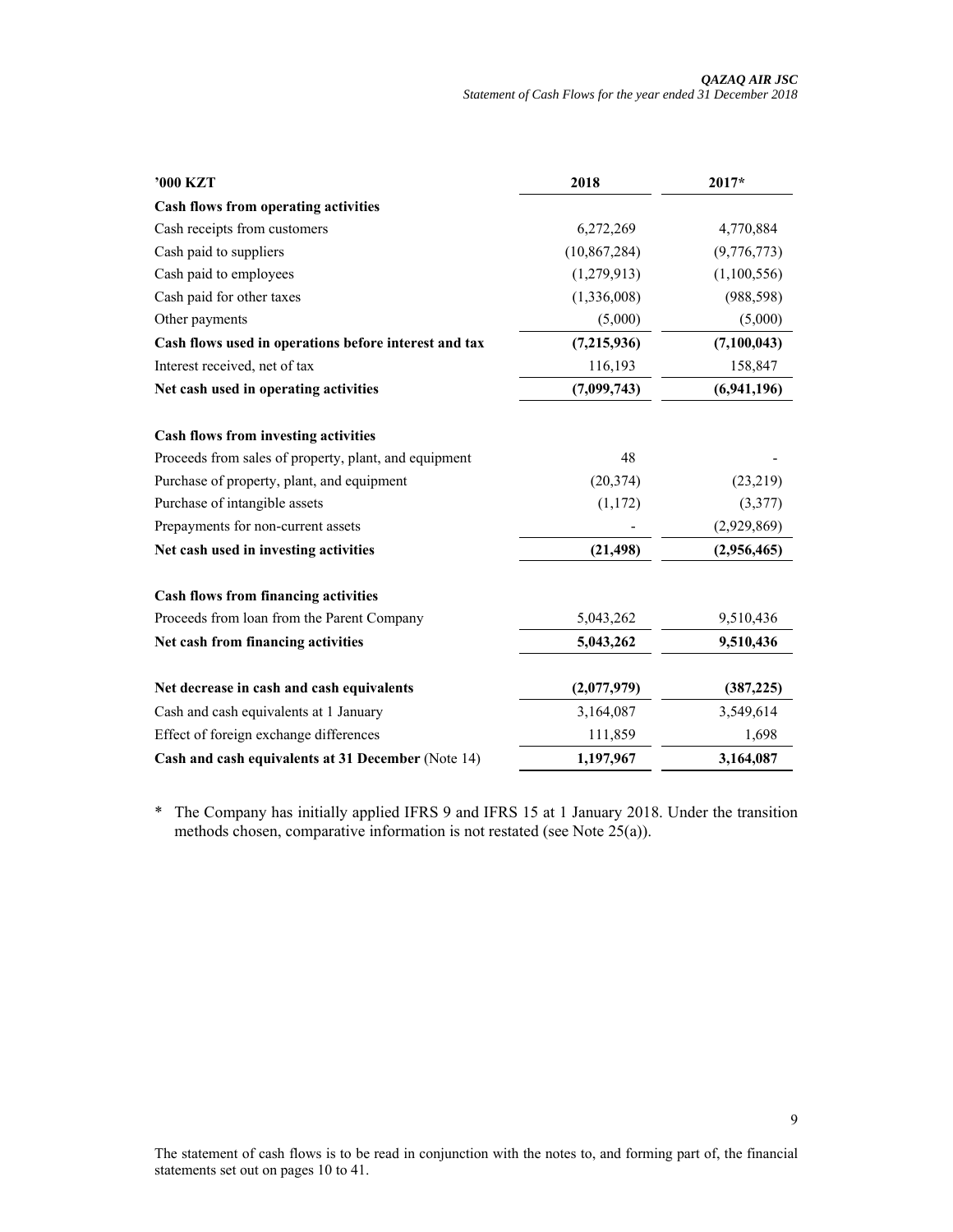### **1. Reporting entity**

### **(a) Organisation and operations**

QAZAQ AIR JSC (the "Company") is a joint stock company as defined in the Civil Code of the Republic of Kazakhstan. The Company was established as a joint stock company on 1 April 2015 by Board of the Directors Resolution of Samruk-Kazyna National Welfare Fund JSC #117 dated 30 January 2015.

The sole shareholder of the Company is Samruk-Kazyna National Welfare Fund JSC ("the Parent Company") which is owned by the Government of the Republic of Kazakhstan. The Company's principal activity is the provision of scheduled domestic air services.

The Company operated its first flight on 27 August 2015, a Bombardier Q-400 NextGen service from Almaty to Astana. As at 31 December 2018 the Company operated three Bombardier Q400 NextGen turboprop aircrafts provided under short-term operating lease agreements with Falcon Aviation Services LLC (UAE) ("the Lessor"). On 24 March 2017 the Company signed new operating lease agreements under new terms with the Lessor for the same three aircrafts extending the operating lease period till 2022.

The Company registered its office at 38 Dostyk street, Almaty, Kazakhstan.

### **(b) Kazakhstan business environment**

The Company's operations are primarily located in Kazakhstan. Consequently, the Company is exposed to the economic and financial markets of Kazakhstan which display characteristics of an emerging market. The legal, tax and regulatory frameworks continue development, but are subject to varying interpretations and frequent changes which together with other legal and fiscal impediments contribute to the challenges faced by entities operating in Kazakhstan. In addition, the depreciation of the Kazakhstan tenge which took place during 2015, and a reduction in the global price of oil, have increased the level of uncertainty in the business environment.

These financial statements reflects management's assessment of the impact of the Kazakhstan business environment on the operations and the financial position of the Company. The future business environment may differ from management's assessment.

### **2. Basis of accounting**

### **(a) Statement of compliance**

These financial statements have been prepared in accordance with International Financial Reporting Standards ("IFRSs").

This is the first set of the Company's annual financial statements in which IFRS 15 *Revenue from Contracts with Customers* and IFRS 9 *Financial Instruments* have been applied. Changes to significant accounting policies are described in Note 25(a).

### **(b) Going concern**

These financial statements have been prepared on a going concern basis which assumes realisation of assets and settlement of liabilities in the ordinary course of business. The Company has been established in 2015 and is currently in a development phase being dependent upon continuous financial support from the Parent Company.

During the period ended 31 December 2018 the Company incurred a net loss of KZT 6,952,844 thousand (2017: KZT 7,918,674) resulting in accumulated losses of KZT 4,370,342 thousand (31 December 2017: KZT 13,426,984 thousand) and its current liabilities exceeded its current assets by KZT 1,826,442 thousand (31 December 2017: KZT 16,884,449 thousand).

The continued development of the Company's operations would require additional capital or loan contributions from the Parent Company, since per management's assessment of the development plan, which was approved by the Board of Directors, the Company will not generate positive results from its operations in nearest three years. The Parent Company has committed to provide the Company with such financial and other support as is necessary to permit the Company to continue in operational existence in the foreseeable future. As a result, management has concluded that no material uncertainty exists in relation to the Company's ability to continue as going concern.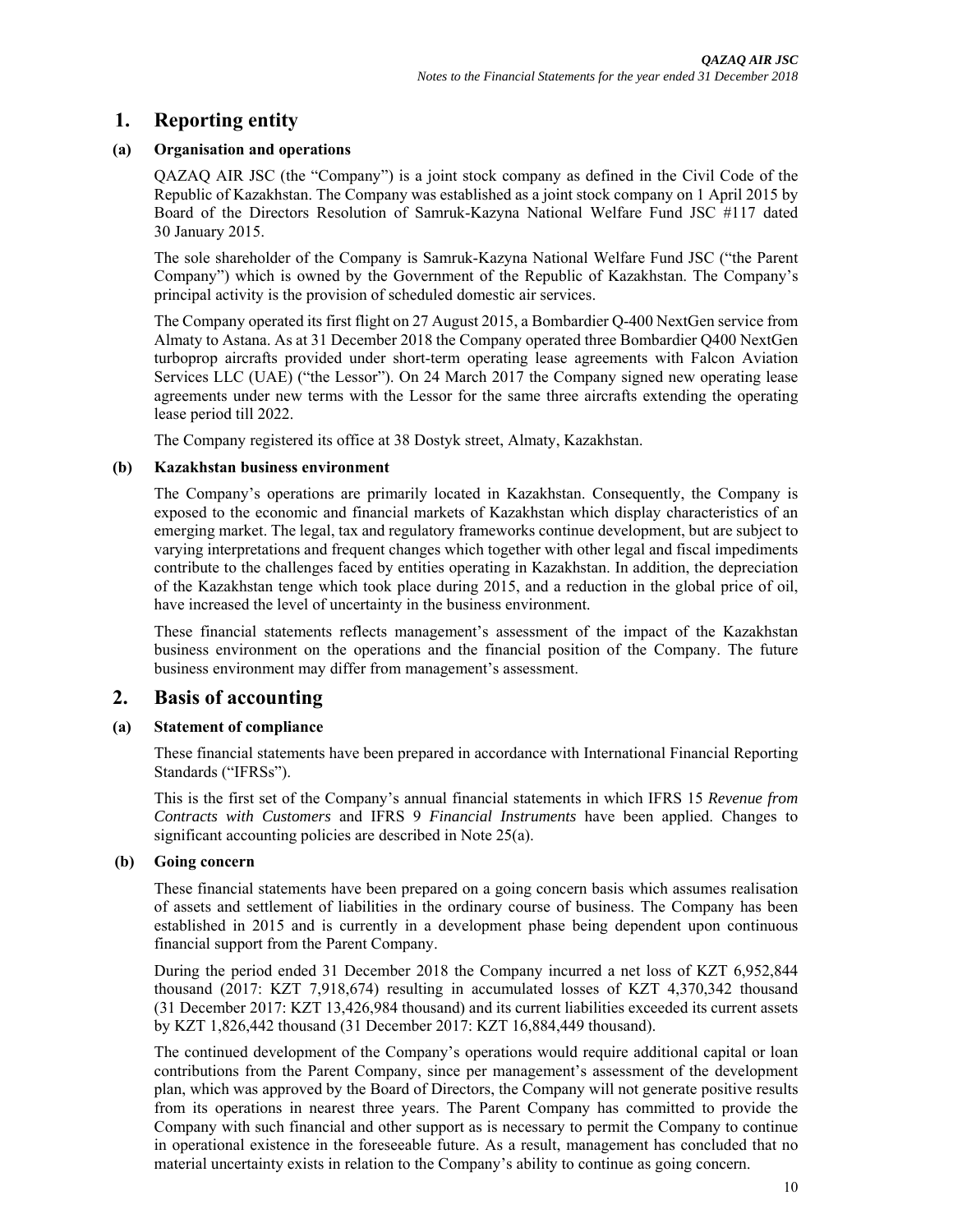# **3. Functional and presentation currency**

The national currency of the Republic of Kazakhstan is the Tenge ("KZT"), which is the Company's functional currency and the currency in which these financial statements are presented. All financial information presented in KZT has been rounded to the nearest thousand, except when otherwise indicated.

# **4. Use of estimates and judgements**

The preparation of financial statements in conformity with IFRSs requires management to make judgments, estimates and assumptions that affect the application of accounting policies and the reported amounts of assets, liabilities, income and expenses. Actual results may differ from those estimates.

Estimates and underlying assumptions are reviewed on an ongoing basis. Revisions to accounting estimates are recognised in the period in which the estimates are revised and in any future periods affected.

Significant judgment is involved in determining a provision for aircraft maintenance during 2018 under the operating lease agreement (Note 19). The estimate was prepared by management without involvement of an independent expert, based on the current condition of aircraft, historical flight hours and cycles, expected future utilisation of the aircraft over the remaining life of the operating leases. The estimates were based on the following key assumptions:

- expected utilisation rate for flight hours and cycles is based on historical data and actual usage;
- market prices of actually performed overhauls and norms included in Bombardier Inc. Maintenance Program are used for determining costs of maintenance services and spare parts;
- the aircraft are assumed to be operating within the standard norms and conditions; and
- no provisions have been made for unscheduled maintenance.

Information about critical judgments in applying accounting policies that have the most significant effect on the amounts recognised in the financial statements, except for calculation of provision for maintenance mentioned is included in the Note 8 – recognition of deferred tax assets and liabilities.

The main assumptions and estimation uncertainties that have a significant risk of resulting in a material adjustment within the next financial year relate to Note 2(b).

### *Measurement of fair values*

A number of the Company's accounting policies and disclosures require the measurement of fair values, for both financial and non-financial assets and liabilities.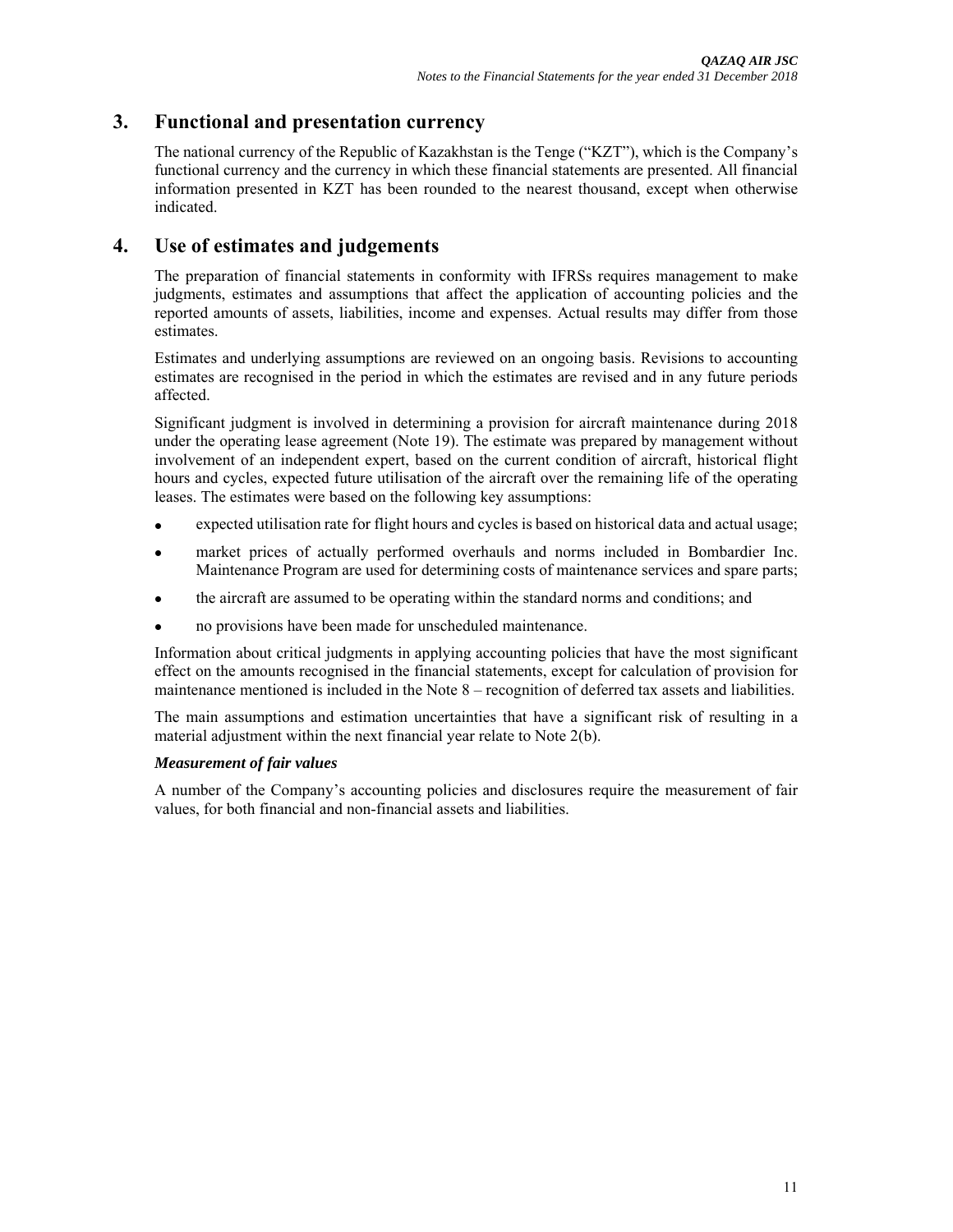### **4. Use of estimates and judgements, continued**

### *Measurement of fair values, continued*

When measuring the fair value of an asset or a liability, the Company uses market observable data as far as possible. Fair values are categorised into different levels in a fair value hierarchy based on the inputs used in the valuation techniques as follows.

- *Level 1*: quoted prices (unadjusted) in active markets for identical assets or liabilities.
- *Level 2*: inputs other than quoted prices included in Level 1 that are observable for the asset or liability, either directly (i.e. as prices) or indirectly (i.e. derived from prices).
- *Level 3*: inputs for the asset or liability that are not based on observable market data (unobservable inputs).

If the inputs used to measure the fair value of an asset or a liability might be categorised in different levels of the fair value hierarchy, then the fair value measurement is categorised in its entirety in the same level of the fair value hierarchy as the lowest level input that is significant to the entire measurement.

The Company recognises transfers between levels of the fair value hierarchy at the end of the reporting period during which the change has occurred.

### **5. Revenue and other income**

The effect of initially applying IFRS 15 on the Group's revenue from contracts with customers is described in Note 25(a). Due to the transition method chosen in applying IFRS 15, comparative information has not been restated to reflect the new requirements.

| '000 KZT                                           | 2018      | 2017      |
|----------------------------------------------------|-----------|-----------|
| Passenger revenue                                  |           |           |
| Passenger transport                                | 5,571,073 | 4,084,846 |
| <i>including:</i>                                  |           |           |
| -fuel surcharge                                    | 506,397   | 176,555   |
| -airport surcharge                                 | 395,167   | 181,277   |
| -excess baggage                                    | 43,003    | 41,201    |
| Charter flights                                    | 69,771    | 56,900    |
| <b>Total revenue from contracts with customers</b> | 5,640,844 | 4,141,746 |
| Other revenue                                      |           |           |
| Penalties from passengers                          |           | 80,767    |
| Other                                              | 12,701    | 5,295     |
|                                                    | 12,701    | 86,062    |
|                                                    | 5,653,545 | 4,227,808 |

Penalties from passengers for changes in ticket details in accordance with IFRS 15 have been reclassified from other revenue to passenger revenue starting from 1 January 2018.

For the year ended 31 December 2018, passenger revenue from domestic flights comprised more than 99% of the total passenger revenue.

During the year ended 31 December 2018 there was no revenue from transactions with a single customer that accounts for 10% and more of the total revenue (2017: none).

The Company deals with the large ticket sales agencies. Tickets are usually sold on a prepayment basis every month. Due to the short-term nature of the Company's performance obligations, the opening balance of deferred income of KZT 149,581 thousand was fully recognised as revenue during 2018.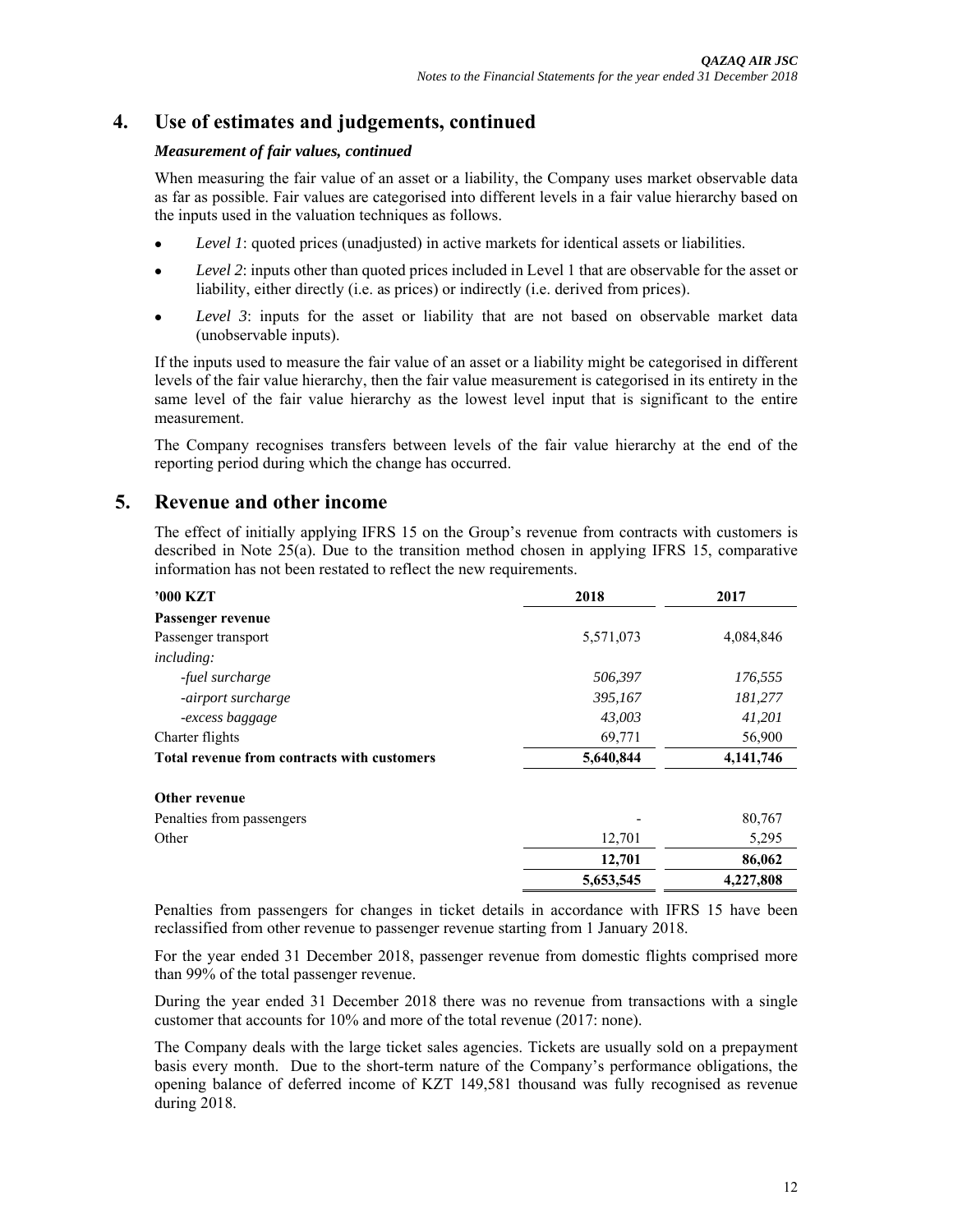### **6. Operating expenses**

### **(a) Aircraft operating lease costs**

|     | '000 KZT                                      | 2018      | 2017      |
|-----|-----------------------------------------------|-----------|-----------|
|     | Fixed lease charges                           | 2,824,650 | 3,048,620 |
|     | Withholding tax on lease charges              | 690,580   | 640,427   |
|     | Other costs related to operating leases       | (7,279)   | 147,620   |
|     |                                               | 3,507,951 | 3,836,667 |
| (b) | <b>Engineering and maintenance</b>            |           |           |
|     | '000 KZT                                      | 2018      | 2017      |
|     | Maintenance reserves                          | 935,448   | 666,847   |
|     | Spare parts pool and maintenance              | 865,831   | 186,842   |
|     | Accrual of provision for aircraft maintenance | 645,536   | 139,765   |
|     | Line Maintenance                              | 422,889   | 299,903   |
|     | CAMO management                               | 61,578    | 45,178    |
|     | Other                                         | 18,611    | (13, 477) |
|     |                                               | 2,949,893 | 1,325,058 |

Under the current agreements with the Lessor the Company is obliged to make payments for aircraft maintenance reserves, line maintenance, spare parts pool and maintenance reserves and CAMO (Continuing Airworthiness) management. Maintenance reserves are paid for the future inspections and overhauls of each significant component of the aircraft separately and are calculated as the amount equal to the fixed rate defined in the agreement multiplied by the actual flight hours and flight cycles of each aircraft. Line maintenance expenses represent salary and related costs of four engineers provided by the Lessor who perform regular aircraft inspection and current repairs at the Company's location.

Spare parts pool and maintenance reserves are paid to the Lessor for provision of spare parts and access to them at all times required to keep the aircrafts in an airworthy condition and are calculated as the amount equal to the fixed rate defined in the agreement multiplied by the actual flight hours and flight cycles of each aircraft. The CAMO management expenses relate to fixed payments to the Lessor for services provided for the management of the continuing airworthiness of the aircrafts.

These reserves are expected to be utilised during the future inspections and are not reimbursable by the Lessor, if not utilised. The Company is also expected to finance any shortages of the reserve over actual maintenance costs (Note 19).

### **(c) Employee costs**

| '000 KZT                                       | 2018      | 2017      |
|------------------------------------------------|-----------|-----------|
| Wages and salaries of operational personnel    | 670,765   | 543,863   |
| Wages and salaries of administrative personnel | 595,865   | 534,626   |
| Wages and salaries of sales personnel          | 88.520    | 74.253    |
| Social tax and social contribution             | 206,890   | 225,166   |
|                                                | 1,562,040 | 1,377,908 |

The number of employees as at 31 December 2018 was 270 employees (31 December 2017: 228 employees).

#### **(d) Provided staff costs**

| '000 KZT                                 | 2018      | 2017    |
|------------------------------------------|-----------|---------|
| Provided staff cost                      | 992.513   | 866,730 |
| Withholding income tax on provided staff | 106,206   | 88,969  |
|                                          | 1,098,719 | 955,699 |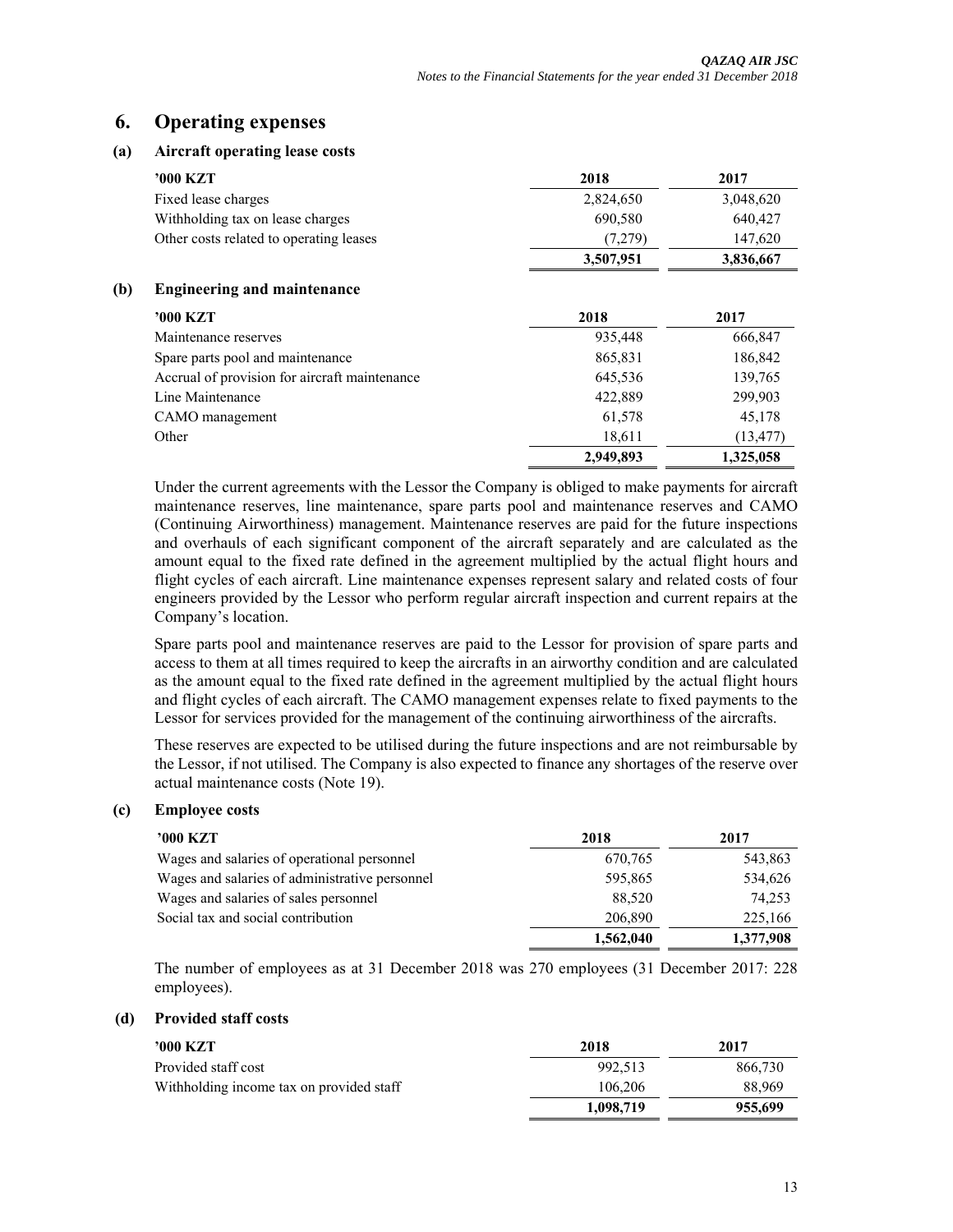# **6. Operating expenses, continued**

### **(e) Handling, landing fees and route charges**

| '000 KZT         | 2018    | 2017    |
|------------------|---------|---------|
| Landing fees     | 259,850 | 210,345 |
| Ground handling  | 163,073 | 135,816 |
| Aero navigation  | 124,689 | 112,346 |
| Security         | 113,657 | 90,023  |
| De-icing liquids | 76,424  | 55,432  |
|                  | 737,693 | 603,962 |

### **(f) Passenger service**

| '000 KZT        | 2018    | 2017    |
|-----------------|---------|---------|
| Airport charges | 315,518 | 218,481 |
| Catering        | 92,820  | 80,729  |
| Other           | 40.413  | 39,561  |
|                 | 448,751 | 338,771 |

### **7. Finance income and costs**

| '000 KZT                                    | 2018    | 2017    |
|---------------------------------------------|---------|---------|
| <b>Finance income</b>                       |         |         |
| Interest income on bank deposits            | 138,685 | 184.939 |
| Unwinding of discount on guarantee deposits | 14.698  | 9.549   |
|                                             | 153,383 | 194.488 |

#### **Finance costs**

| Unwinding of discount on loan from the Parent Company and |           |           |
|-----------------------------------------------------------|-----------|-----------|
| interest expense accrued                                  | 3.145.265 | 2,103,637 |
|                                                           | 3.145.265 | 2,103,637 |

### **8. Income tax benefit**

The Company's applicable tax rate is the income tax rate of 20% for Kazakhstan companies.

| '000 KZT                                          | 2018        | 2017        |
|---------------------------------------------------|-------------|-------------|
| <b>Current tax expense</b>                        |             |             |
| Current period                                    | 22,492      | 26,092      |
| Deferred tax expense                              |             |             |
| Origination and reversal of temporary differences | (2,016,282) | (1,644,063) |
| Underprovided in prior years                      | 149,799     |             |
| Changes in unrecognised temporary differences     | (2,167,267) | 631,610     |
|                                                   | (4,033,750) | (1,012,453) |
|                                                   | (4,011,258) | (986, 361)  |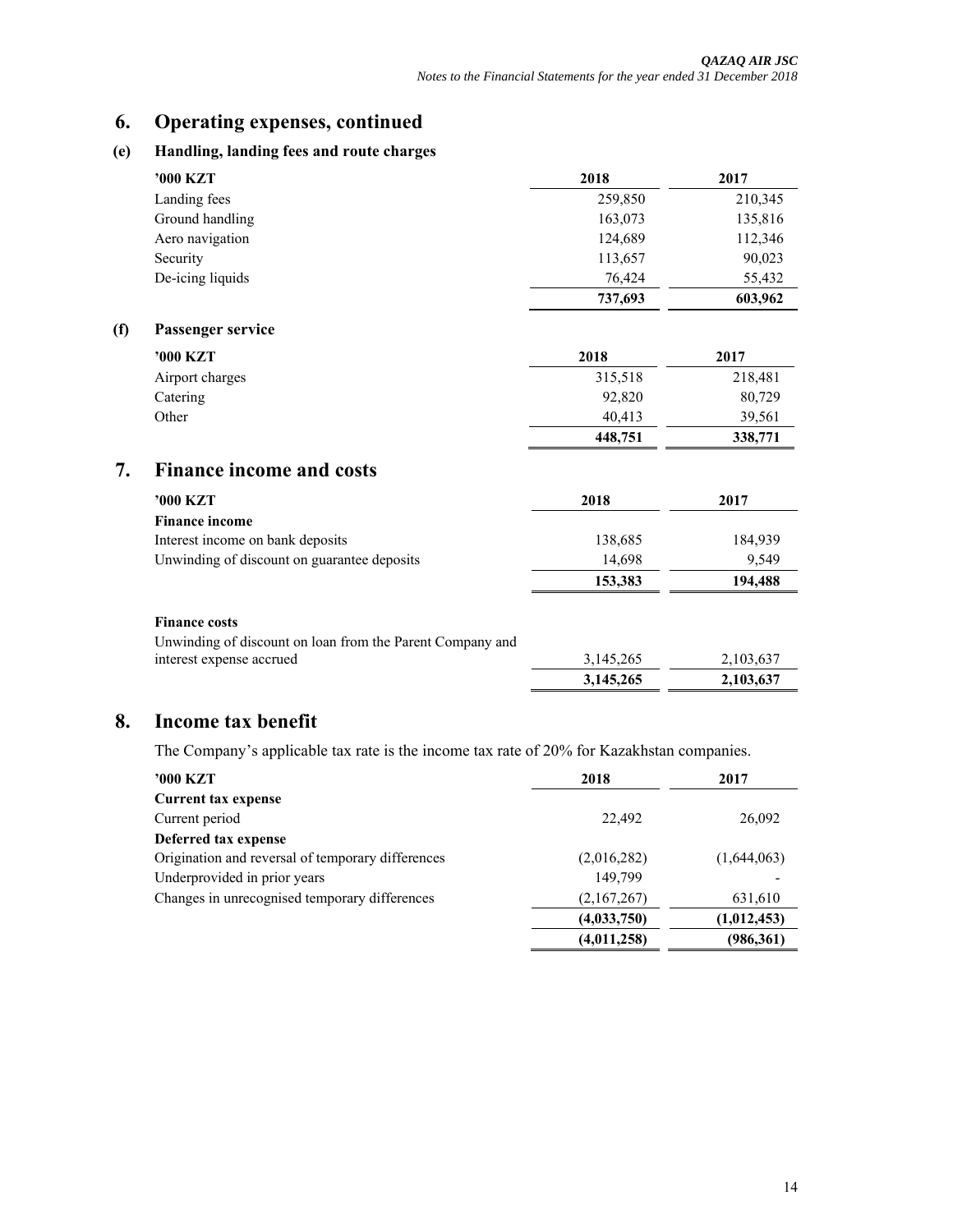# **8. Income tax benefit, continued**

### **Reconciliation of effective tax rate:**

|                                       | 2018         |               | 2017        |       |
|---------------------------------------|--------------|---------------|-------------|-------|
|                                       | '000 KZT     | $\frac{6}{9}$ | '000 KZT    | $\%$  |
| Loss before income tax                | (10,964,102) | 100           | (8,905,035) | 100   |
| Income tax at statutory rate          | (2,192,820)  | 20.0          | (1,781,007) | 20.0  |
| Tax effect of non-deductible expenses | 176,538      | (1.6)         | 136,944     | (1.5) |
| Withholding tax on bank interest      | 22,492       | (0.2)         | 26,092      | (0.3) |
| Underprovided in prior periods        | 149.799      | (1.4)         |             |       |
| Changes in unrecognised temporary     |              |               |             |       |
| differences                           | (2,167,267)  | 19.8          | 631,610     | (7.1) |
|                                       | (4,011,258)  | 36.6          | (986,361)   | 11.1  |

### **Movement in temporary differences during the year:**

| '000 KZT                         | 1 January<br>2018 | <b>Recognised in</b><br>profit or loss | Recognised in<br>equity | 31 December<br>2018 |
|----------------------------------|-------------------|----------------------------------------|-------------------------|---------------------|
| Tax losses carried forward       | 2,698,480         | 1,103,111                              |                         | 3,801,591           |
| Loan from the Parent Company     | (592, 041)        | 628,597                                | (4,040,863)             | (4,004,307)         |
| Provisions                       | 44,566            | 129,108                                |                         | 173,674             |
| Trade and other payables         | 11,726            | 3,870                                  |                         | 15,596              |
| Other taxes payable              | 5,885             | (1,107)                                |                         | 4,778               |
| Intangible assets                | 579               | 739                                    |                         | 1,318               |
| Property, plant and equipment    | (2,029)           | 196                                    |                         | (1,833)             |
| Other accruals                   | 101               | 1,969                                  |                         | 2,070               |
|                                  | 2,167,267         | 1,866,483                              | (4,040,863)             | (7, 113)            |
| Unrecognised deferred tax assets | (2,167,267)       | 2,167,267                              |                         |                     |
| Net amount                       |                   | 4,033,750                              | (4,040,863)             | (7, 113)            |

Accumulated tax losses of KZT 19,007,955 thousand as at 31 December 2018 (31 December 2017: KZT 13,492,400 thousand) expire in ten years respectively from the origination date. Accumulated tax losses of KZT 487,618 thousand expire in 2025. During 2018 the Company has fully recognised deferred tax assets due to origination of a deferred tax liability arising on the loan from Parent Company, which was recognised in equity. Deferred tax assets have not been recognised in respect of these items in prior years as it was not probable that future taxable profit would be available against which the Company could utilise the benefits therefrom.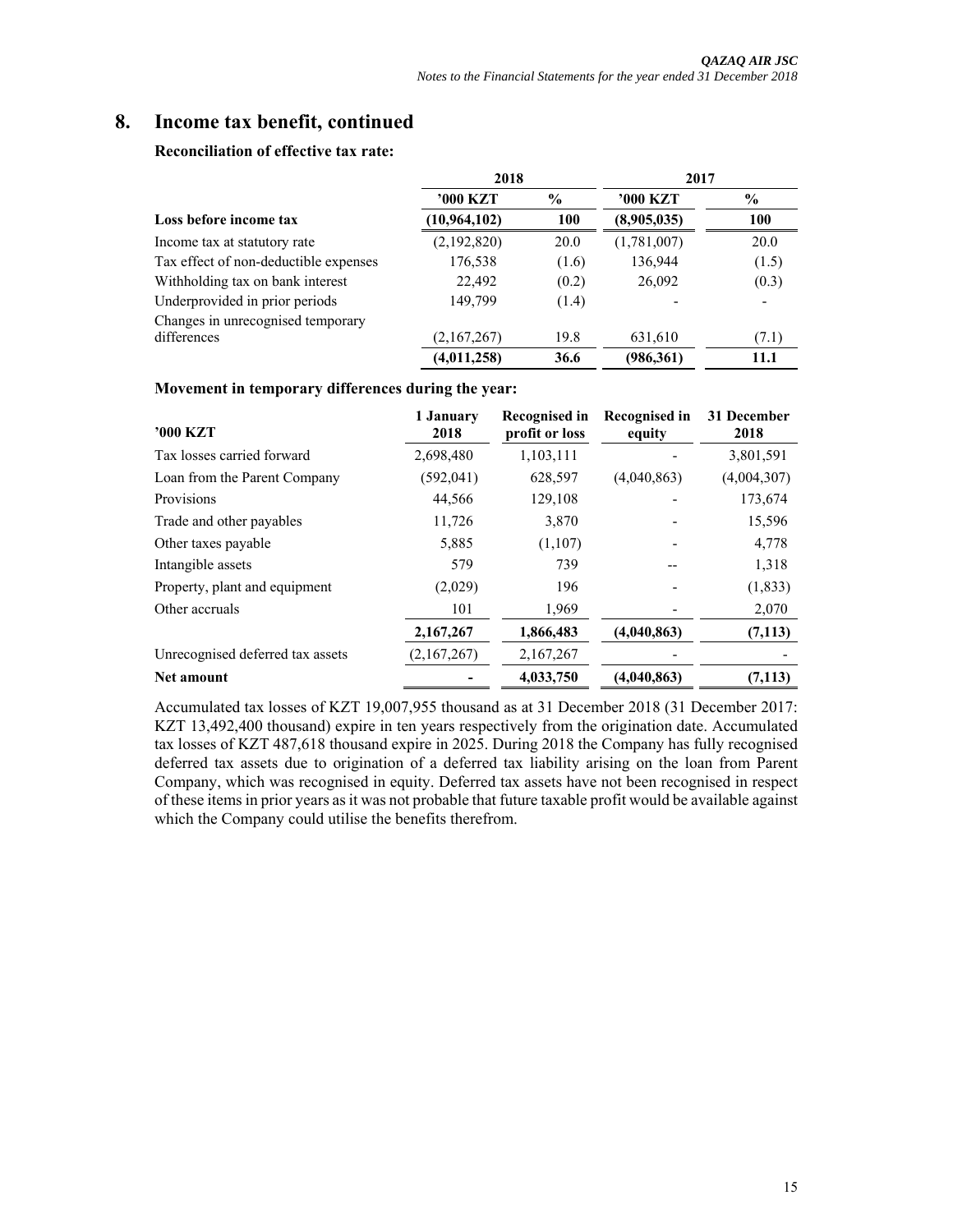# **9. Property, plant and equipment**

|                                    |                 |                            | <b>Computers</b>        |              |
|------------------------------------|-----------------|----------------------------|-------------------------|--------------|
| '000 KZT                           | <b>Vehicles</b> | Machinery<br>and equipment | and office<br>equipment | <b>Total</b> |
| Cost                               |                 |                            |                         |              |
| Balance at 1 January 2017          | 31,869          | 17,141                     | 58,780                  | 107,790      |
| <b>Additions</b>                   |                 | 800                        | 22,419                  | 23,219       |
| Disposals                          |                 | (2,129)                    | (644)                   | (2,773)      |
| <b>Balance at 31 December 2017</b> | 31,869          | 15,812                     | 80,555                  | 128,236      |
| Balance at 1 January 2018          | 31,869          | 15,812                     | 80,555                  | 128,236      |
| <b>Additions</b>                   |                 |                            | 20,374                  | 20,374       |
| Disposals                          |                 |                            | (931)                   | (931)        |
| <b>Balance at 31 December 2018</b> | 31,869          | 15,812                     | 99,998                  | 147,679      |
| <b>Accumulated depreciation</b>    |                 |                            |                         |              |
| Balance at 1 January 2017          | (6,403)         | (1,189)                    | (12, 338)               | (19,930)     |
| Charge for the year                | (5,178)         | (1,740)                    | (17, 140)               | (24, 058)    |
| <b>Balance at 31 December 2017</b> | (11, 581)       | (2,929)                    | (29, 478)               | (43,988)     |
| Balance at 1 January 2018          | (11, 581)       | (2,929)                    | (29, 478)               | (43,988)     |
| Charge for the year                | (4,780)         | (2, 462)                   | (15,570)                | (22, 812)    |
| Disposals                          |                 |                            | 465                     | 465          |
| <b>Balance at 31 December 2018</b> | (16, 361)       | (5,391)                    | (44, 583)               | (66, 335)    |
| <b>Carrying amounts</b>            |                 |                            |                         |              |
| <b>Balance at 1 January 2018</b>   | 20,288          | 12,883                     | 51,077                  | 84,248       |
| <b>Balance at 31 December 2018</b> | 15,508          | 10,421                     | 55,415                  | 81,344       |

### **10. Prepayments and deferrals**

| '000 KZT                                      | 31 December 2018 | 31 December 2017 |
|-----------------------------------------------|------------------|------------------|
| Non-current                                   |                  |                  |
| Prepayments for non-current assets            | 2,929,869        | 2,929,869        |
| Deferred expenses on employees training costs | 89,028           | 108,300          |
| Discount on guarantee deposits                | 30,268           | 43,720           |
|                                               | 3,049,165        | 3,081,889        |
| <b>Current</b>                                |                  |                  |
| Prepayments for services                      | 228,992          | 214,824          |
| Deferred expenses                             | 196,845          | 174,756          |
| Prepayments for goods                         | 42,632           | 6,356            |
| Other taxes prepaid                           | 35,245           | 30,408           |
|                                               | 503,714          | 426,344          |

Non-current deferred expenses are represented by the employees training costs incurred by the Company and which are reimbursable from employees under individual employment contracts, provided employee does not work for a certain period of time after trainings. The average period is 2-4 years. The Company amortises such costs over period of the required services on a straight line basis, which represents management's estimate of a minimum period over which the Company would be benefiting from employees working for the Company.

In 2017 the Company signed an agreement with Bombardier Inc. for the purchase of two new aircrafts of Q400 model. According to the agreement, the Company made an advance payment of KZT 2,929,869 thousand for the two aircraft (Note 22(c)).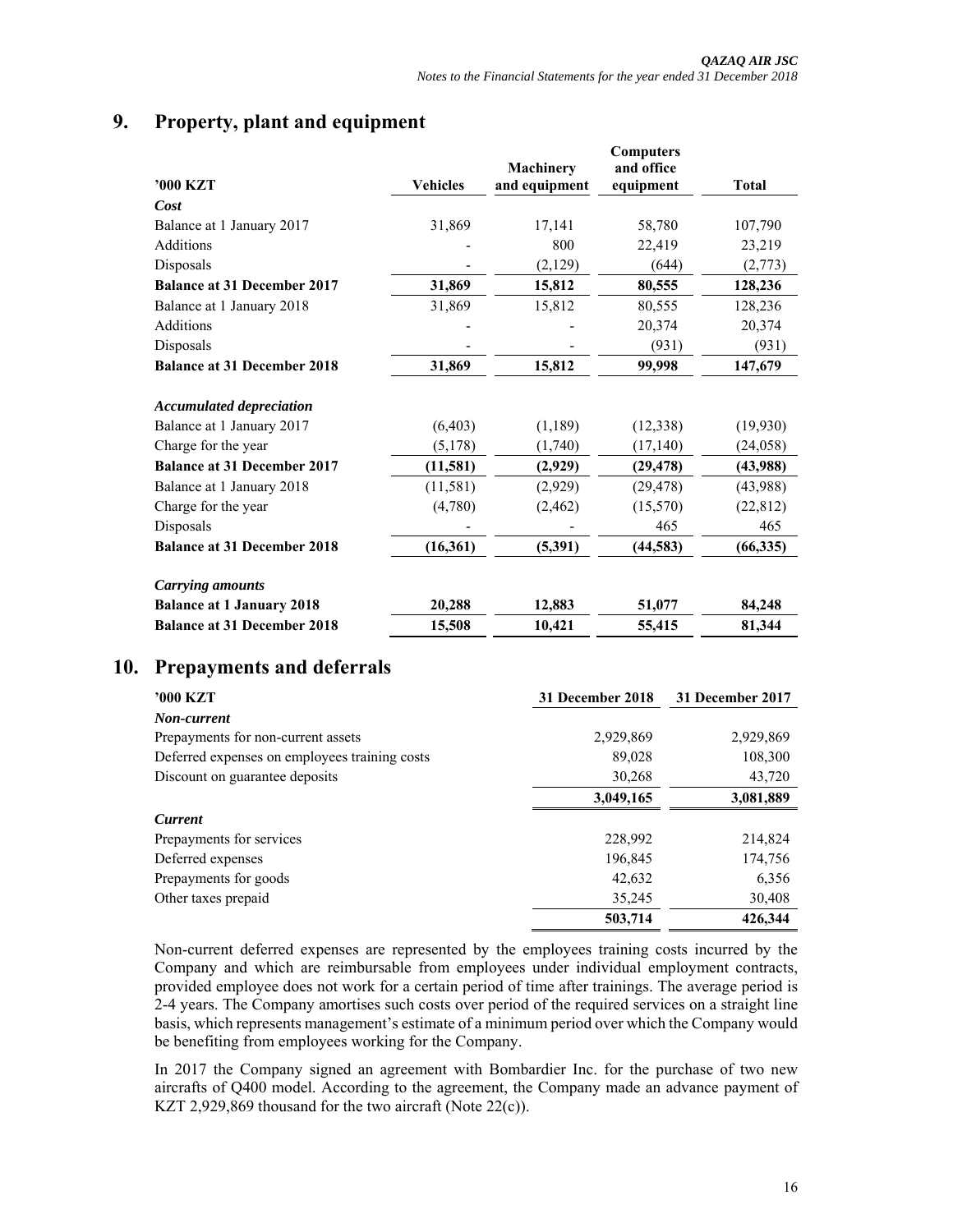### **11. Inventories**

| '000 KZT        | 31 December 2018 | 31 December 2017 |
|-----------------|------------------|------------------|
| Aircraft fuel   | 467,015          | 77,997           |
| Uniforms        | 18,904           | 18,772           |
| Spare parts     | 11.974           | 1,464            |
| Other materials | 49.238           | 42,403           |
|                 | 547,131          | 140,636          |

# **12. Trade and other receivables**

| '000 KZT                    | 31 December 2018 | 31 December 2017 |
|-----------------------------|------------------|------------------|
| Trade receivables           | 11.752           | 9.432            |
| Value added tax recoverable | 11,010           | 15,096           |
| Receivables from employees  | 2.342            | 1,333            |
| Other receivables           | 218,568          | 3.984            |
|                             | 243,672          | 29,845           |

Other trade receivables comprise KZT 218,540 thousand which represent receivables from the lessor on variable payments subject to reimbursement based on results of aircraft maintenance performed up to the reporting date.

The Company's exposure to credit and currency risks, and risk of impairment losses related to financial assets are disclosed in in Note 20.

### **13. Guarantee deposits**

| '000 KZT                                  | 31 December 2018 | 31 December 2017 |
|-------------------------------------------|------------------|------------------|
| Long-term                                 |                  |                  |
| Guarantee deposits for leased aircraft    | 637,490          | 541,303          |
| Expected credit loss allowance            | (177,997)        |                  |
|                                           | 459,493          | 541,303          |
|                                           |                  |                  |
| <b>Short term</b>                         |                  |                  |
| Guarantee deposit for leased engine       | 38,036           |                  |
| Guarantee deposit for leased office space | 25,680           |                  |
|                                           | 63,716           |                  |

Long-term guarantee deposits comprise security deposits for the three leased aircraft required under the existing operating lease agreements as a security for future lease payments to be made by the Company. Guarantee deposits are denominated in US dollars.

The Company estimated the expected credit loss on guarantee deposits for leased aircraft based on the assumption that the lessor is rated CCC as per Standard& Poor's scale.

The Company's exposure to credit and currency risks, and risk of impairment losses related to financial assets are disclosed in Note 20.

### **14. Cash and cash equivalents**

| '000 KZT                             | 31 December 2018 | 31 December 2017 |
|--------------------------------------|------------------|------------------|
| Short-term deposits with local banks | 740,787          | 2,596,104        |
| Current accounts with local banks    | 456,515          | 567,577          |
| Cash on hand                         | 1,046            | 406              |
|                                      | 1,198,348        | 3,164,087        |
| Expected credit loss allowance       | (381)            |                  |
|                                      | 1,197,967        | 3,164,087        |

The Company's exposure to credit and currency risks, and risk of impairment losses related to financial assets are disclosed in in Note 20.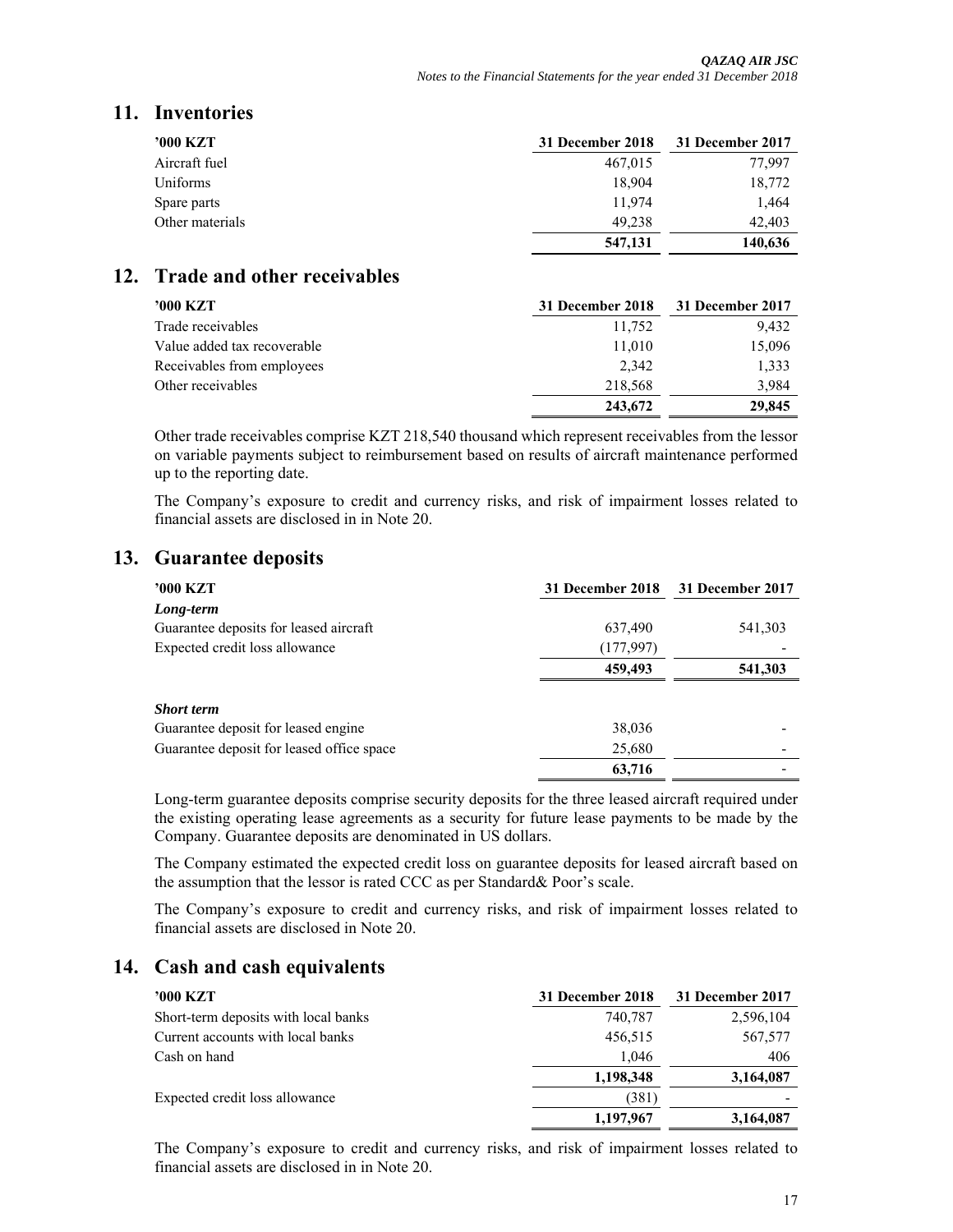# **15. Equity**

### **(a) Share capital**

|                                         | 31 December<br>31 December |                    |         |               |
|-----------------------------------------|----------------------------|--------------------|---------|---------------|
| '000 KZT                                | 2018                       | $\frac{0}{\alpha}$ | 2017    | $\frac{6}{9}$ |
| Samruk-Kazyna National Welfare Fund JSC | 120.000                    | 100                | 120.000 | 100           |

As at 31 December 2017 and 2018 years the Company's share capital comprised 120,000 authorised, issued and fully paid ordinary shares with a par value of KZT 1,000 per share.

### **(b) Dividends**

In accordance with Kazakhstan legislation the Company's distributable reserves are limited to the balance of retained earnings as recorded in the Company's statutory financial statements prepared in accordance with IFRS or profit for the year if there is an accumulated loss brought forward. A distribution cannot be made if this would result in negative equity or the Company's insolvency. As at 31 December 2018 the Company had accumulated losses of KZT 4,370,342 thousand (31 December 2017: KZT 13,426,984 thousand). No dividends were declared during the year ended 31 December 2018 (2017 year: none).

### **16. Loan from the Parent Company**

| '000 KZT                                | 31 December 2018 | 31 December 2017 |
|-----------------------------------------|------------------|------------------|
| Long-term                               |                  |                  |
| Samruk-Kazyna National Welfare Fund JSC | 5,162,616        |                  |
| Interest payable                        | 3,859            |                  |
|                                         | 5,166,475        |                  |
| <b>Short-term</b>                       |                  |                  |
| Samruk-Kazyna National Welfare Fund JSC | 2,673,253        | 19,853,935       |
| Interest payable                        |                  | 1,581            |
|                                         | 2,673,253        | 19,855,516       |

In 2015 the Company received an interest-free financial aid of KZT 4,728,637 thousand from its sole shareholder – Sovereign Wealth Fund «Samruk-Kazyna» JSC - for replenishment of working capital with maturity in June 2016. The financial aid was received by several tranches and was repayable by means of issue of 4,728,637 ordinary shares at par value of KZT 1,000 per share by the Company. The Company recognised the received financial aid as additional paid-in capital. In April 2016 the Company signed an addendum to the initial interest-free financial aid agreement with the Parent Company, which outlined a change in the contractual terms on prolongation of the provided facility till 31 December 2016 and introduction of an option for the Parent Company to demand the repayment of the financial aid by cash upon its maturity. As a result, the Company reclassified the financial aid of KZT 4,728,637 thousand from equity to liabilities. In accordance with the addendum the amount of the financial aid has also increased to KZT 13,303,706 thousand.

In March 2017 the Company signed a loan agreement with the Parent Company to convert the initial interest-free financial aid of KZT 13,303,706 thousand into a loan facility bearing 5.5% interest rate per annum with maturity on 31 December 2017.

In March 2017 the Company also signed an additional loan agreement with the Parent Company of KZT 6,523,227 thousand with 5.5% interest rate per annum and maturity on 31 December 2017. The purpose of the loan is financing Company's operating activities.

In October 2017 the Company signed addendum to the loan agreements mentioned above, which set out a change of the interest rate from 5.5% to 0.01% per annum effective from 1 January 2017.

In December 2017 maturity of the loan facilities was further prolonged till 31 December 2018.

In December 2018 maturity of the loan facilities was further prolonged till 31 December 2030.

On 6 December 2017 the Company signed an interest free financial aid agreement with the Parent Company for KZT 2,987,209 thousand with a maturity of one year from the date of agreement for the purpose of financing advance payments for two new aircrafts of Q400 model to Bombardier Inc. (Note 10).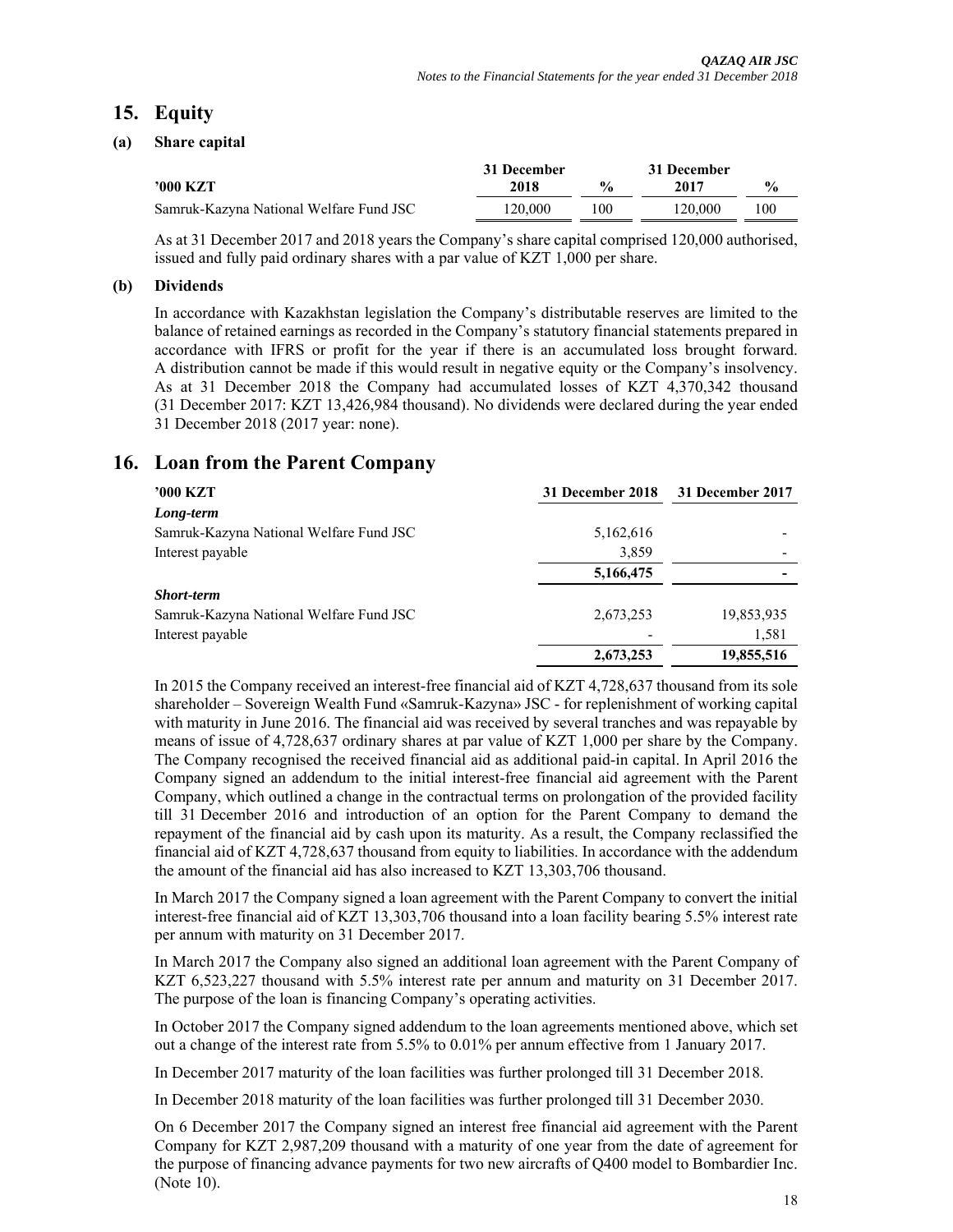# **16. Loan from the Parent Company, continued**

In December 2018 maturity of financial aid was further prolonged till 5 December 2019.

All loans were initially recognised at fair value using a market interest rate of 13.87% per annum.

Due to extension of the period for repayment of credit facilities till 2030, the loans were recognised at fair value using the market interest rate of 14% per annum. The resulted discount of KZT 20,204,315 thousand net of corresponding deferred tax KZT 4,040,863 thousand was recognised directly in equity.

Corresponding finance costs representing unwinding of discount amounted to KZT 3,145,265 thousand during the period ended 31 December 2018.

### **Reconciliation of movements of liabilities to cash flows arising from financing activities**

| '000 KZT                                                | <b>Loan from the Parent</b><br>Company |
|---------------------------------------------------------|----------------------------------------|
| <b>Balance at 1 January 2018</b>                        | 19,855,516                             |
| <b>Changes from financing cash flows</b>                |                                        |
| Proceeds from borrowings                                | 5,043,262                              |
| Total changes from financing cash flows                 | 5,043,262                              |
| Other changes                                           |                                        |
| Interest expense                                        | 2.278                                  |
| Unwinding of discount on loan from the Parent Company   | 3,142,987                              |
| Recognition of discount on loan from the Parent Company | (20, 204, 315)                         |
| <b>Total other changes</b>                              | (17,059,050)                           |
| <b>Balance at 31 December 2018</b>                      | 7,839,728                              |

### **17. Trade and other payables**

| '000 KZT                                | 31 December 2018 | 31 December 2017 |
|-----------------------------------------|------------------|------------------|
| Trade payables                          | 1,031,175        | 300,864          |
| Wages and salaries payable to employees | 122,910          | 73,224           |
| Other                                   | 28.924           | 4.556            |
|                                         | 1,183,009        | 378,644          |

The Company's exposure to currency and liquidity risk related to trade and other payables is disclosed in Note 20.

### **18. Other taxes payable**

| '000 KZT               | 31 December 2018 | 31 December 2017 |
|------------------------|------------------|------------------|
| Withholding income tax | 72,342           | 54.797           |
| Personal income tax    | 54,175           | 30,464           |
| Other taxes            | 63.386           | 45.342           |
|                        | 189.903          | 130,603          |

### **19. Provisions**

| '000 KZT                           | 31 December 2018 | 31 December 2017 |
|------------------------------------|------------------|------------------|
| Non-current                        |                  |                  |
| Provision for aircraft maintenance | 770,465          | 88,333           |
| Provision for aircraft re-delivery | 97,903           | 83,067           |
|                                    | 868,368          | 171,400          |
| <b>Current</b>                     |                  |                  |
| Provision for aircraft maintenance |                  | 51,432           |
|                                    |                  | 51,432           |

Under the terms of its long-term aircraft operating lease agreements, the Company is obliged to carry out and pay for maintenance based on usage of the aircraft and return aircraft to the lessor in a satisfactory condition at the end of the lease term. The Company's use of estimates and judgments in determining provision for aircraft maintenance are disclosed in Note 4.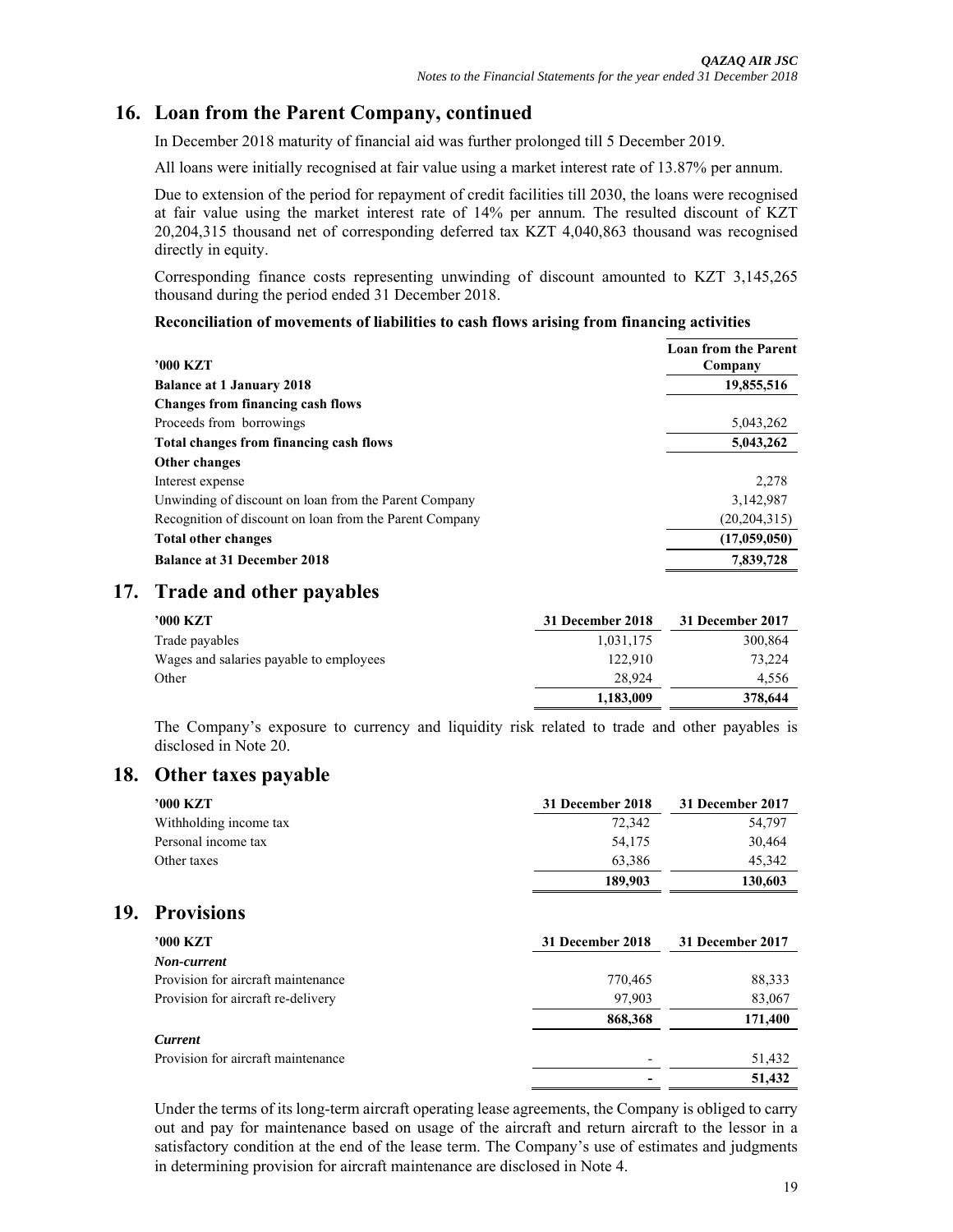### **20. Fair values and risk management**

### **(a) Accounting classifications and fair values**

Management believes that the fair value of the Company's financial assets and liabilities approximates their carrying amounts. The basis for determining fair values is disclosed below.

Management categorises the fair value of the Company's financial assets and liabilities in level 2 of the fair value hierarchy.

### **(b) Measurement of fair values**

The estimated fair values of all financial assets and liabilities, which is determined for disclosure purposes, are calculated using discounted cash flow techniques based on estimated future cash flows and market rate of interest at the reporting date.

### **(c) Financial risk management**

The Company has exposure to the following risks from its use of financial instruments:

- credit risk;
- liquidity risk;
- market risk.

### *(i) Risk management framework*

The Board of Directors has overall responsibility for the establishment and oversight of the Company's risk management framework. The Management is responsible for developing and monitoring the Company's risk management policies. Management reports regularly to the Board of Directors on its activities.

#### *(ii) Credit risk*

Credit risk is the risk of financial loss to the Company if a customer or counterparty to a financial instrument fails to meet its contractual obligations, and arises principally from the Company's receivables from customers, guarantee deposits and bank balances.

The carrying amount of financial assets represents the Company's maximum credit risk exposure.

### **Credit risk exposure**

The maximum exposure to credit risk the Company's financial assets at the reporting dates was as follows:

|                         | <b>Carrying amount</b> |                  |  |
|-------------------------|------------------------|------------------|--|
| '000 KZT                | 31 December 2018       | 31 December 2017 |  |
| Trade receivables       | 11,752                 | 9,432            |  |
| Other trade receivables | 218,568                | 3,984            |  |
| Guarantee deposits      | 523,209                | 541,303          |  |
| Cash in banks           | 1,196,921              | 3,163,681        |  |
| Restricted cash         | 11,480                 | 6,480            |  |
|                         | 1,961,930              | 3,724,880        |  |

### *Trade and other receivables*

The Company's exposure to credit risk is influenced mainly by the individual characteristics of each customer. 100% of trade receivables are due from domestic customers as at 31 December 2018 and 2017. As at 31 December 2018 there was no significant concentration of credit risk in respect of trade receivables (Note 12) (31 December 2017: none).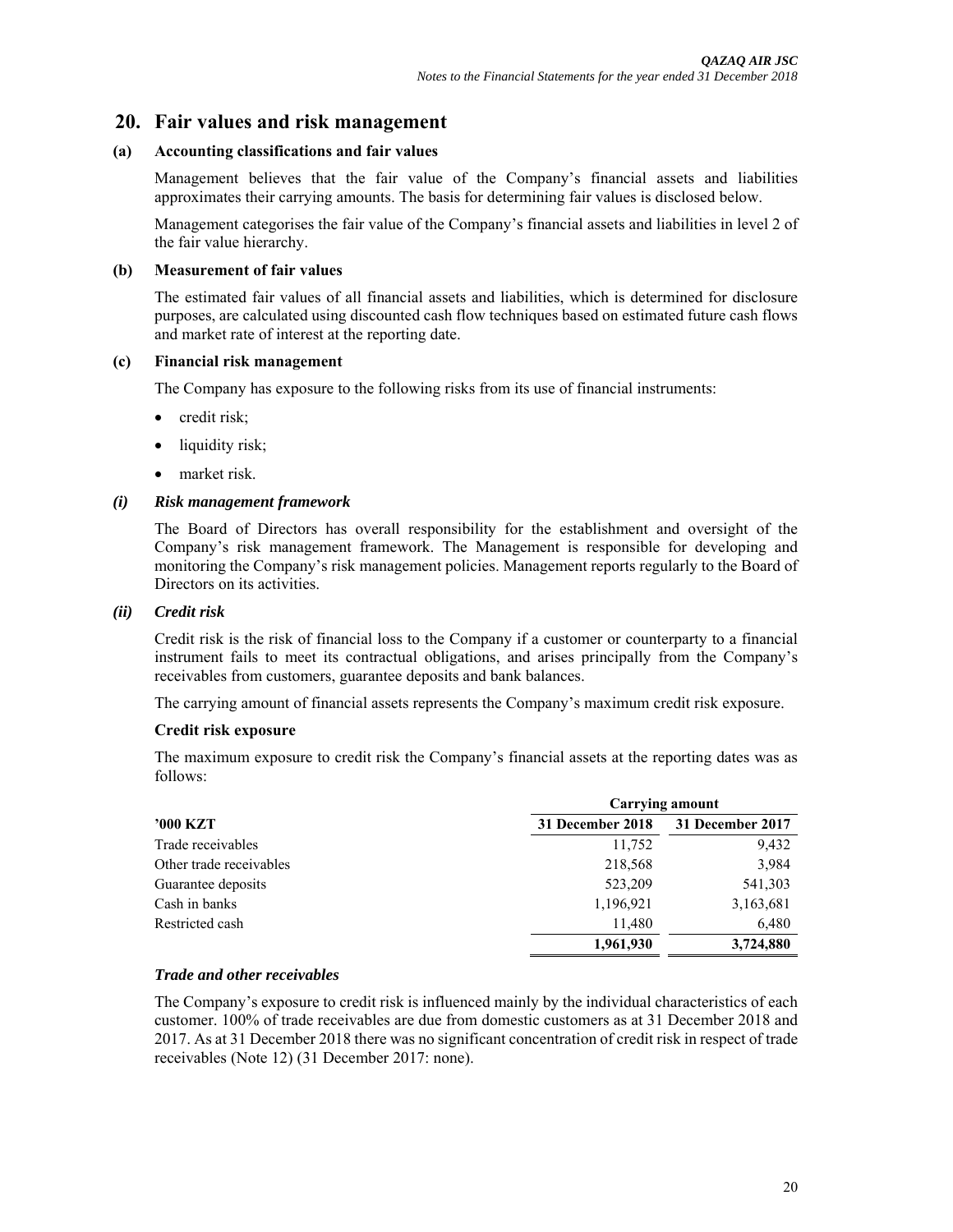### **(c) Financial risk management**

*(ii) Credit risk, continued* 

### **Trade and other receivables, continued**

A summary of the Company's exposure to credit risk for trade and other receivables is as follows:

| '000 KZT                                                        | 31 December 2018    |
|-----------------------------------------------------------------|---------------------|
|                                                                 | Not credit impaired |
| Assigned credit rating at CCC                                   | 218,540             |
| Other customers:                                                |                     |
| $\equiv$ Less than four years' trading history with the Company | 11,780              |
| Total gross carrying amount                                     | 230,320             |

### **Comparative information under IAS 39**

An analysis of the credit quality of trade and other receivables that were neither past due nor impaired as at 31 December 2017 is as follows.

| '000 KZT                                                 | 31 December 2017 |
|----------------------------------------------------------|------------------|
| Neither past due nor impaired                            |                  |
| Assigned credit rating at CCC                            |                  |
| Other customers:                                         |                  |
| - Less than four years' trading history with the Company | 13.416           |
| Total not impaired trade receivables                     | 13,416           |

No receivables were past due or impaired as at 31 December 2017.

### **Expected credit loss assessment for corporate customers as at 1 January and 31 December 2018**

The Company allocates each exposure to a credit risk grade based on data that is determined to be predictive of the risk of loss (including but not limited to external ratings, audited financial statements, management accounts and cash flow projections and available press information about customers) and applying experienced credit judgement. Credit risk grades are defined using qualitative and quantitative factors that are indicative of the risk of default and are aligned to external credit rating definitions from agency Standard & Poor's.

On initial application of IFRS 9 the Company did not recognise impairment allowance for trade and other receivables as at 1 January 2018 as the amount was insignificant.

### **Guarantee deposits**

The Company holds three long-term guarantee deposits of KZT 459,493 thousand (31 December 2017: KZT541,303 thousand) denominated in US Dollars for the leased aircraft with the lessor, that was rated CCC, and two short-term guarantee deposits for KZT 63,716 (2017: none) denominated in KZT and USD related to the leased office and engine.

Impairment of guarantee deposits was measured on the basis 12-month ECL.

On initial application of IFRS 9, the Company recognised impairment allowance for guarantee deposits as at 1 January 2018 in the amount of KZT 153,966 thousand. The balance of the allowance has increased up to KZT 177,997 thousand as at 31 December 2018.

### **Cash and cash equivalents**

As at 31 December 2018 the Company held cash and cash equivalents of KZT 1,196,921 thousand (31 December 2017: KZT 3,163,681 thousand). The cash and cash equivalents are held with banks and financial institutions, which are rated B to BB+ based on Standard and Poor's ratings.

Impairment on cash and cash equivalents has been measured on an expected loss basis according to the contractual maturities that reflects the short maturities of the exposures. The Company considers that its cash and cash equivalents have low credit risk based on the external credit ratings of the counterparties.

On initial application of IFRS 9, the Company did not recognise an impairment allowance as at 1 January 2018 as the amount was insignificant. The amount of the allowance increased up to KZT 381 thousand as at 31 December 2018.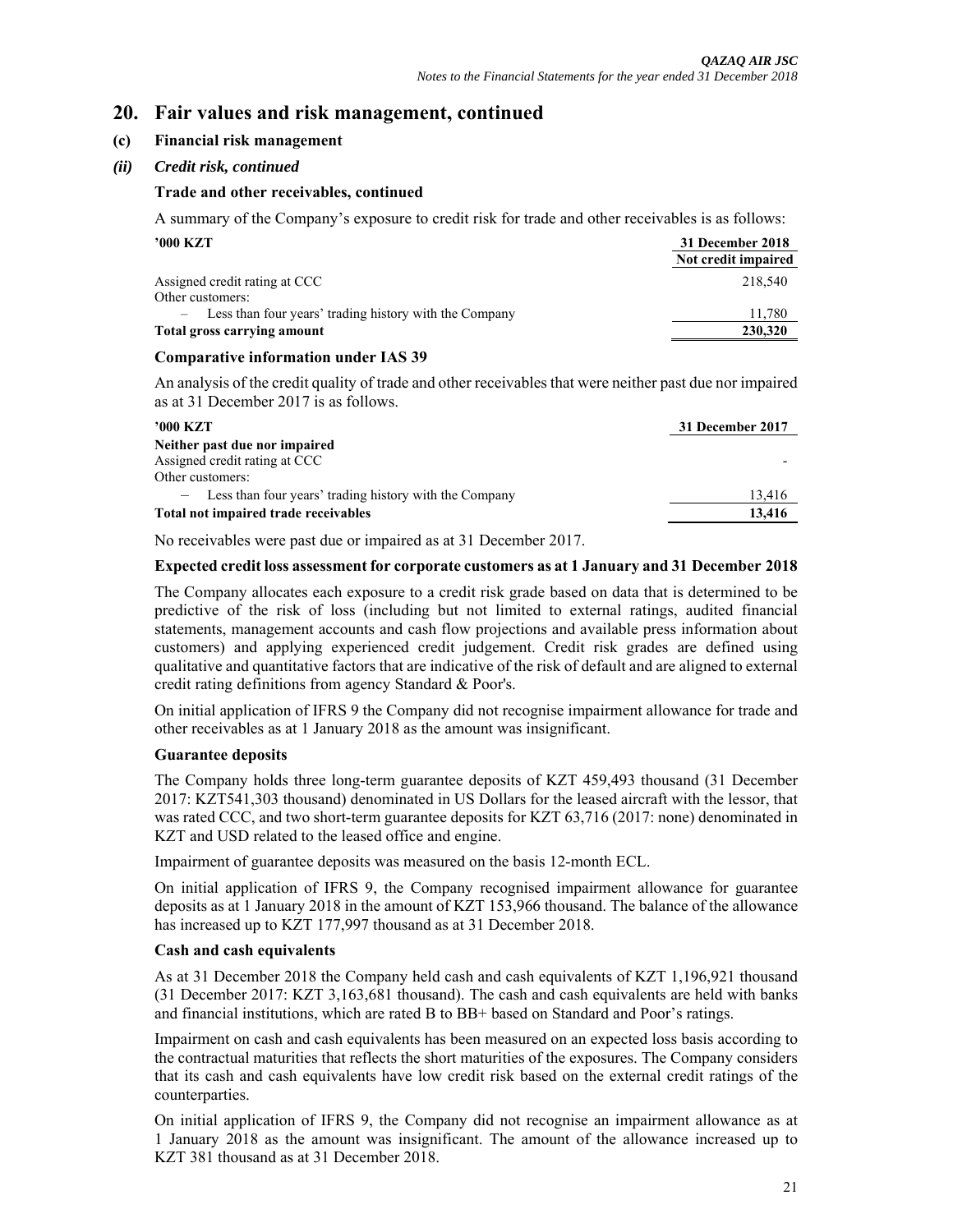### **(c) Financial risk management**

*(ii) Credit risk, continued* 

#### **Restricted cash**

As at 31 December 2018 the Company held restricted cash of KZT 11,480 thousand (31 December 2017: KZT 6,480 thousand), placed with the bank rated BB based on Standard &Poor's ratings.

Impairment on restricted cash has been measured on a 12-month expected loss basis and reflects the short maturities of the exposures. The Company considers that its restricted cash and has low credit risk based on the external credit ratings of the counterparties.

On initial application of IFRS 9, the Company did not recognise an impairment allowance as at 1 January 2018 as the amount was insignificant.

#### *(iii) Liquidity risk*

Liquidity risk is the risk that the Company will encounter difficulty in meeting the obligations associated with its financial liabilities that are settled by delivering cash or another financial asset. The Company's approach to managing liquidity is to ensure, as far as possible, that it will always have sufficient liquidity to meet its liabilities when due, under both normal and stressed conditions, without incurring unacceptable losses or risking damage to the Company's reputation.

Typically the Company ensures that it has sufficient cash on demand to meet expected operational expenses, including the servicing of financial obligations; this excludes the potential impact of extreme circumstances that cannot reasonably be predicted, such as natural disasters.

#### **Exposure to liquidity risk**

The following are the remaining contractual maturities of the Company's financial liabilities at the reporting date. The amounts are gross and undiscounted, and exclude the impact of netting agreements. It is not expected that the cash flows included in the maturity analysis could occur significantly earlier, or at significantly different amounts.

| '000 KZT                                              | Carrying<br>amount | Contractual<br>cash flows | Less than<br>2 months | <b>Less than</b><br>12 months | More than 5<br>years |
|-------------------------------------------------------|--------------------|---------------------------|-----------------------|-------------------------------|----------------------|
| <b>Non-derivative financial</b><br><b>liabilities</b> |                    |                           |                       |                               |                      |
| Trade payables                                        | 1,031,175          | 1,031,175                 | 1,031,175             |                               |                      |
| Loan from the Parent                                  |                    |                           |                       |                               |                      |
| Company                                               | 7,839,728          | 27,861,263                |                       | 2,987,209                     | 24,874,054           |
|                                                       | 8,870,903          | 28,892,438                | 1,031,175             | 2,987,209                     | 24,874,054           |
| 31 December 2017                                      |                    |                           |                       |                               |                      |
|                                                       | Carrying           | Contractual               | <b>Less than</b>      | <b>Less than</b>              | More than 5          |
| '000 KZT                                              | amount             | cash flows                | 2 months              | 12 months                     | vears                |
| <b>Non-derivative financial</b><br><b>liabilities</b> |                    |                           |                       |                               |                      |
| Trade payables                                        | 300,864            | 300,864                   | 300,864               |                               |                      |
| Loan from the Parent                                  |                    |                           |                       |                               |                      |
| Company                                               | 19,855,516         | 22,817,732                |                       | 22,817,732                    |                      |
|                                                       | 20,156,380         | 23,118,596                | 300,864               | 22,817,732                    |                      |

#### **31 December 2018**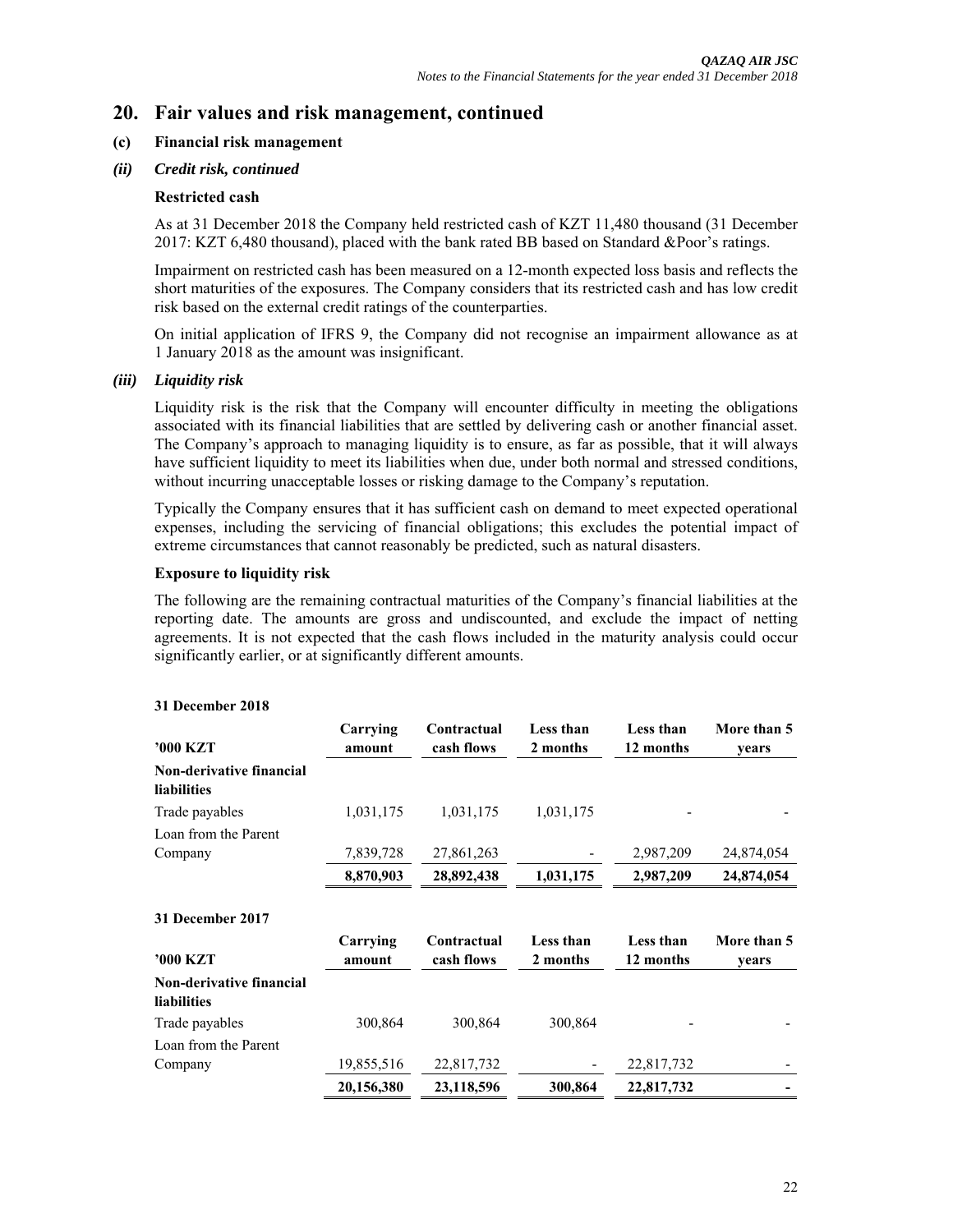### **(c) Financial risk management**

### *(iv) Market risk*

Market risk is the risk that changes in market prices, such as foreign exchange rates, interest rates and equity prices will affect the Company's income or the value of its holdings of financial instruments. The objective of market risk management is to manage and control market risk exposures within acceptable parameters, while optimising the return.

The Company does not buy or sell derivatives, nor incurs financial liabilities, in order to manage market risks. The Company does not apply hedge accounting in order to manage volatility in profit or loss.

### *Currency risk*

The Company is exposed to currency risk on cash and cash equivalents, guarantee deposits and purchases that are denominated in a currency other than the functional currency of the Company, primarily the U.S. Dollar (USD).

In respect of other monetary assets and liabilities denominated in foreign currencies, the Company's policy is to ensure that its net exposure is kept to an acceptable level by buying or selling foreign currencies at spot rates when necessary to address short-term imbalances.

### *Exposure to currency risk*

The Company's exposure to foreign currency risk was as follows:

|                           | 31 December 2018 |             | 31 December 2017 |             |
|---------------------------|------------------|-------------|------------------|-------------|
|                           | USD-             | GBP-        | USD-             | GBP-        |
| '000 KZT                  | denominated      | denominated | denominated      | denominated |
| Guarantee deposits        | 497,529          |             | 541,303          |             |
| Cash and cash equivalents | 447,726          |             | 546,044          | 7,303       |
| Trade receivables         | 218,540          |             |                  |             |
| Trade payables            | (917,994)        | (15,047)    | (87, 492)        | (12,044)    |
| Net exposure              | 245,801          | (15, 047)   | 999,855          | (4,741)     |

The following significant exchange rates have been applied during the year:

|                  |              | <b>Reporting date</b> |        |                     |  |
|------------------|--------------|-----------------------|--------|---------------------|--|
| '000 KZT         | Average rate | spot                  |        | spot                |  |
|                  | 2018         | 31 December<br>2018   | 2017   | 31 December<br>2017 |  |
| USD <sub>1</sub> | 344.90       | 384.20                | 326.08 | 332.33              |  |
| GBP 1            | 459.56       | 488.13                | 420.12 | 448.61              |  |

### *Sensitivity analysis*

A reasonably possible strengthening/weakening of the USD, as indicated below, against all other currencies at 31 December 2018 and 31 December 2017 would have affected profit and loss net of taxes by the amounts shown below. Foreign exchange changes would not have an effect on equity. The analysis assumes that all other variables, in particular interest rates, remain constant and ignores any impact of forecast sales and purchases.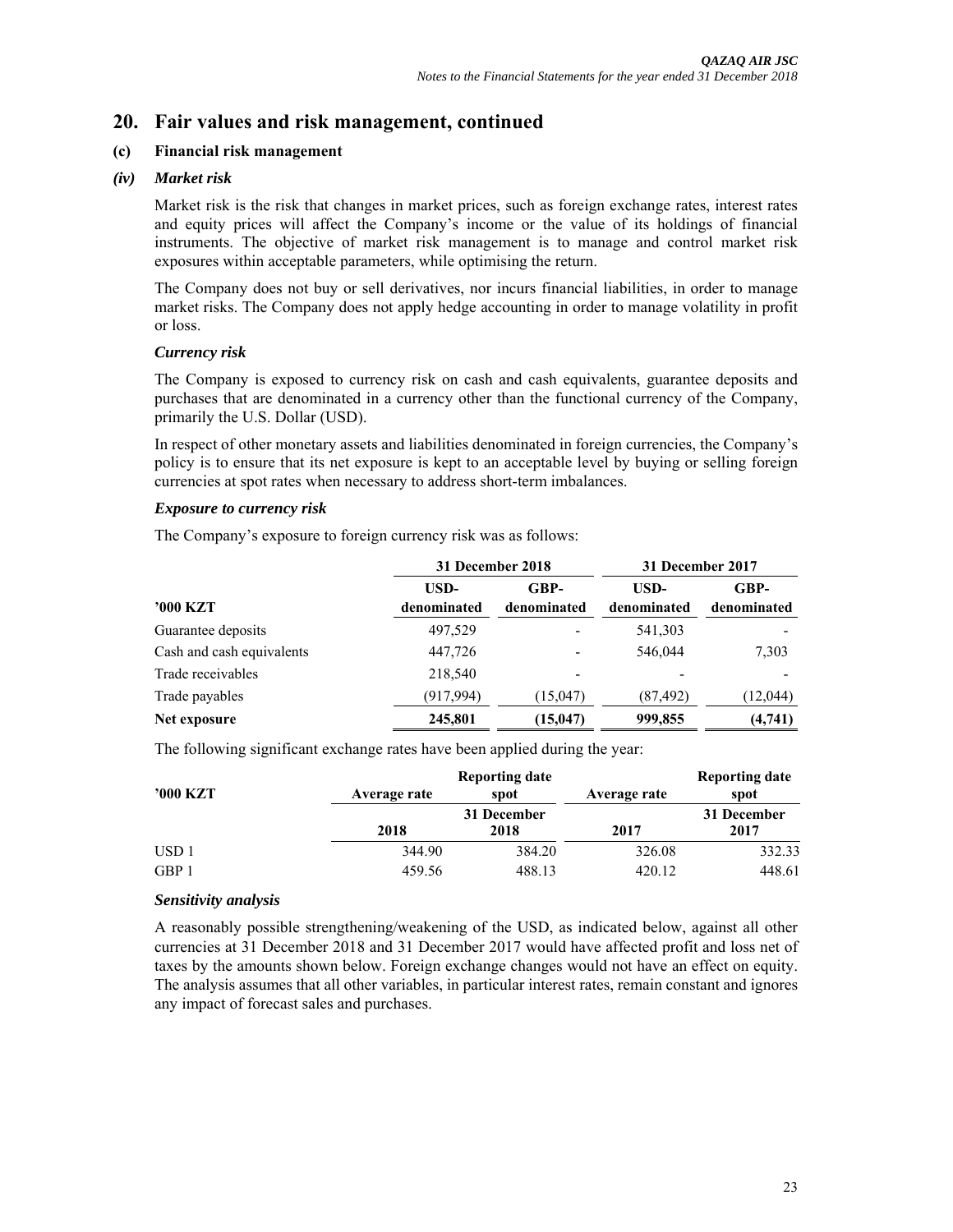### **(c) Financial risk management, continued**

### *(iv) Market risk, continued*

*Sensitivity analysis, continued* 

| '000 KZT         | Strengthening by 14%  | Weakening by 10%        |
|------------------|-----------------------|-------------------------|
|                  | <b>Profit or loss</b> | <b>Profit or loss</b>   |
| 31 December 2018 |                       |                         |
| <b>USD</b>       | (27, 530)             | 19,664                  |
| '000 KZT         | Strengthening by 15%  | Weakening by 15%        |
|                  | <b>Profit or loss</b> | <b>Profit or loss</b>   |
| 31 December 2018 |                       |                         |
| <b>GBP</b>       | 1,806                 | (1,806)                 |
| '000 KZT         | Strengthening by 10%  | <b>Weakening by 10%</b> |
|                  | <b>Profit or loss</b> | <b>Profit or loss</b>   |
| 31 December 2017 |                       |                         |
| <b>USD</b>       | (79,988)              | 79,988                  |
| '000 KZT         | Strengthening by 15%  | Weakening by 15%        |
|                  | <b>Profit or loss</b> | <b>Profit or loss</b>   |
| 31 December 2017 |                       |                         |
| <b>GBP</b>       | 569                   | (569)                   |

#### *(v) Interest rate risk*

The Company was not exposed to interest rate risk at 31 December 2018 and 2017.

### **(d) Master netting or similar agreements**

The Company may enter into sales and purchase agreements with the same counterparty in the normal course of business. The related amount receivable and payable do not always meet the criteria for offsetting in the statement of financial position. This is because the Company may not have any currently legally enforceable right to offset recognised amounts, because the right to offset may be enforceable only on the occurrence of future events. In particular, in accordance with the Kazakh civil law an obligation can be settled by offsetting against a similar claim if it is due, has no maturity or is payable on demand.

### **(e) Capital management**

The Company does not operate formal capital management policies. However, management aims to maintain a strong capital base so as to maintain investor, creditor and market confidence and to sustain future development of the business.

The Company is not subject to externally imposed capital requirements.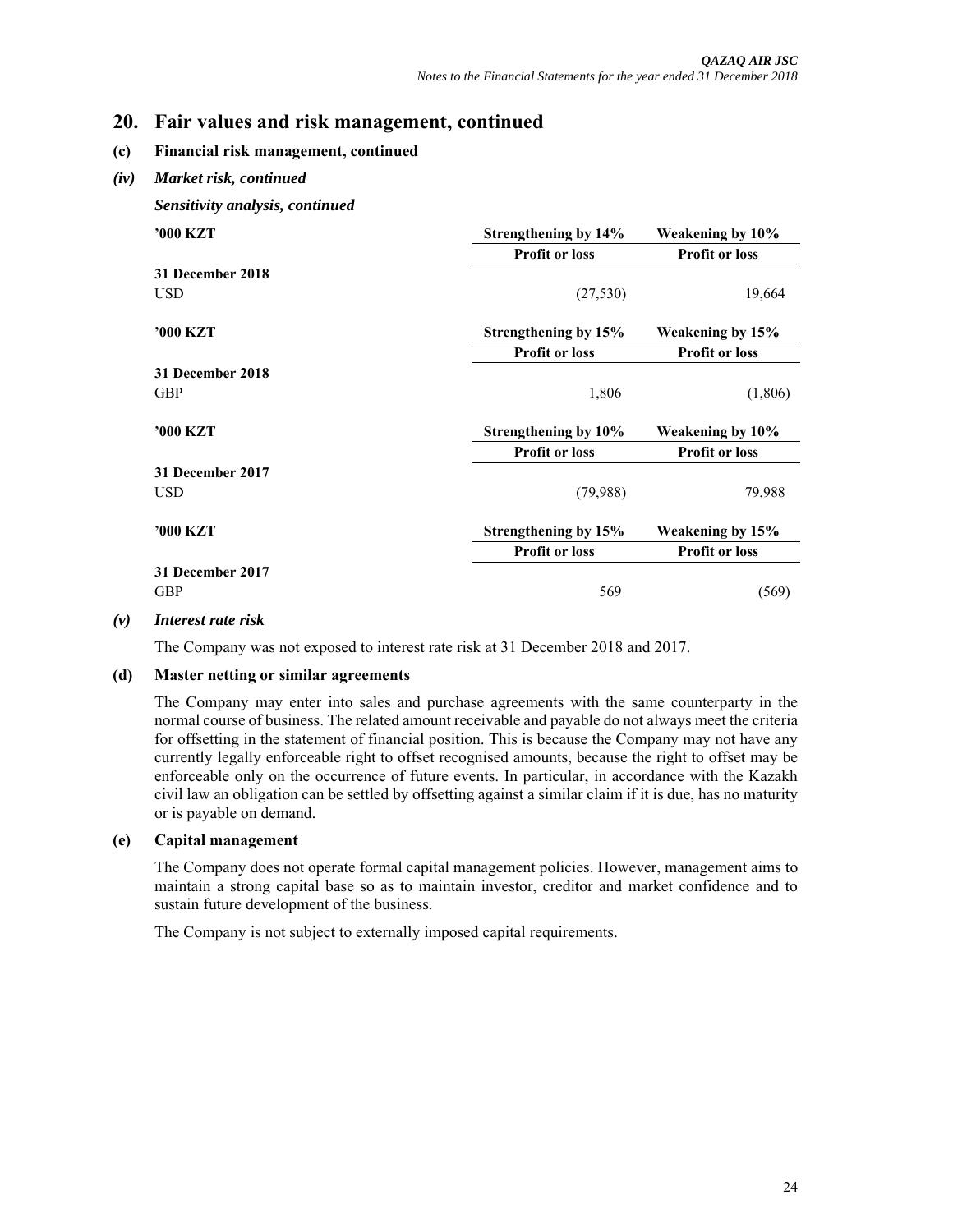# **21. Operating leases**

The Company leases three aircraft under operating lease contracts till 2022. The Company does not have an option to purchase the leased aircraft at the expiry of the lease period.

Operating lease commitments stated below include only the non-cancellable fixed part of lease payments (denominated in U.S. Dollars).

| '000 KZT                                    |           | 31 December 2018 31 December 2017 |
|---------------------------------------------|-----------|-----------------------------------|
| Less than one year                          | 2.766.240 | 2,380,374                         |
| After one year but not more than five years | 6.224,040 | 7,486,765                         |
|                                             | 8,990,280 | 9,867,139                         |

### **22. Commitments and contingencies**

### **(a) Insurance**

The insurance industry in the Republic of Kazakhstan is in a developing state and many forms of insurance protection common in other parts of the world are not yet generally available. The Company holds all policies of mandatory insurance required by the laws of Kazakhstan. Currently, the Company is not exposed to the risk of loss of high value assets as the Company has concluded contracts of voluntary aircraft insurance. The Company holds policies of voluntary aircraft insurance against all risks of property damage of the aircraft and of the third party liability, as well as policies of voluntary aircraft insurance against risk of war and associated risks.

### **(b) Taxation contingencies in the Republic of Kazakhstan**

The taxation system in Kazakhstan is relatively new and is characterised by frequent changes in legislation, official pronouncements and court decisions, which are often unclear, contradictory and subject to varying interpretation by different tax authorities, including opinions with respect to IFRS treatment of revenues, expenses and other items in the financial statements. Taxes are subject to review and investigation by various levels of authorities, which have the authority to impose severe fines and interest charges. A tax year generally remains open for review by the tax authorities for five subsequent calendar years; however, under certain circumstances a tax year may remain open longer.

These circumstances may create tax risks in Kazakhstan that are more significant than in other countries. Management believes that it has provided adequately for tax liabilities based on its interpretations of applicable tax legislation, official pronouncements and court decisions. However, the interpretations of the relevant authorities could differ and the effect on these financial statements, if the authorities were successful in enforcing their interpretations, could be significant.

### **(c) Capital commitments**

During 2017, the Company concluded an agreement with Bombardier Inc. on purchase of two Bombardier Q400 aircraft. The Company is committed to pre-delivery payments in accordance with the agreed payment schedule (Note 10). Delivery of the aircraft is expected in 2019. The terms of the Company's contract with the above supplier precludes it from disclosing information on the purchase cost of the aircrafts. Management believes that the Parent Company will provide sufficient funds to meet these significant commitments when they become due.

### **23. Related parties**

### **(a) Parent and ultimate controlling party**

The Company's immediate parent company is Samruk-Kazyna National Welfare Fund JSC, which is owned by the Government of the Republic of Kazakhstan.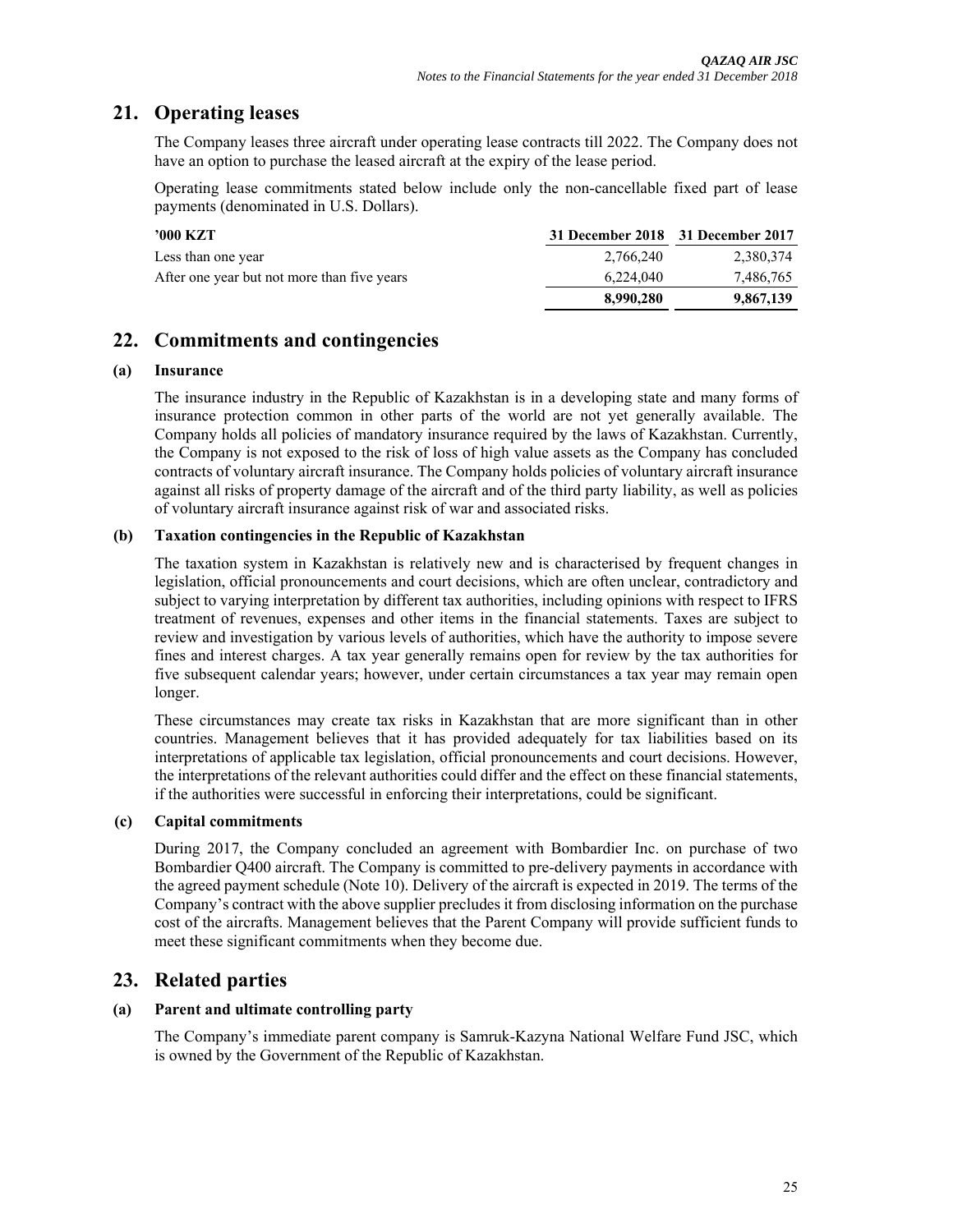### **23. Related parties, continued**

### **(b) Transactions with key management personnel**

### *Key management remuneration*

Key management received the following remuneration during the period, which is included in employee costs (Note 6):

| '000 KZT                            | 2018    | 2017    |
|-------------------------------------|---------|---------|
| Salaries and bonuses                | 244,727 | 180,532 |
| Contributions to State pension fund | 5.100   | 4.746   |
| Social contributions                | 23,758  | 19,859  |
|                                     | 273,585 | 205,137 |

### **(c) Other related party transactions**

#### *(i) Expenses*

| '000 KZT                                             |         | <b>Transaction value Outstanding balance</b> |
|------------------------------------------------------|---------|----------------------------------------------|
|                                                      | 2018    | 31 December 2018                             |
| Purchase of goods and services:                      |         |                                              |
| Samruk-Kazyna National Welfare Fund JSC subsidiaries | 347,099 | 8,746                                        |
| State-owned companies                                | 374,757 | 19,625                                       |
|                                                      | 721,856 | 28,371                                       |
| '000 KZT                                             |         | <b>Transaction value Outstanding balance</b> |
|                                                      | 2017    | 31 December 2017                             |

| Purchase of goods and services:                      |         |        |
|------------------------------------------------------|---------|--------|
| Samruk-Kazyna National Welfare Fund JSC subsidiaries | 341,299 | 2.000  |
| State-owned companies                                | 381.040 | 28,282 |
|                                                      | 722,339 | 30.282 |

#### *(ii) Loans*

| '000 KZT                                |           | <b>Transaction value Outstanding balance</b> |  |
|-----------------------------------------|-----------|----------------------------------------------|--|
|                                         | 2018      | 31 December 2018                             |  |
| Loans received:                         |           |                                              |  |
| Samruk-Kazyna National Welfare Fund JSC | 5,043,262 | 7,835,869                                    |  |
| Interest accrued                        |           | 3,859                                        |  |
|                                         | 5,043,262 | 7,839,728                                    |  |
| '000 KZT                                |           | <b>Transaction value Outstanding balance</b> |  |
|                                         | 2017      | 31 December 2017                             |  |
| Loans received:                         |           |                                              |  |

Related parties comprise the shareholder of the Company and all other companies in which this shareholder has a controlling interest. These transactions are conducted in the ordinary course of the Company's business on terms comparable to those with other entities that are not related.

Samruk-Kazyna National Welfare Fund JSC 9,510,436 19,853,935 Interest accrued 1,581

### **24. Basis of measurement**

The financial information is prepared on the historical cost basis.

**9,510,436 19,855,516**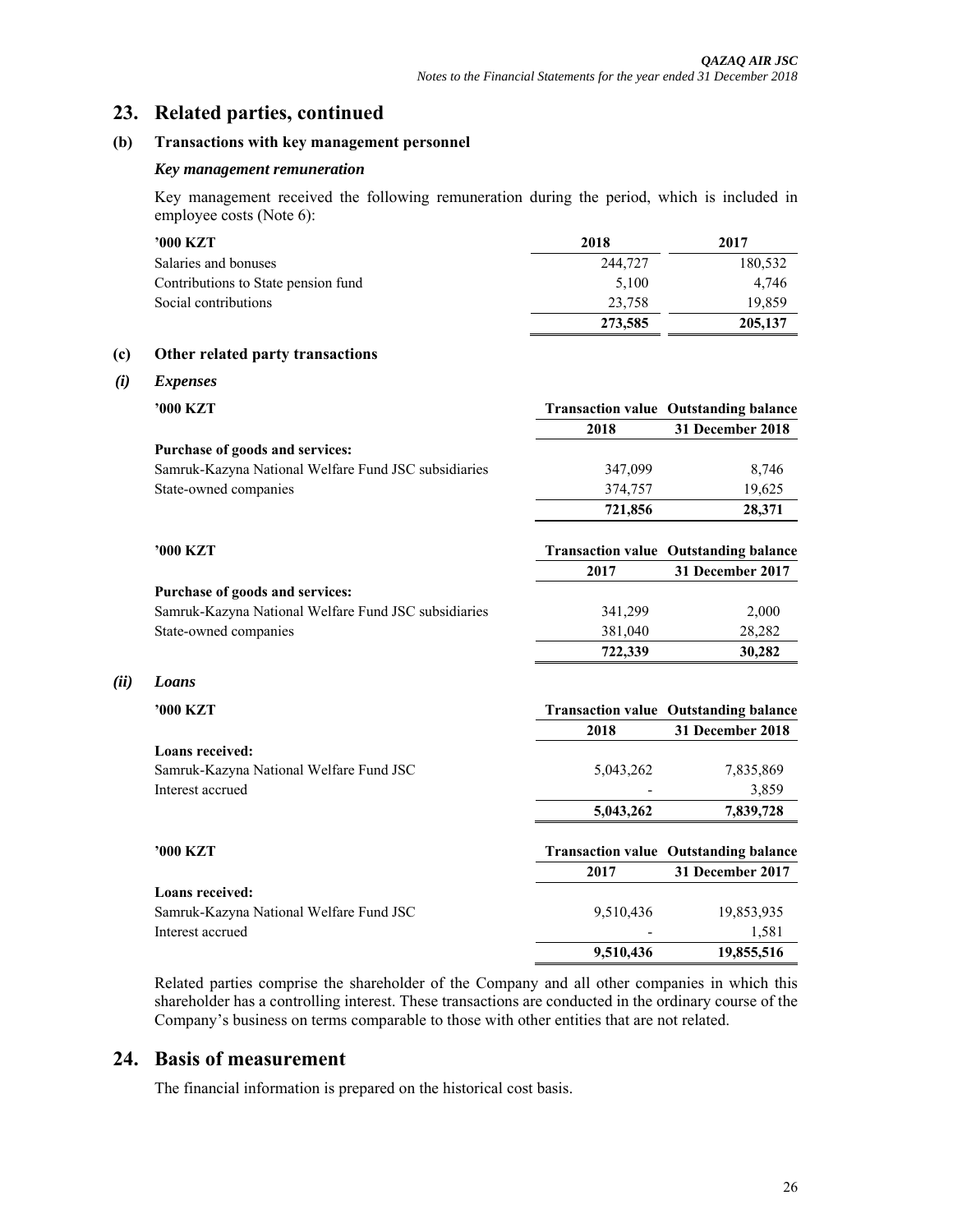### **25. Significant accounting policies**

The accounting policies set out below have been consistently applied by the Company to all periods presented in these financial statements. Except for the cases describe in Note 25(a), the accounting policies set out below have been applied consistently to all periods presented in these financial statements.

### **(a) Changes in significant accounting policies**

The Company has initially applied IFRS 15 *Revenue from Contracts with Customers* and IFRS 9 *Financial Instruments* from 1 January 2018. A number of other new standards are also effective from 1 January 2018 but they do not have a material effect on the Company's financial statements.

Due to the transition methods chosen by the Company in applying these standards, comparative information throughout these financial statements has not been restated to reflect the requirements of the new standards.

### **IFRS 15** *Revenue from Contracts with Customers*

IFRS 15 establishes a comprehensive framework for determining whether, how much and when revenue is recognised. It replaced IAS 18 *Revenue*, IAS 11 *Construction Contracts* and related interpretations. Under IFRS 15, revenue is recognised when a customer obtains control of the goods or services. Determining the timing of the transfer of control – at a point in time or over time – requires judgement.

The Company has adopted IFRS 15 using the cumulative effect method (without practical expedients), with the effect of initially applying this standard recognised at the date of initial application (i.e. 1 January 2018). Accordingly, the information presented for 2017 has not been restated – i.e. it is presented, as previously reported, under IAS 18, IAS 11 and related interpretations. Additionally, the disclosure requirements in IFRS 15 have not generally been applied to comparative information.

The Company determined that its current revenue recognition policies do not differ significantly from the requirements of policies set out in IFRS 15.

Therefore, IFRS 15 did not have a significant impact, on the timing of revenue recognition of the Company, its retained earnings as at 1 January 2018, statement of financial position as at 31 December 2018, and statements of profit or loss and other comprehensive income and cash flows for the year ended 31 December 2018. For additional information about the Company's accounting policies relating to revenue recognition, see Note 25(b).

### **IFRS 9** *Financial Instruments*

IFRS 9 sets out requirements for recognising and measuring financial assets, financial liabilities and some contracts to buy or sell non-financial items. This standard replaces IAS 39 *Financial Instruments: Recognition and Measurement*.

As a result of the adoption of IFRS 9, the Company has adopted consequential amendments to IFRS 7 *Financial Instruments: Disclosures*, which are applied to disclosures for 2018 but are not applied, as a rule, to comparative information.

### *(i) Classification and measurement of financial assets and financial liabilities*

IFRS 9 contains three principal classification categories for financial assets: measured at amortised cost, FVOCI and FVTPL. The classification of financial assets under IFRS 9 is generally based on the business model in which a financial asset is managed and its contractual cash flow characteristics. IFRS 9 eliminates the previous IAS 39 categories of held to maturity, loans and receivables and available for sale.

IFRS 9 largely retains the existing requirements in IAS 39 for the classification and measurement of financial liabilities.

The adoption of IFRS 9 has not had a significant effect on the Company's accounting policies related to financial liabilities.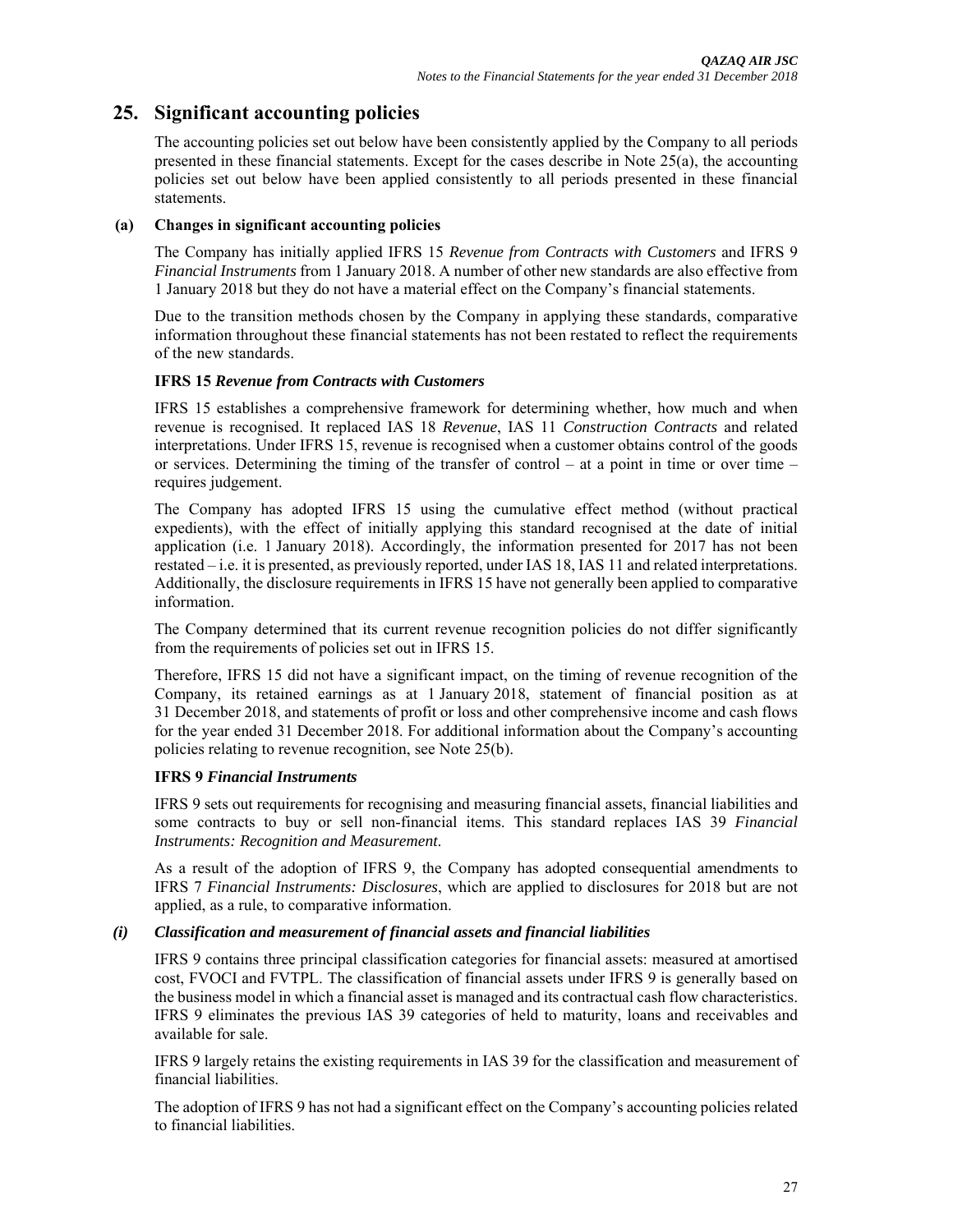### **(a) Changes in significant accounting policies, continued**

### **IFRS 9** *Financial Instruments, continued*

#### *(i) Classification and measurement of financial assets and financial liabilities, continued*

For an explanation of how the Company classifies and measures financial instruments, treats modifications and accounts for related gains and losses under IFRS 9, see Note 25(i).

The following table and the accompanying notes below explain the original measurement categories under IAS 39 and the new measurement categories under IFRS 9 for each class of the Company's financial assets as at 1 January 2018.

The effect of adopting IFRS 9 on the carrying amounts of financial assets at 1 January 2018 relates solely to the new impairment requirements for impairment and revaluation of fair value of equity securities on adoption of the new standard.

| '000 KZT                                         | Original<br>classification<br>under IAS 39 | <b>New</b><br>classification<br>under IFRS 9 | Original<br>carrying<br>amount<br>under IAS 39 | <b>New</b><br>carrying<br>amount<br>under IFRS<br>9 |
|--------------------------------------------------|--------------------------------------------|----------------------------------------------|------------------------------------------------|-----------------------------------------------------|
| <b>Financial assets</b>                          |                                            |                                              |                                                |                                                     |
| Guarantee deposits                               | Loans and<br>receivables                   | Amortised cost                               | 541,303                                        | 387, 337                                            |
| Trade and other receivables                      | Loans and<br>receivables                   | Amortised cost                               | 13.416                                         | 13,416                                              |
| Cash and cash equivalents and<br>restricted cash | Loans and<br>receivables                   | Amortised cost                               | 3,170,567                                      | 3,170,567                                           |
| <b>Total financial assets</b>                    |                                            |                                              | 3,725,286                                      | 3,571,320                                           |

Guarantee deposits, trade and other receivables as well as cash and cash equivalents and restricted cash that were classified as loans and receivables under IAS 39, currently are classified at amortised cost. Increase in the impairment allowance for guarantee deposits of KZT 153,966 thousand was recognised in the opening balance of retained earnings as at 1 January 2018 on transition to IFRS 9.

#### *(ii) Impairment of financial assets*

IFRS 9 replaces the 'incurred loss' model in IAS 39 with an 'expected credit loss' (ECL) model. The new impairment model applies to financial assets measured at amortised cost, contract assets and debt investments at FVOCI, but not to investments in equity instruments. Under IFRS 9, credit losses are recognised earlier than under IAS 39.

For assets in the scope of the IFRS 9 impairment model, impairment losses are generally expected to increase and become more volatile.

The Company has determined that the application of IFRS 9's impairment requirements at 1 January 2018 results in an additional allowance for impairment as follows.

**'000 KZT** 

| 153,966 |
|---------|
| 153,966 |
|         |

To calculate the expected effect from application of requirement to impairment under IFRS 9, the Company has used the corporate default rating of Falcon Aviation at the CCC level, based on the data from Standard and Poor's «Annual Global Corporate Default Study And Rating Transitions» report, which sets the PD value among corporation at 35.8%.

Application of requirements of IFRS 9 as related to impairment at 1 January 2018 has resulted in the increase of impairment loss recognised under IAS 39 by KZT 153,966 thousand.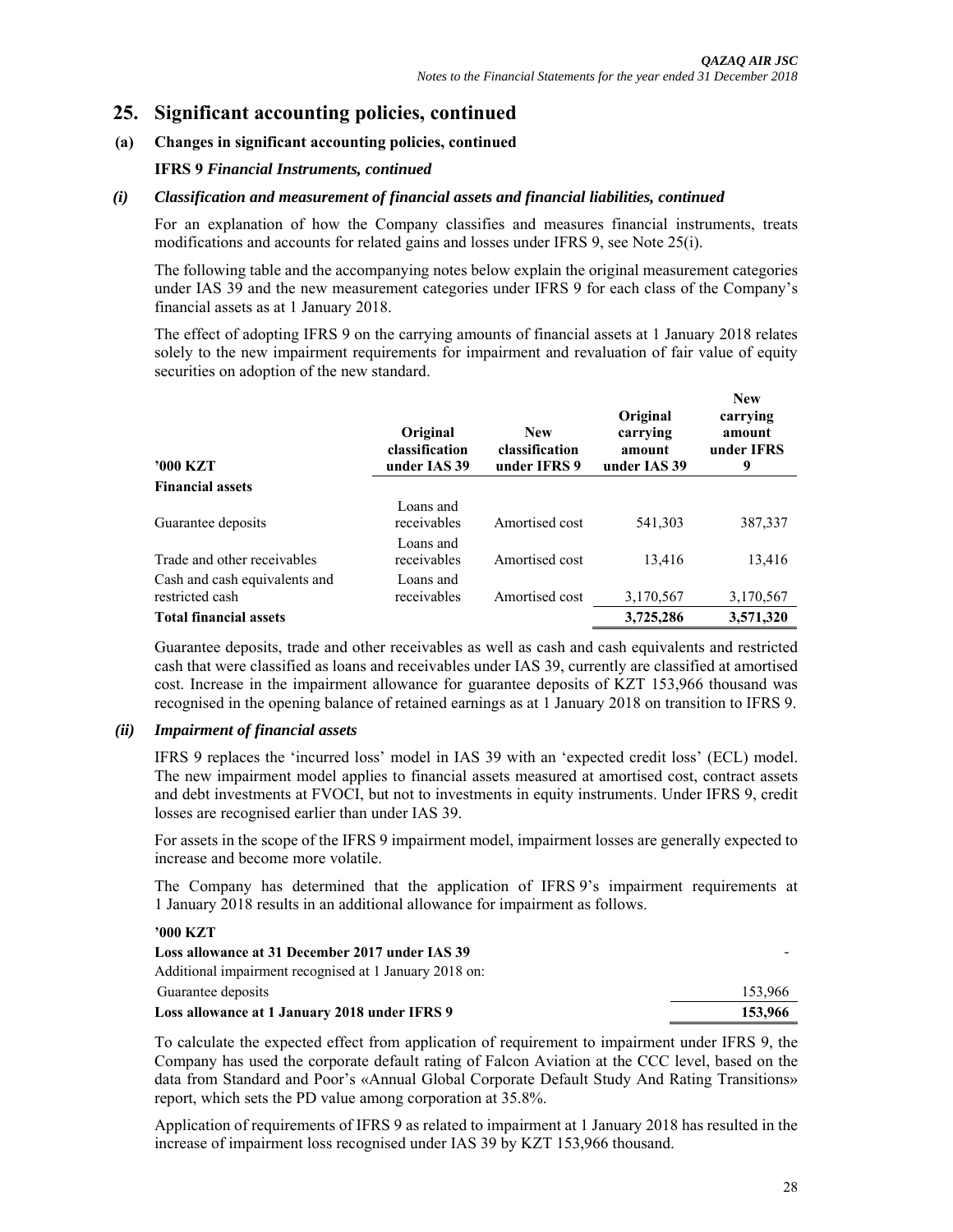### **(a) Changes in significant accounting policies, continued**

### **IFRS 9** *Financial Instruments, continued*

### *(ii) Financial assets impairment, continued*

Additional information about how the Company measures the allowance for impairment is described in Note 25(l).

### *(iii) Transition*

Changes in accounting policies resulting from the adoption of IFRS 9 have been applied retrospectively, except as described below.

- The Company has used an exemption not to restate comparative information for prior periods with respect to classification and measurement (including impairment) requirements. Therefore, comparative periods have not been restated. Differences in the carrying amounts of financial assets and financial liabilities resulting from the adoption of IFRS 9 are recognised in retained earnings and reserves as at 1 January 2018. Accordingly, the information presented for 2017 generally reflects rather the requirements of IAS 39 than those of IFRS 9.
- The following assessments have been made on the basis of the facts and circumstances that existed at the date of initial application:
- The determination of the business model within which a financial asset is held.
- The designation and revocation of previous designations of certain financial assets and financial liabilities as measured at FVTPL.

#### **(b) Revenue**

### *Passenger revenue*

The Company identifies two performance obligations – passenger transportation and charter flights. Ticket sales are reported as revenue at point of time when performance obligation related to passenger transportation service has been satisfied. The cost of tickets sold and still valid but not used by the reporting date is recognised as deferred (unearned) passenger transportation revenue. This item is reduced either when the Company performs the transportation service or when the passenger requests a refund for the ticket. The cost of tickets that have been issued, but which will never be used, are recognised as revenue from passenger transportation at the date of their expiry. The maximum validity period of the tickets is one year.

#### **(c) Finance income and costs**

Finance costs comprise interest income and foreign currency gains and losses. Interest income or expense is recognised using the effective interest method. Foreign currency gains and losses are reported on a net basis as either finance income or finance cost depending on whether foreign currency movements are in a net gain or net loss position.

### **(d) Foreign currency**

Transactions in foreign currencies are translated to the functional currency of Company at exchange rates at the dates of the transactions.

Monetary assets and liabilities denominated in foreign currencies at the reporting date are translated to the functional currency at the exchange rate at that date. The foreign currency gain or loss on monetary items is the difference between amortised cost in the functional currency at the beginning of the period, adjusted for effective interest and payments during the period, and the amortised cost in foreign currency translated at the exchange rate at the end of the reporting period.

Non-monetary items in a foreign currency that are measured based on a historical cost are translated using the exchange rate at the date of the transaction. Foreign currency differences arising in retranslation are recognised in profit or loss.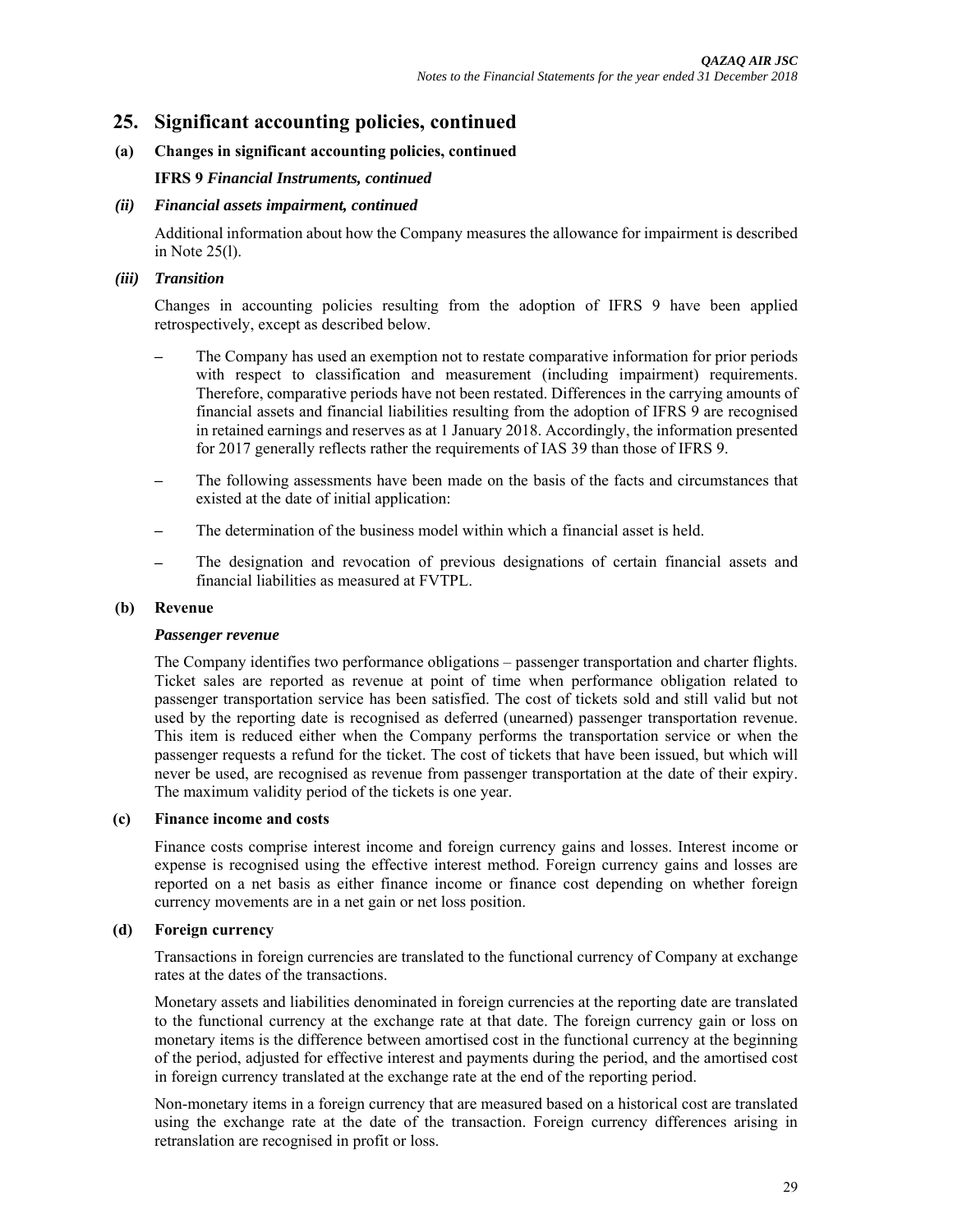### **(e) Employee benefits**

### *Short-term employee benefits*

Short-term employee benefit obligations are measured on an undiscounted basis and are expensed as the related service is provided. A liability is recognised for the amount expected to be paid under short-term cash bonus or profit-sharing plans if the Company has a present legal or constructive obligation to pay this amount as a result of past service provided by the employee, and the obligation can be estimated reliably.

### **(f) Income tax**

Income tax expense comprises current and deferred tax. Current tax and deferred tax are recognised in profit or loss, except to the extent that it relates to items recognised directly in equity or in other comprehensive income.

### *(i) Current tax*

Current tax comprises the expected tax payable or receivable on the taxable income or loss for the year, using tax rates enacted or substantively enacted at the reporting date, and any adjustment to tax payable in respect of previous years.

### *(ii) Deferred tax*

Deferred tax is recognised in respect of temporary differences between the carrying amounts of assets and liabilities for financial reporting purposes and the amounts used for taxation purposes. Deferred tax is not recognised for temporary differences on the initial recognition of assets or liabilities in a transaction that is not a business combination and that affects neither accounting nor taxable profit or loss.

A deferred tax asset is recognised for unused tax losses, unused tax credits and deductible temporary differences, to the extent that it is probable that future taxable profits will be available against which they can be used. Deferred tax assets are reviewed at each reporting date and are reduced to the extent that it is no longer probable that the related tax benefit will be realised.

Deferred tax is measured at the tax rates that are expected to be applied to the temporary differences when they reverse, based on the laws that have been enacted or substantively enacted by the reporting date.

The measurement of deferred tax reflects the tax consequences that would follow the manner in which the Company expects, at the end of the reporting period, to recover or settle the carrying amount of its assets and liabilities.

Deferred tax assets and liabilities are offset if there is a legally enforceable right to offset current tax assets and liabilities, and they relate to income taxes levied by the same tax authority on the same taxable entity, or on different tax entities, but they intend to settle current tax liabilities and assets on a net basis or their tax assets and liabilities will be realised simultaneously.

### **(g) Inventories**

Inventories are measured at the lower of cost and net realisable value. The cost of inventories is based on first-in-first-out principle except for fuel and de-icing fluids, which are based on the weighted average cost principle, and includes expenditure incurred in acquiring the inventories and other costs incurred in bringing them to their existing location and condition.

Net realisable value is the estimated selling price in the ordinary course of business, less the estimated costs of completion and selling expenses.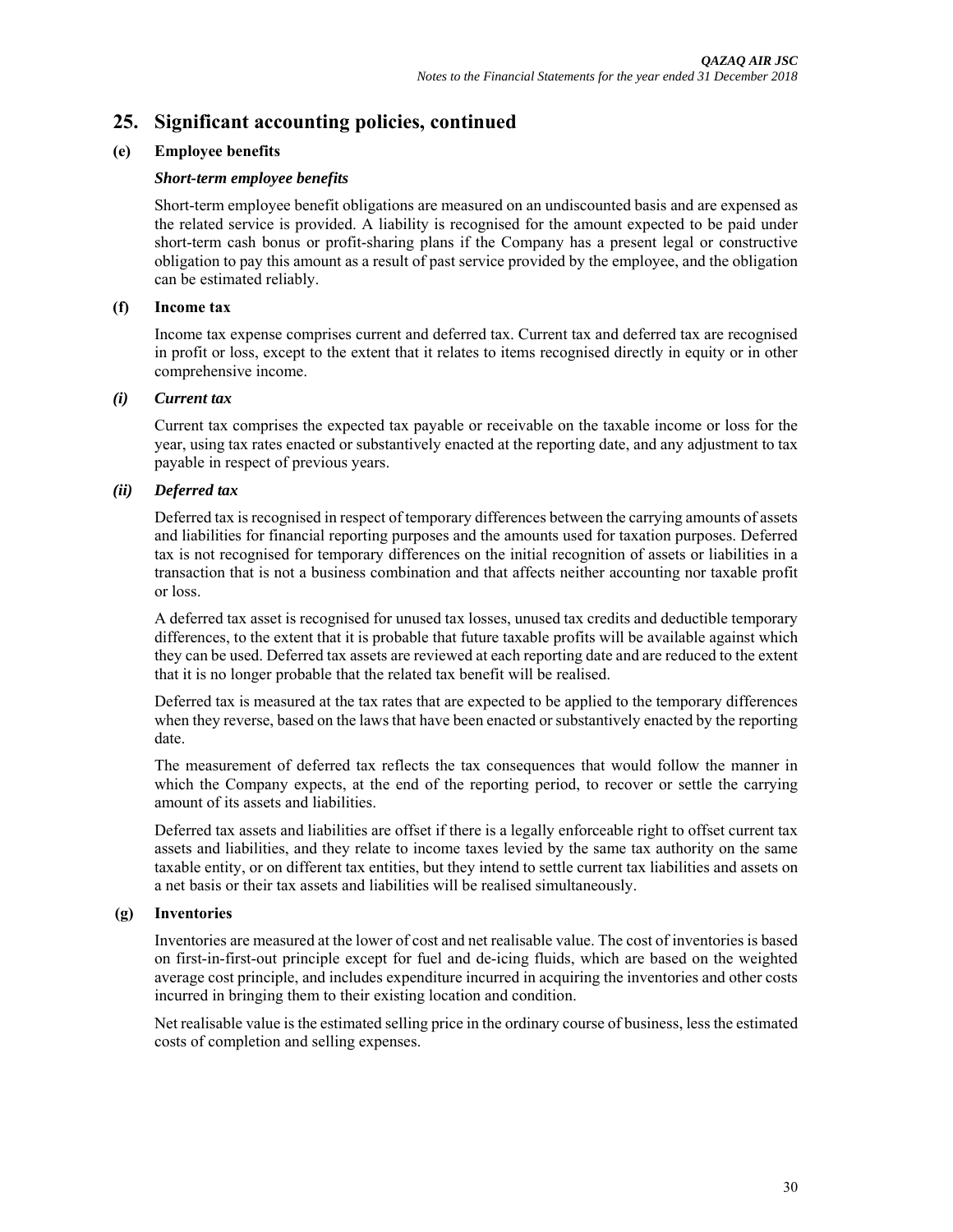### **(h) Property, plant and equipment**

### *(i) Recognition and measurement*

Items of property, plant and equipment are measured at cost less accumulated depreciation and impairment losses.

Cost includes expenditure that is directly attributable to the acquisition of the asset.

If significant parts of an item of property, plant and equipment have different useful lives, they are accounted for as separate items (major components) of property, plant and equipment.

Any gain or loss on disposal of an item of property, plant and equipment is determined by comparing the proceeds from disposal with the carrying amount of property, plant and equipment, and is recognised net within other income/other expenses in profit or loss.

### *(ii) Subsequent expenditure*

The cost of replacing a component of an item of property, plant and equipment is recognised in the carrying amount of the item if it is probable that the future economic benefits embodied within the component will flow to the Company, and its cost can be measured reliably. The carrying amount of the replaced component is derecognised. The costs of the day-to-day servicing of property, plant and equipment are recognised in profit or loss as incurred.

### *(iii) Depreciation*

Items of property, plant and equipment are depreciated from the date that they are installed and are ready for use, or in respect of internally constructed assets, from the date that the asset is completed and ready for use. Depreciation is based on the cost of an asset less its estimated residual value.

Depreciation is recognised in profit or loss on a straight-line basis over the estimated useful lives of each part of an item of property, plant and equipment, since this most closely reflects the expected pattern of consumption of the future economic benefits embodied in the asset.

The estimated useful lives of significant items of property, plant and equipment are as follows:

|           | $\bullet$ vehicles             | $5 - 10$ years; |
|-----------|--------------------------------|-----------------|
| $\bullet$ | office equipment and furniture | $4-7$ years;    |
| $\bullet$ | other                          | $4 - 8$ years.  |

Depreciation methods, useful lives and residual values are reviewed at each reporting date and adjusted if appropriate.

### **(i) Intangible assets**

Intangible assets that are acquired by the Company, which have finite useful lives, are measured at cost less accumulated amortisation and accumulated impairment losses.

### *(i) Subsequent expenditure*

Subsequent expenditure is capitalised only when it increases the future economic benefits embodied in the specific asset to which it relates. All other expenditure is recognised in the profit or loss as incurred.

### *(ii) Amortisation*

Amortisation is based on the cost of the asset less its estimated residual value.

Amortisation is recognised in profit or loss on a straight-line basis over the estimated useful lives of intangible assets, since this most closely reflects the expected pattern of consumption of future economic benefits embodied in the asset.

The estimated useful lives for the current and comparative periods are as follows:

software 3-10 years.

Amortisation methods, useful lives and residual values are reviewed at each financial year end and adjusted if appropriate.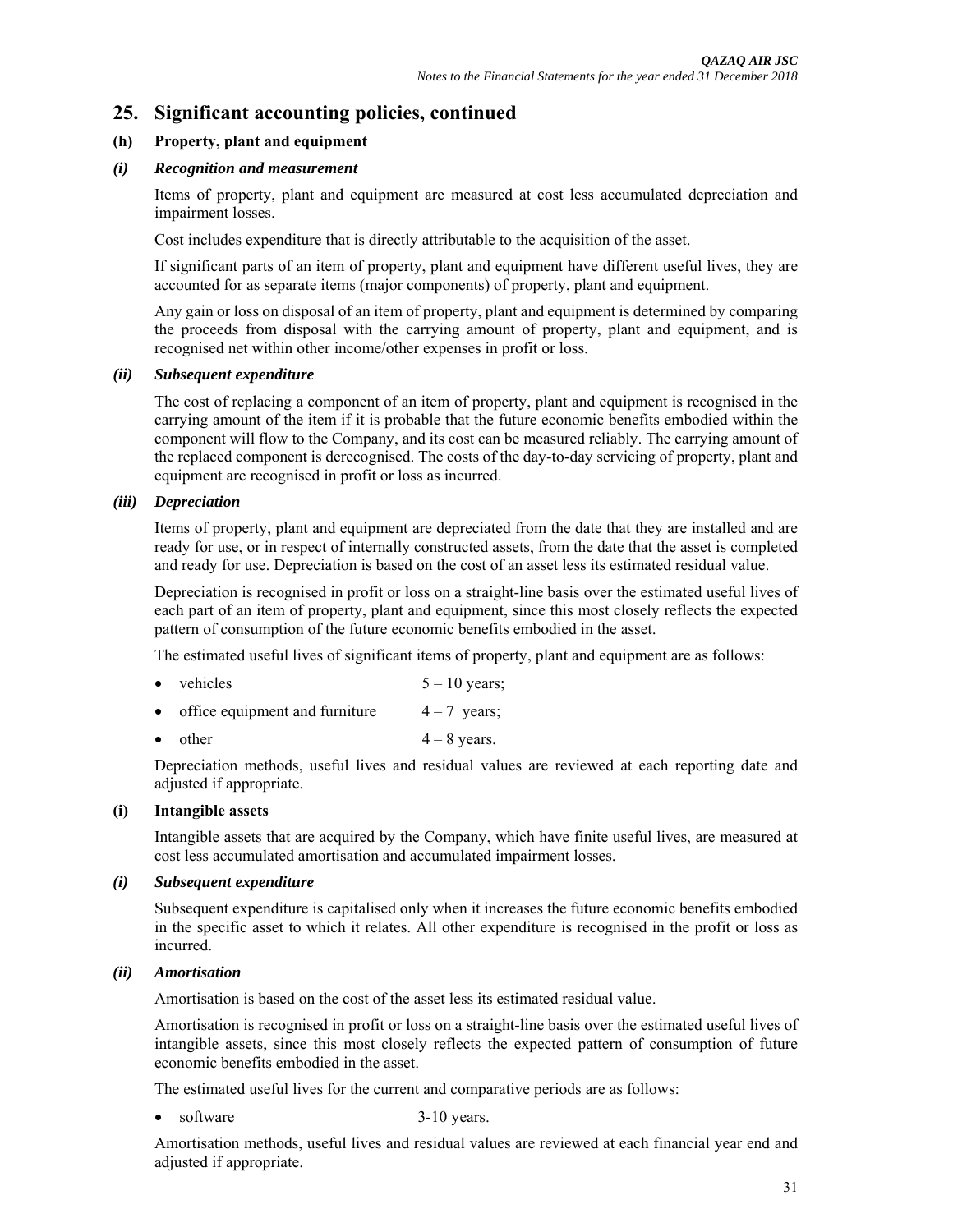### **(j) Deferred expenses**

The training costs are classified by the Company as a prepayment of its expenses and are amortised on a straight-line basis over a period, during which the Company has a right to oblige these expenses become payable by the employees, should such employees terminate his/her employment.

### **(k) Financial instruments**

### *(i) Recognition and initial measurement*

Trade receivables are initially recognised when they are originated. All other financial assets and financial liabilities are initially recognised when the Company becomes a party to the contractual provisions of the instrument.

A financial asset (unless it is a trade receivable without a significant financing component) or financial liability is initially measured at fair value. A trade receivable without a significant financing component is initially measured at the transaction price.

### *(ii) Classification and subsequent measurement*

### **Financial assets – Policy applicable from 1 January 2018**

On initial recognition, a financial asset is classified as measured at: amortised cost and FVOCI – equity investment.

Financial assets are not reclassified subsequent to their initial recognition unless the Company changes its business model for managing financial assets, in which case all affected financial assets are reclassified on the first day of the first reporting period following the change in the business model.

A financial asset is measured at amortised cost if it meets both of the following conditions and is not designated as at FVTPL:

- it is held within a business model whose objective is to hold assets to collect contractual cash flows; and
- its contractual terms give rise on specified dates to cash flows that are solely payments of principal and interest on the principal amount outstanding.

### **Financial assets – Business model assessment: Policy applicable from 1 January 2018**

The Company makes an assessment of the objective of the business model in which a financial asset is held at a portfolio level because this best reflects the way the business is managed and information is provided to management. The information considered includes:

- the stated policies and objectives for the portfolio and the operation of those policies in practice. These include whether management's strategy focuses on earning contractual interest income, maintaining a particular interest rate profile, matching the duration of the financial assets to the duration of any related liabilities or expected cash outflows or realising cash flows through the sale of the assets;
- how the performance of the portfolio is evaluated and reported to the Company's management;
- the risks that affect the performance of the business model (and the financial assets held within that business model) and how those risks are managed;
- how managers of the business are compensated  $-e.g.$  whether compensation is based on the fair value of the assets managed or the contractual cash flows collected; and
- the frequency, volume and timing of sales of financial assets in prior periods, the reasons for such sales and expectations about future sales activity.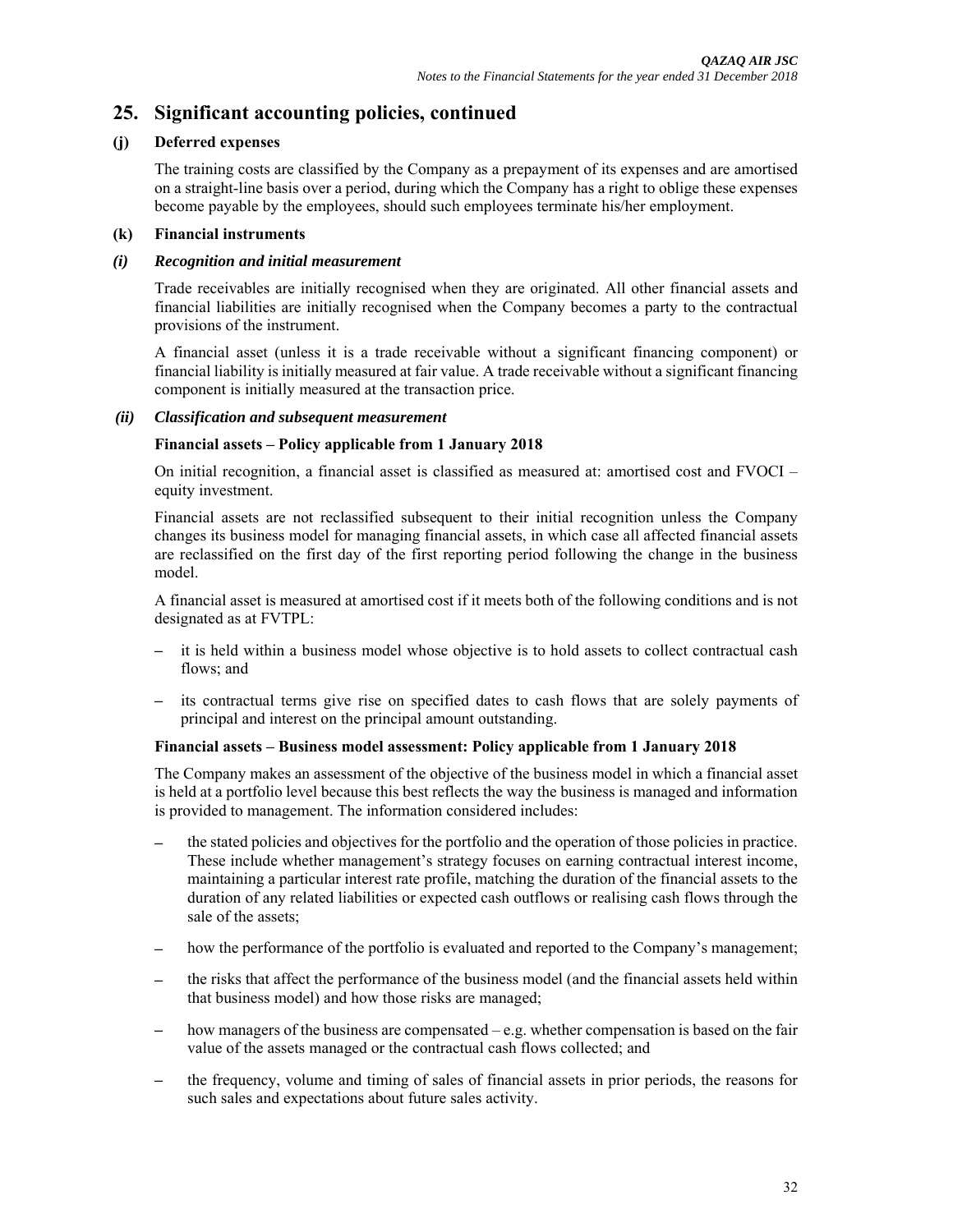### **(k) Financial instruments, continued**

*(ii) Classification and subsequent measurement, continued* 

### **Financial assets – Business model assessment: Policy applicable from 1 January 2018, continued**

Transfers of financial assets to third parties in transactions that do not qualify for derecognition are not considered sales for this purpose, consistent with the Company's continuing recognition of the assets.

### **Financial assets – Assessment whether contractual cash flows are solely payments of principal and interest: Policy applicable from 1 January 2018**

For the purposes of this assessment, 'principal' is defined as the fair value of the financial asset on initial recognition. 'Interest' is defined as consideration for the time value of money and for the credit risk associated with the principal amount outstanding during a particular period of time and for other basic lending risks and costs (e.g. liquidity risk and administrative costs), as well as a profit margin.

In assessing whether the contractual cash flows are solely payments of principal and interest, the Company considers the contractual terms of the instrument. This includes assessing whether the financial asset contains a contractual term that could change the timing or amount of contractual cash flows such that it would not meet this condition.

In making this assessment, the Company considers:

- contingent events that would change the amount or timing of cash flows;
- terms that may adjust the contractual coupon rate, including variable-rate features;
- prepayment and extension features; and
- terms that limit the Company's claim to cash flows from specified assets (e.g. non-recourse financial assets).

A prepayment feature is consistent with the solely payments of principal and interest criterion if the prepayment amount substantially represents unpaid amounts of principal and interest on the principal amount outstanding, which may include reasonable additional compensation for early termination of the contract. Additionally, for a financial asset acquired at a discount or premium to its contractual par amount, a feature that permits or requires prepayment at an amount that substantially represents the contractual par amount plus accrued (but unpaid) contractual interest (which may also include reasonable additional compensation for early termination) is treated as consistent with this criterion if the fair value of the prepayment feature is insignificant at initial recognition.

**Financial assets – Subsequent measurement and gains and losses: Policy applicable from 1 January 2018** 

| <b>Financial assets at</b> | These assets are subsequently measured at amortised cost using the effective       |  |
|----------------------------|------------------------------------------------------------------------------------|--|
| amortised cost             | interest method. The amortised cost is reduced by impairment losses. Interest      |  |
|                            | income, foreign exchange gains and losses and impairment are recognised in         |  |
|                            | profit or loss. Any gain or loss on derecognition is recognised in profit or loss. |  |

### **Financial assets – Policy applicable before 1 January 2018**

The Company classified its financial assets into loans and trade receivables.

| Financial assets – Subsequent measurement and gains and losses: Policy applicable before |                                                                 |  |
|------------------------------------------------------------------------------------------|-----------------------------------------------------------------|--|
| 1 January 2018                                                                           |                                                                 |  |
| Loans and receivables                                                                    | Measured at amortised cost using the effective interest method. |  |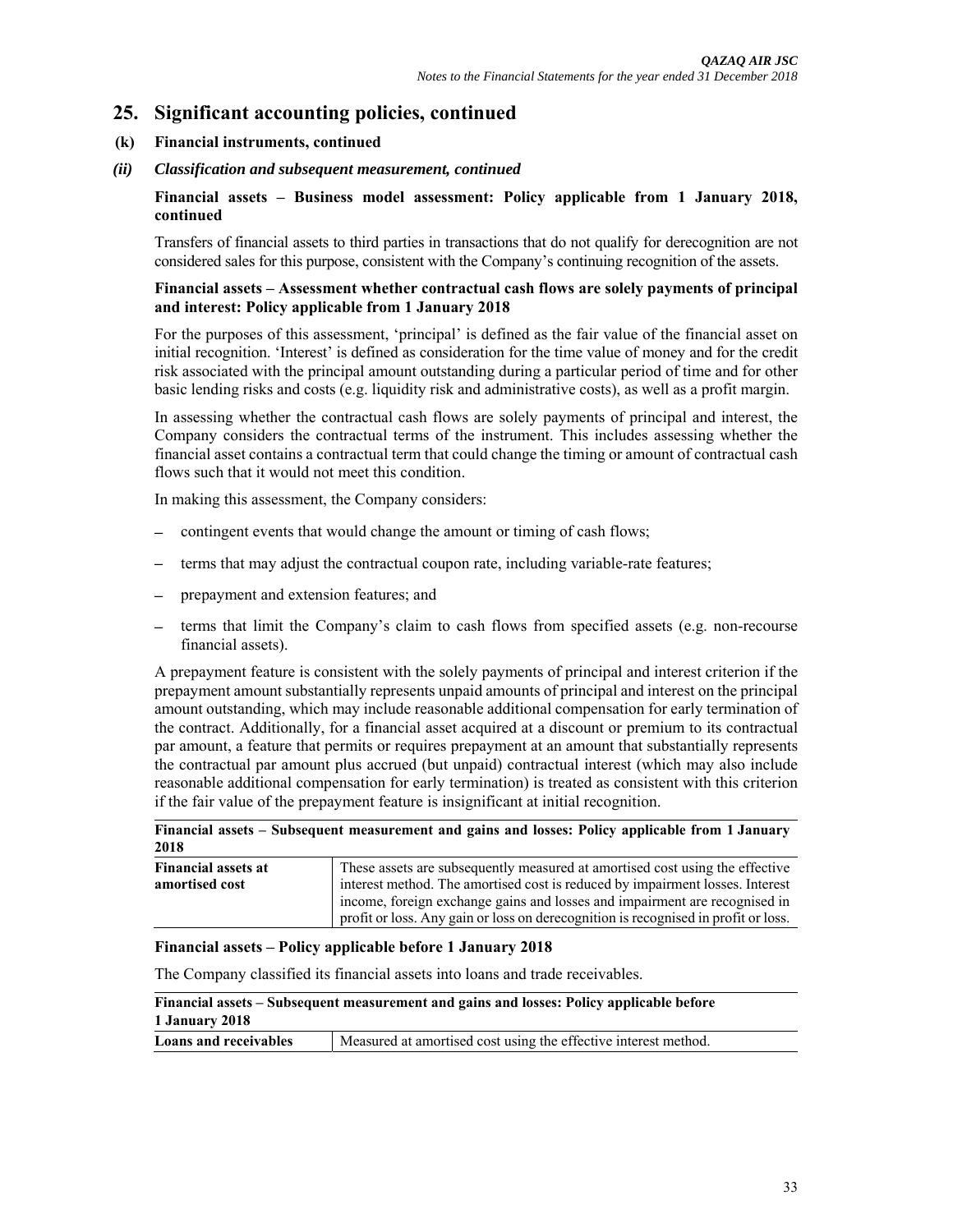### **(k) Financial instruments, continued**

### *(ii) Classification and subsequent measurement, continued*

### **Financial liabilities – Classification, subsequent measurement and gains and losses**

Financial liabilities are classified as measured at amortised cost. A financial liability is classified as at FVTPL if it is classified as held-for-trading, it is a derivative or it is designated as such on initial recognition.

Financial liabilities at FVTPL are measured at fair value and net gains and losses, including any interest expense, are recognised in profit or loss. Other financial liabilities are subsequently measured at amortised cost using the effective interest method. Interest expense and foreign exchange gains and losses are recognised in profit or loss. Any gain or loss on derecognition is also recognised in profit or loss.

### *(iii) Modification of financial assets and financial liabilities*

### **Financial assets**

If the terms of a financial asset are modified, the Company evaluates whether the cash flows of the modified asset are substantially different. If the cash flows are substantially different (referred to as 'substantial modification'), then the contractual rights to cash flows from the original financial asset are deemed to have expired. In this case, the original financial asset is derecognised and a new financial asset is recognised at fair value.

The Company performs a quantitative and qualitative evaluation of whether the modification is substantial, i.e. whether the cash flows of the original financial asset and the modified or replaced financial asset are substantially different. The Company assesses whether the modification is substantial based on quantitative and qualitative factors in the following order: qualitative factors, quantitative factors, combined effect of qualitative and quantitative factors. If the cash flows are substantially different, then the contractual rights to cash flows from the original financial asset deemed to have expired. In making this evaluation the Company analogizes to the guidance on the derecognition of financial liabilities.

The Company concludes that the modification is substantial as a result of the following qualitative factors:

- change the currency of the financial asset;
- change in collateral or other credit enhancement;
- change of terms of financial asset that lead to non-compliance with SPPI criterion (e.g. inclusion of conversion feature).

If the cash flows of the modified asset carried at amortised cost are not substantially different, then the modification does not result in derecognition of the financial asset. In this case, the Company recalculates the gross carrying amount of the financial asset and recognises the amount arising from adjusting the gross carrying amount as a modification gain or loss in profit or loss. The gross carrying amount of the financial asset is recalculated as the present value of the renegotiated or modified contractual cash flows that are discounted at the financial asset's original effective interest rate. Any costs or fees incurred adjust the carrying amount of the modified financial asset and are amortised over the remaining term of the modified financial asset.

### **Financial liabilities**

The Company derecognises a financial liability when its terms are modified and the cash flows of the modified liability are substantially different. In this case, a new financial liability based on the modified terms is recognised at fair value. The difference between the carrying amount of the financial liability extinguished and the new financial liability with modified terms is recognised in profit or loss.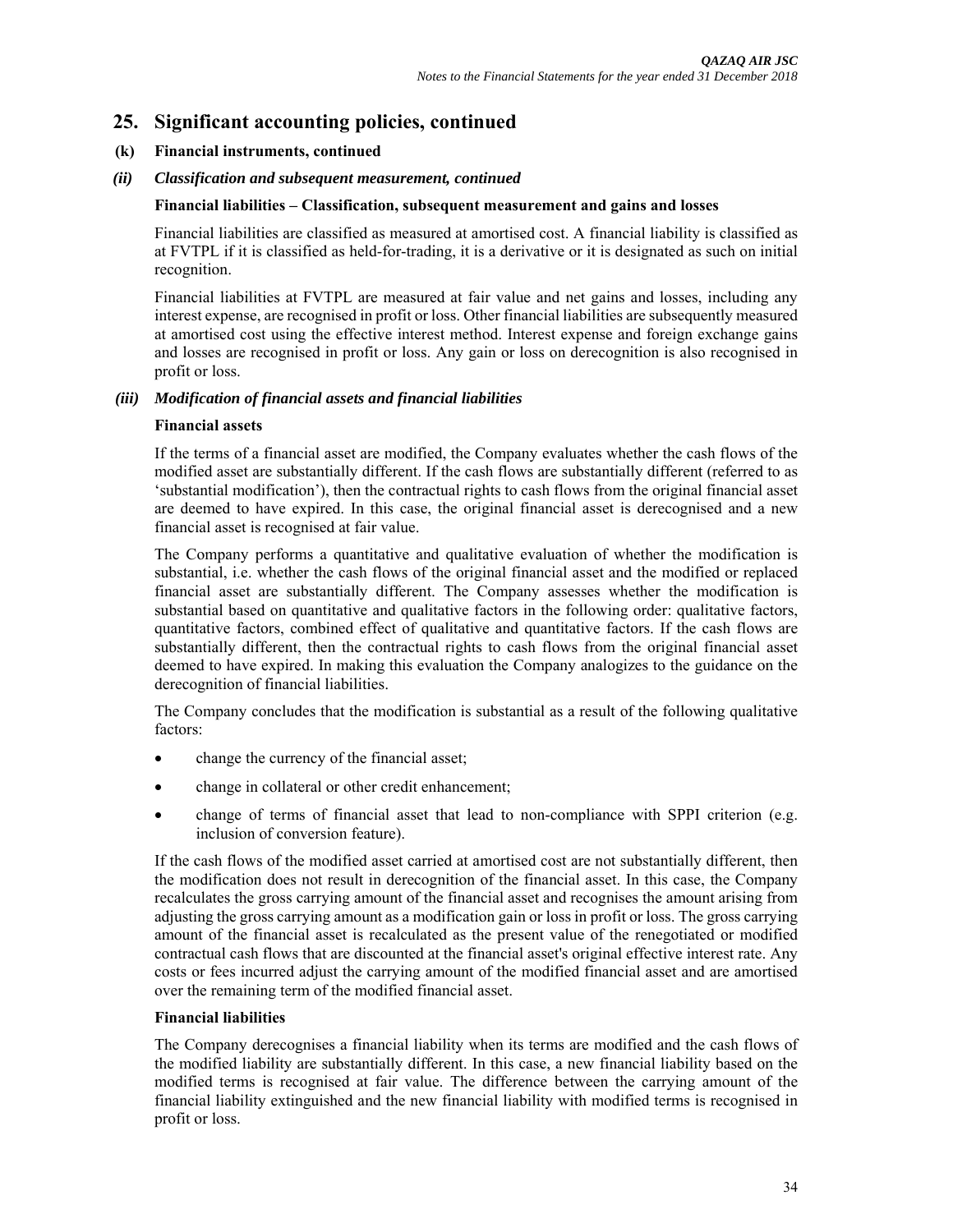### **(k) Financial instruments, continued**

### *(iii) Modification of financial assets and financial liabilities, continued*

### **Financial liabilities, continued**

If a modification (or exchange) does not result in the derecognition of the financial liability the Company applies accounting policy consistent with the requirements for adjusting the gross carrying amount of a financial asset when a modification does not result in the derecognition of the financial asset, i.e. the Company recognises any adjustment to the amortised cost of the financial liability arising from such a modification (or exchange) in profit or loss at the date of the modification (or exchange).

Changes in cash flows on existing financial liabilities are not considered as modification, if they result from existing contractual terms.

The Company assesses whether the modification is substantial based on quantitative and qualitative factors in the following order: qualitative factors, quantitative factors, combined effect of qualitative and quantitative factors. The Company concludes that the modification is substantial as a result of the following qualitative factors:

- change the currency of the financial liability;
- change in collateral or other credit enhancement;
- inclusion of conversion feature;
- change the subordination of the financial liability.

For the quantitative assessment the terms are substantially different if the discounted present value of the cash flows under the new terms, including any fees paid net of any fees received and discounted using the original effective interest rate, is at least 10 per cent different from the discounted present value of the remaining cash flows of the original financial liability. If an exchange of debt instruments or modification of terms is accounted for as an extinguishment, any costs or fees incurred are recognised as part of the gain or loss on the extinguishment. If the exchange or modification is not accounted for as an extinguishment, any costs or fees incurred adjust the carrying amount of the liability and are amortised over the remaining term of the modified liability.

### *(iv) Derecognition*

### **Financial assets**

The Company derecognises a financial asset when the contractual rights to the cash flows from the financial asset expire, or it transfers the rights to receive the contractual cash flows in a transaction in which substantially all of the risks and rewards of ownership of the financial asset are transferred or in which the Company neither transfers nor retains substantially all of the risks and rewards of ownership and it does not retain control of the financial asset.

The Company enters into transactions whereby it transfers assets recognised on its statement of financial position, but retains either all or substantially all of the risks and rewards of the transferred assets or a portion of them. In such cases, the transferred assets are not derecognised.

### **Financial liabilities**

The Company derecognises a financial liability when its contractual obligations are discharged or cancelled or expire. The Company derecognises a financial liability when its terms are modified and the cash flows of the modified liability are substantially different. In this case, a new financial liability based on the modified terms is recognised at fair value.

When financial liability is derecognised, the difference between the repaid carrying amount and consideration paid (including any transferred non-cash assets or assumed liabilities) is recognised in profit or loss.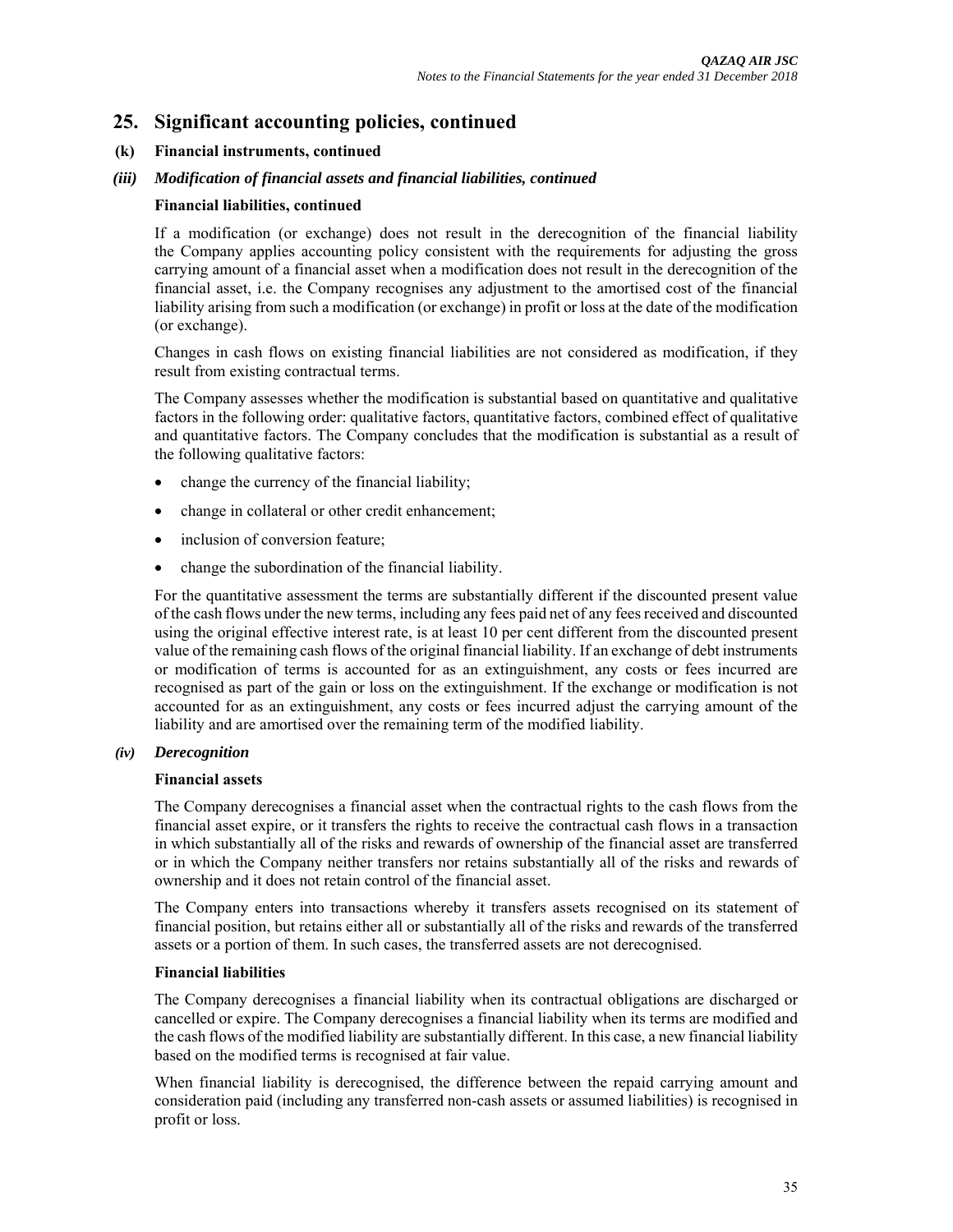### **(k) Financial instruments, continued**

### *(v) Offsetting*

Financial assets and financial liabilities are offset and the net amount presented in the statement of financial position when, and only when, the Company currently has a legal right to offset the amounts and intends either to settle on a net basis or to realise the asset and settle the liability simultaneously.

### *(vi) Share capital*

### *Ordinary shares*

Ordinary shares are classified as equity. Incremental costs directly attributable to issue of ordinary shares and share options are recognised as a deduction from equity, net of any tax effects.

### **(l) Impairment**

### *(i) Non-derivative financial assets*

### **Policy applicable from 1 January 2018**

### *Financial instruments*

The Company recognises loss allowances for ECLs on financial assets measured at amortised cost;

The Company measures loss allowances at an amount equal to lifetime ECLs, except for the following, which are measured at 12-month ECLs:

˗ bank balances for which credit risk (i.e. the risk of default occurring over the expected life of the financial instrument) has not increased significantly since initial recognition.

Loss allowances for trade and other receivables are always measured at an amount equal to lifetime ECLs.

When determining whether the credit risk of a financial asset has increased significantly since initial recognition and when estimating ECLs, the Company considers reasonable and supportable information that is relevant and available without undue cost or effort. This includes both quantitative and qualitative information and analysis, based on the Company's historical experience and informed credit assessment and including forward-looking information.

The Company assumes that the credit risk on a financial asset has increased significantly if it is more than 30 days past due.

The Company considers a financial asset to be in default when:

- ˗ the borrower is unlikely to pay its credit obligations to the Company in full, without recourse by the Company to actions such as realising security (if any is held); or
- the financial asset is more than 90 days past due.

Lifetime ECLs are the ECLs that result from all possible default events over the expected life of a financial instrument.

12-month ECLs are the portion of ECLs that result from default events that are possible within the 12 months after the reporting date (or a shorter period if the expected life of the instrument is less than 12 months).

The maximum period considered when estimating ECLs is the maximum contractual period over which the Company is exposed to credit risk.

### *Measurement of ECLs*

ECLs are a probability-weighted estimate of credit losses. Credit losses are measured as the present value of all cash shortfalls (i.e. the difference between the cash flows due to the entity in accordance with the contract and the cash flows that the Company expects to receive).

ECLs are discounted at the effective interest rate of the financial asset.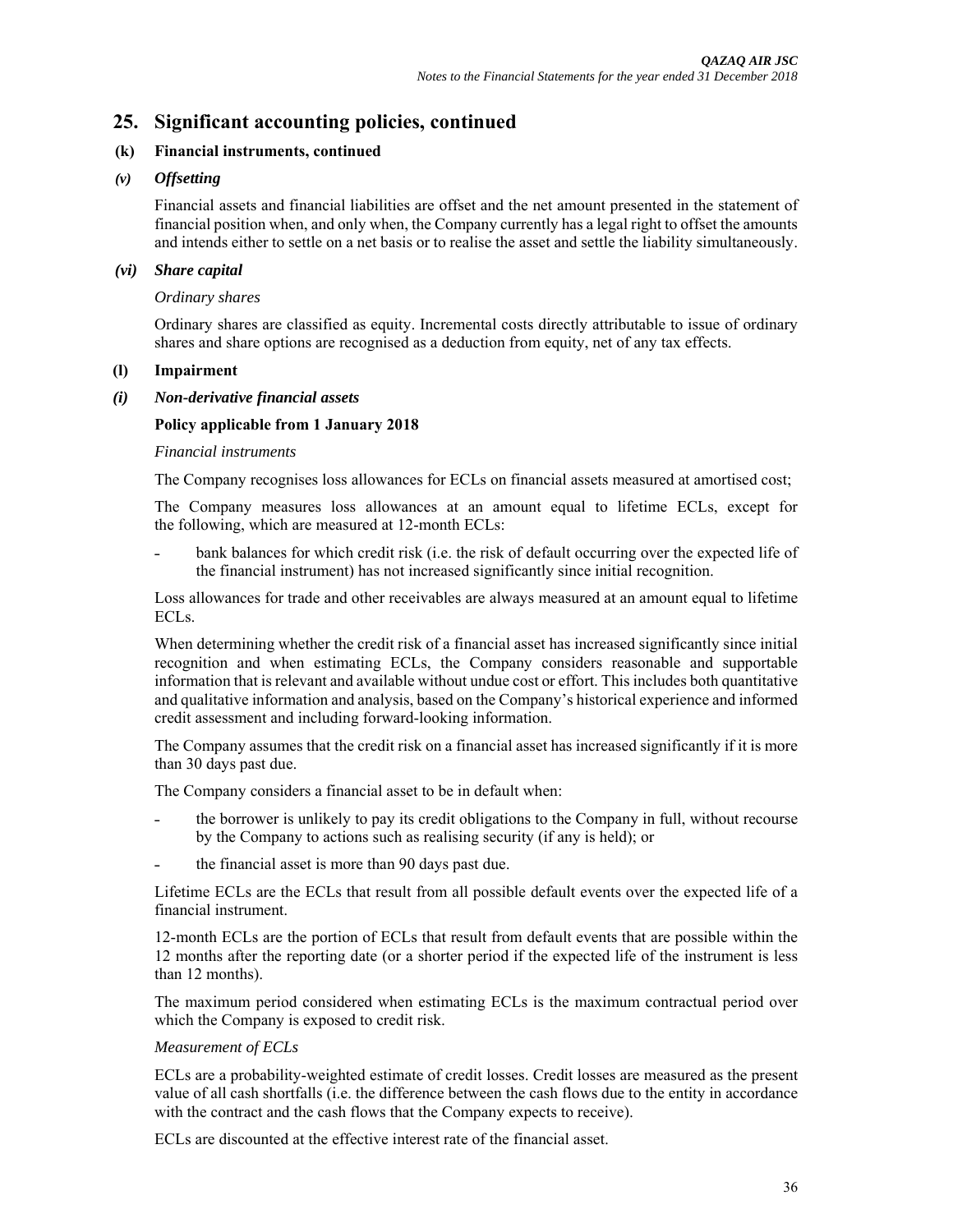### **(l) Impairment, continued**

*(i) Non-derivative financial assets, continued* 

### **Policy applicable from 1 January 2018, continued**

#### *Credit-impaired financial assets*

At each reporting date, the Company assesses whether financial assets carried at amortised cost are credit-impaired. A financial asset is 'credit-impaired' when one or more events that have a detrimental impact on the estimated future cash flows of the financial asset have occurred.

Evidence that a financial asset is credit-impaired includes the following observable data:

- significant financial difficulty of the borrower or issuer;
- ˗ a breach of contract such as a default or being more than 90 days past due;
- ˗ the restructuring of a loan or advance by the Company on terms that the Company would not consider otherwise;
- it is probable that the borrower will enter bankruptcy or other financial reorganisation; or
- ˗ the disappearance of an active market for a security because of financial difficulties.

#### **Presentation of allowance for ECL in the statement of financial position**

Loss allowances for financial assets measured at amortised cost are deducted from the gross carrying amount of the assets.

#### *Write-off*

The gross carrying amount of a financial asset is written off when the Company has no reasonable expectations of recovering a financial asset in its entirety or a portion thereof. For corporate customers, the Company individually makes an assessment with respect to the timing and amount of write-off based on whether there is a reasonable expectation of recovery. The Company expects no significant recovery from the amount written off. However, financial assets that are written off could still be subject to enforcement activities in order to comply with the Company's procedures for recovery of amounts due.

### **Policy applicable before 1 January 2018**

### *Non-derivative financial assets*

Financial assets not classified as at FVTPL were assessed at each reporting date to determine whether there was objective evidence of impairment.

Objective evidence that financial assets were impaired included:

- default or delinquency by a debtor;
- ˗ restructuring of an amount due to the Company on terms that the Company would not consider otherwise;
- indications that a debtor or issuer would enter bankruptcy;
- ˗ adverse changes in the payment status of borrowers or issuers;
- ˗ the disappearance of an active market for a security because of financial difficulties; or
- ˗ observable data indicating that there was a measurable decrease in the expected cash flows from a group of financial assets.

For an investment in an equity instrument, objective evidence of impairment included a significant or prolonged decline in its fair value below its cost.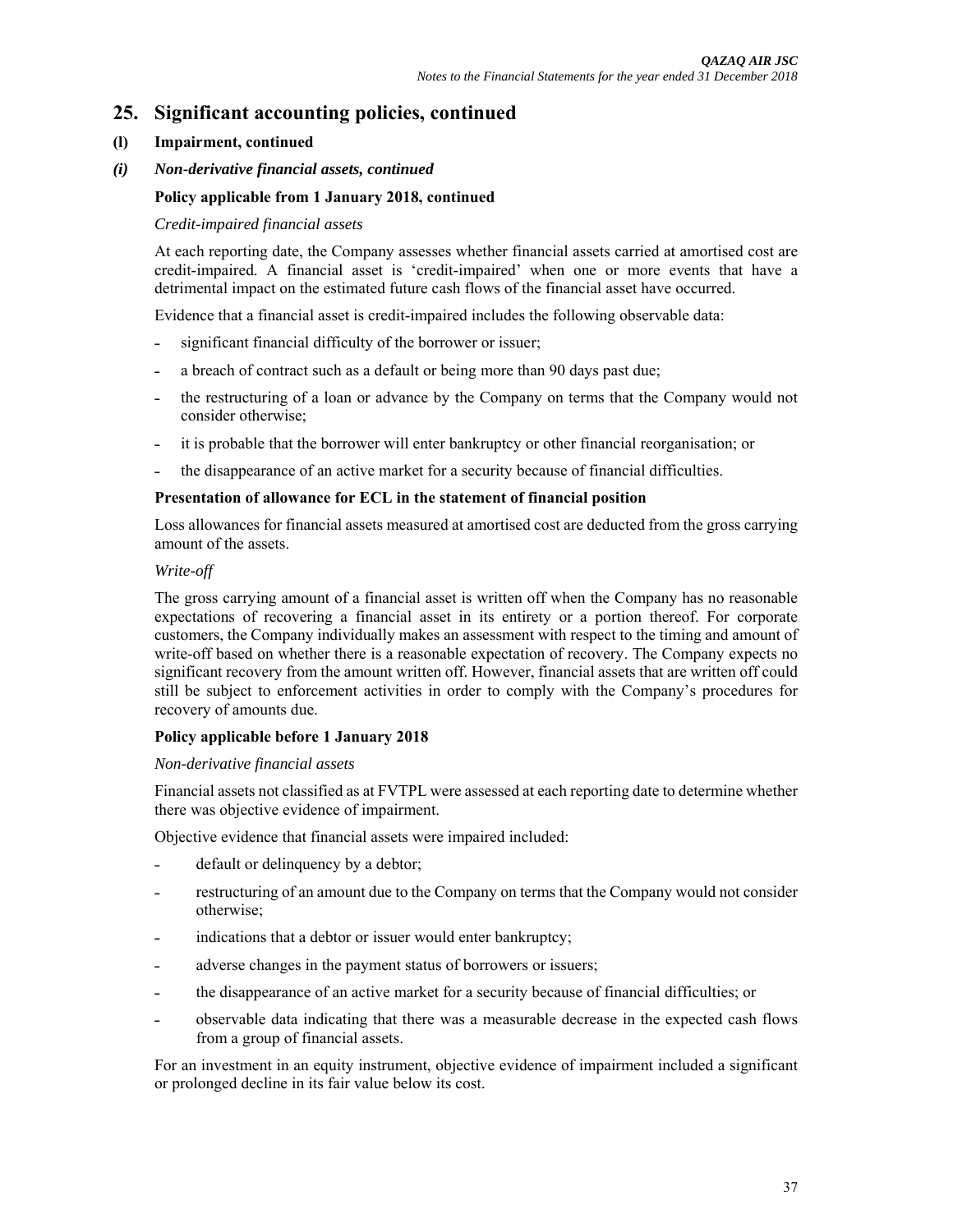### **(l) Impairment, continued**

*(i) Non-derivative financial assets, continued* 

### **Policy applicable before 1 January 2018, continued**

| Financial      | The Company considered evidence of impairment for these assets at an individual asset          |  |  |
|----------------|------------------------------------------------------------------------------------------------|--|--|
| assets         | level. An impairment loss was calculated as the difference between an asset's carrying         |  |  |
| measured<br>at | amount and the present value of the estimated future cash flows discounted at the asset's      |  |  |
| amortised cost | original effective interest rate. Losses were recognised in profit or loss and reflected in an |  |  |
|                | allowance account. When the Company considered that there were no realistic prospects          |  |  |
|                | of recovery of the asset, the relevant amounts were written off. If the amount of              |  |  |
|                | impairment loss subsequently decreased and the decrease was related objectively to an          |  |  |
|                | event occurring after the impairment was recognised, then the previously recognised            |  |  |
|                | impairment loss was reversed through profit or loss.                                           |  |  |

A financial asset not classified as financial instrument measured at fair value through profit or loss is assessed at each reporting date to determine whether there is any objective evidence that it is impaired. A financial asset is impaired if objective evidence indicates that a loss event has occurred after the initial recognition of the asset, and that the loss event had a negative effect on the estimated future cash flows of that asset that can be estimated reliably.

Objective evidence that financial assets are impaired can include:

- default or delinquency by a debtor;
- restructuring of an amount due to the Company on terms that the Company would not consider otherwise;
- indications that a debtor will enter bankruptcy;
- economic conditions that correlate with defaults;
- the disappearance of an active market for a security; or

Observable data indicating that there is measurable decrease in expected cash flows from a group of financial assets.

### *Financial assets measured at amortised cost*

.

For a financial assets measured at amortised cost an impairment loss is calculated as the difference between an asset's carrying amount, and the present value of the estimated future cash flows discounted at the asset's original effective interest rate. Losses are recognised in profit or loss and reflected in an allowance account. When a subsequent event causes the amount of impairment loss to decrease and the decrease can be related objectively to an event occurring after the impairment was recognised, the decrease in impairment loss is reversed through profit or loss.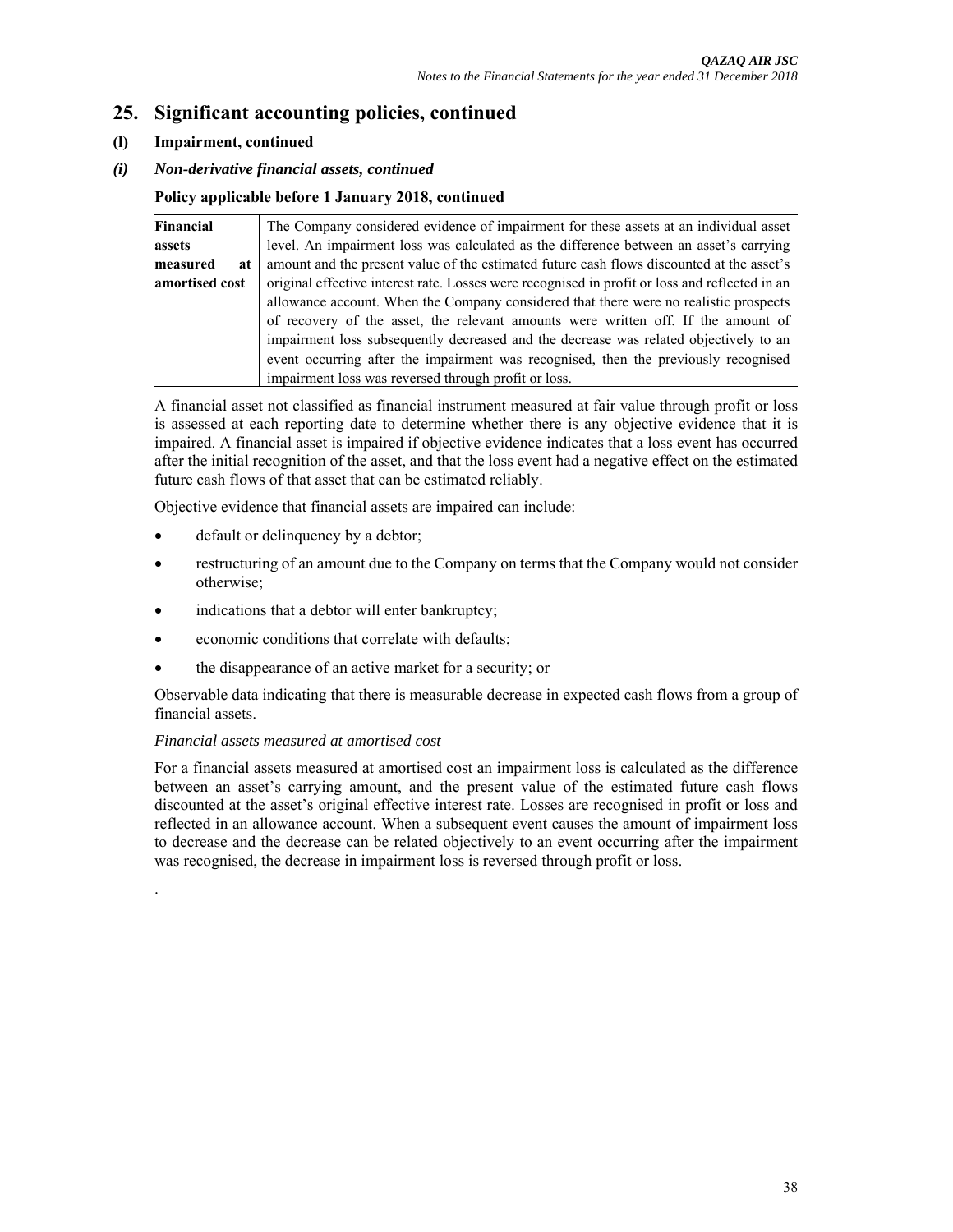### **(l) Impairment, continued**

### *(ii) Non-financial assets*

The carrying amounts of the Company's non-financial assets are reviewed at each reporting date to determine whether there is any indication of impairment. If any such indication exists, then the asset's recoverable amount is estimated.

For the purpose of impairment testing, assets that cannot be tested individually are grouped together into the smallest group of assets that generates cash inflows from continuing use that are largely independent of the cash inflows of other assets or CGU.

The recoverable amount of an asset or CGU is the greater of its value in use and its fair value less costs to sell. In assessing value in use, the estimated future cash flows are discounted to their present value using a pre-tax discount rate that reflects current market assessments of the time value of money and the risks specific to the asset or CGU.

An impairment loss is recognised if the carrying amount of an asset or its related cash-generating unit (CGU) exceeds its estimated recoverable amount. Impairment losses are recognised in profit or loss.

An impairment losses recognised in prior periods are assessed at each reporting date for any indications that the loss has decreased or no longer exists. An impairment loss is reversed if there has been a change in the estimates used to determine the recoverable amount. An impairment loss is reversed only to the extent that the asset's carrying amount does not exceed the carrying amount that would have been determined, net of depreciation or amortisation, if no impairment loss had been recognised.

### **(m) Provisions**

A provision is recognised if, as a result of a past event, the Company has a present legal or constructive obligation that can be estimated reliably, and it is probable that an outflow of economic benefits will be required to settle the obligation. Provisions are determined by discounting the expected future cash flows at a pre-tax rate that reflects current market assessments of the time value of money and the risks specific to the liability. The unwinding of the discount is recognised as finance cost.

### **(n) Leases**

### *(i) Leased assets*

Assets held by the Company under leases that transfer to the Company substantially all the risks and rewards of ownership are classified as finance leases. Upon initial recognition the leased asset is measured at an amount equal to the lower of its fair value and the present value of the minimum lease payments. Subsequent to initial recognition, the asset is accounted for in accordance with the accounting policy applicable to that asset.

Other leases are operating leases and the leased assets are not recognised on the Company's statement of financial position.

### *(ii) Lease payments*

Payments made under operating leases are recognised in profit or loss on a straight-line basis over the term of the lease. Lease incentives received are recognised as an integral part of the total lease expense, over the term of the lease.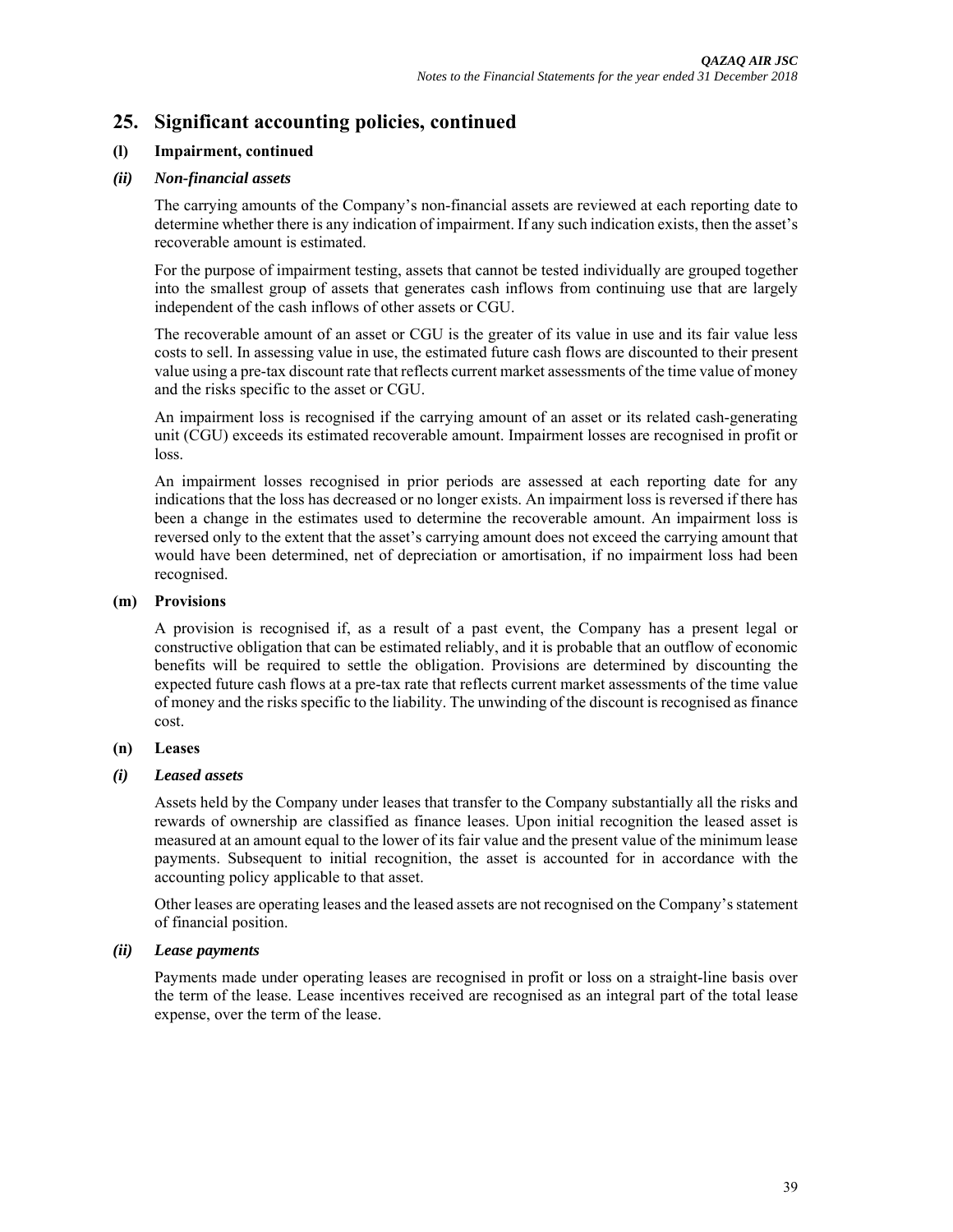### **26. New standards and interpretations not yet adopted**

A number of new Standards, amendments to Standards and Interpretations will be effective for annual periods beginning after 1 January 2019, and their requirements have not been applied in preparation of these financial statements.

Of those standards that are not yet effective, IFRS 16 is expected to have a significant impact on the Company's financial statements in the period of initial application.

### **IFRS 16** *Leases*

The Company is required to adopt IFRS 16 *Leases* from 1 January 2019. The Company has assessed the estimated impact that initial application of IFRS 16 will have on its financial statements, as described below. The actual impact of adopting the standard on 1 January 2019 may change because:

– the new accounting policies are subject to change until the Company presents its first financial statements that include the date of initial application.

The Company is still assessing the impact from IFRS 16 on the contractual obligations to perform aircraft maintenance included in its aircraft lease agreements.

IFRS 16 introduces a single, on-balance sheet lease accounting model for lessees. A lessee recognises a right-of-use asset representing its right to use the underlying asset and a lease liability representing its obligation to make lease payments. There are recognition exemptions for short-term leases and leases of low-value items. Lessor accounting remains similar to the current standard – i.e. lessors continue to classify leases as finance or operating leases.

IFRS 16 replaces existing leases guidance, including IAS 17 *Leases*, IFRIC 4 *Determining whether an Arrangement contains a Lease*, SIC-15 *Operating Leases – Incentives* and SIC-27 *Evaluating the Substance of Transactions Involving the Legal Form of a Lease*.

#### *(i) Leases in which the Company is a lessee*

The Company will recognise new assets and liabilities for its operating leases of aircraft, offices and warehouses. The nature of expenses related to those leases will now change because the Company should recognise depreciation charge of the right-of-use assets and interest expense on lease liabilities.

Previously, the Company recognised operating lease expense on a straight-line basis over the term of the lease, and recognised assets and liabilities only to the extent that there was a timing difference between actual lease payments and the expense recognised.

Based on the currently available information the Company assesses the effect of initial application of IFRS 16 as at 1 January 2019 as follows:

|                                   | 31 December              | <b>Expected effect</b><br>of initial<br>application of | <b>Expected</b><br>adjusted balance<br>as at 1 January |
|-----------------------------------|--------------------------|--------------------------------------------------------|--------------------------------------------------------|
| '000 KZT                          | 2018                     | <b>IFRS 16</b>                                         | 2019                                                   |
| Right-of-use assets               | $\overline{\phantom{a}}$ | 7,400,000                                              | 7,400,000                                              |
| Lease liabilities                 | -                        | 9,200,000                                              | 9,200,000                                              |
| Accumulated losses                | (4,370,342)              | (1,440,000)                                            | (5,810,342)                                            |
| Deferred tax liabilities/(assets) | 7,113                    | (360,000)                                              | (352, 887)                                             |

#### *(ii) Transition*

The Company plans to apply IFRS 16 initially on 1 January 2019, using a modified retrospective approach. Therefore, the cumulative effect of adopting IFRS 16 will be recognised as an adjustment to the opening balance of retained earnings at 1 January 2019, with no restatement of comparative information. In accordance with the transition method chosen, the lease liabilities are measured at the present value of the remaining lease payments, discounted using the Company's incremental borrowing rate at the date of initial application, and right-of-use assets are measured as if the standard has always been applied since the lease commencement date.